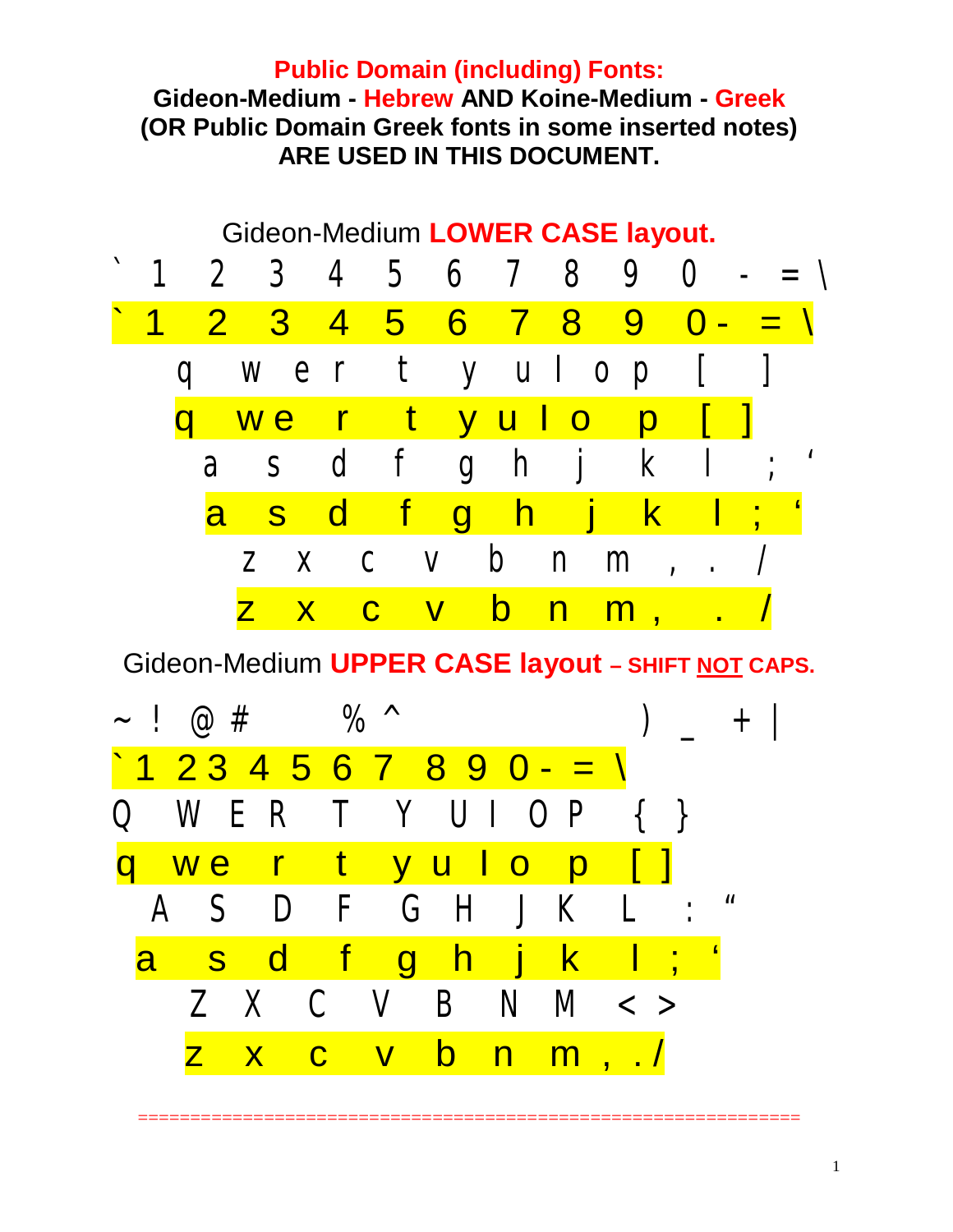

epimen profhteian grafhv

# Koine-Medium **UPPER CASE – SHIFT NOT CAPS.**

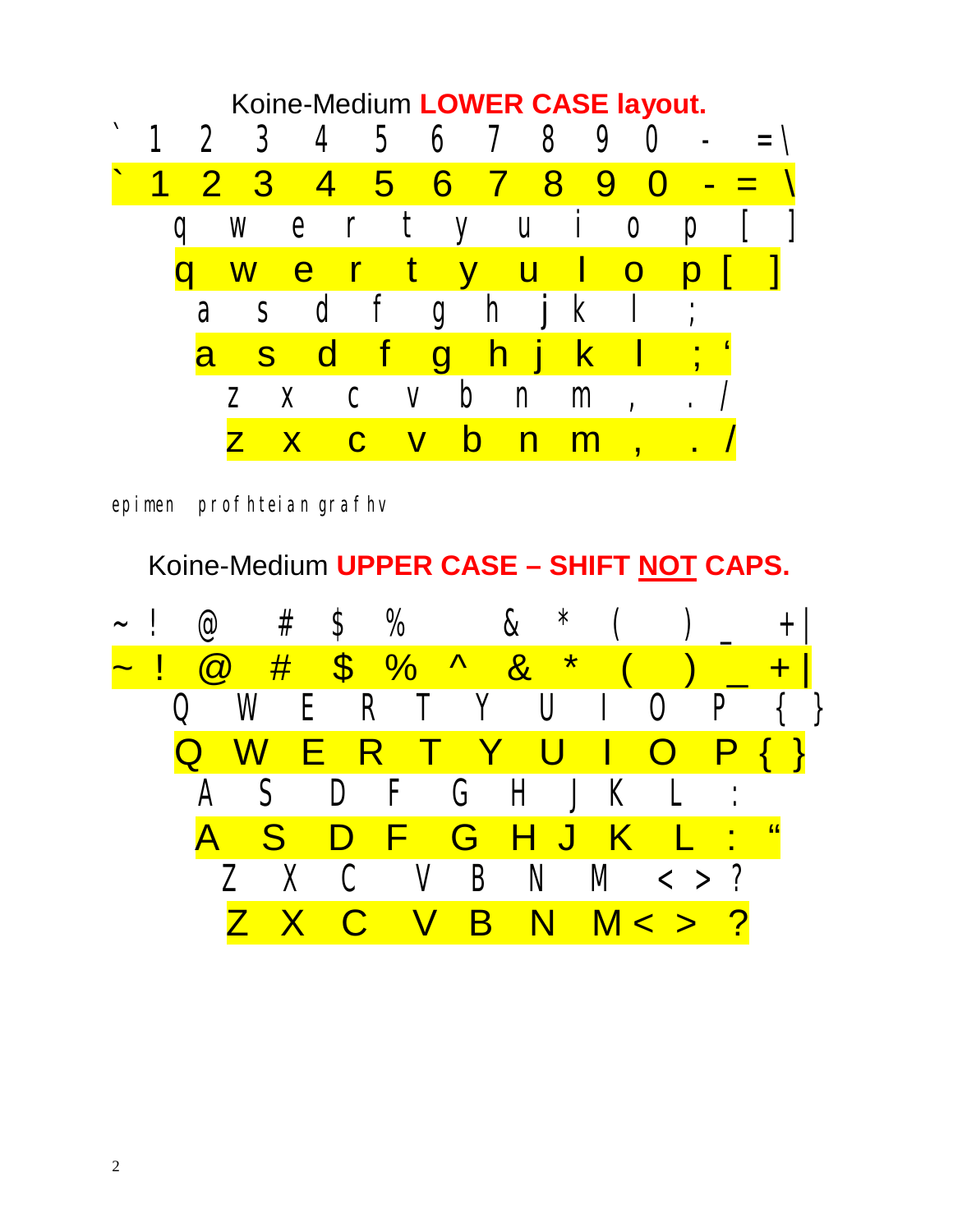# **Louis Gaussen — The Man**

GAUSSEN, François Samuel Robert Louis: **Swiss clergyman; b. at Geneva, Aug. 25, 1790; d. there June 18, 1863**. Two years after completing his studies at the university of his native city (1814), he was appointed minister at Satigny, near Geneva, where he succeeded Cellerier, one of the few members of the Swiss clergy who clung to orthodoxy, and who exercised a profound influence on the formation of Gaussen's theological convictions. The period was almost contemporaneous with the dawn of the religious revival in French Switzerland. This awakening resulted in the issuance of an order (May 7, 1817) by the *Vénérable compagnie des pasteurs*, practically prohibiting the preaching of certain important doctrines of divinity. Gaussen and Cellerier protested against this ruling in 1819, chiefly by republishing the new French edition of the Helvetic Confession, to which they added a preface in which they declared that a Church must have a declaration of faith, and that the **Second Helvetic Confession correctly voiced their personal convictions.** In the meantime Gaussen pursued his clerical duties in Satigny, besides **holding religious meetings in his own home, as well as in his mother's house in Geneva; striving to revive the national church, BUT not advocating separation from it**. At Geneva, Gaussen founded a missionary society, which held meetings, first in private houses and later in the church. In 1828, through the intervention of the *Vénérable compagnie*, certain new members were elected to its committee whom Gaussen considered heterodox in their views, and he therefore withdrew from the society. This conflict with the clergy of Geneva was the precursor of frequent storms which influenced his future career. Calvin's catechism had long been used as a basis for the instruction of the young, but the *Vénérable compagnie* now substituted another in its stead, and ordered Gaussen to use it. He tried to do so, but found it unsatisfactory and laid it aside. The clergy of Geneva lodged a complaint against him, and after a lengthy dispute he was finally censured by the *compagnie*, and deprived of his right to take part in its meetings for a period of one year (*cf*. *Lettres de Mr. le Pasteur Gaussen à la vénérable compagnie des pasteurs de Geneve*, 1831; *and Exposé historiue des discussions élevées entre la compagnie des pasteurs de Genève et Mr. Gaussen*, 1831) **With his friends, Merle d'Aubigné and Galland, Gaussen now founded an "Evangelical Society" to distribute Bibles and tracts, and to interest the public in missionary work among the heathen. Shortly afterward the Evangelical Society decided to found a school for the dissemination of Evangelical teachings, and this resolve was imparted to the state councilor of Geneva, as well as to the churches, in circular letters signed by**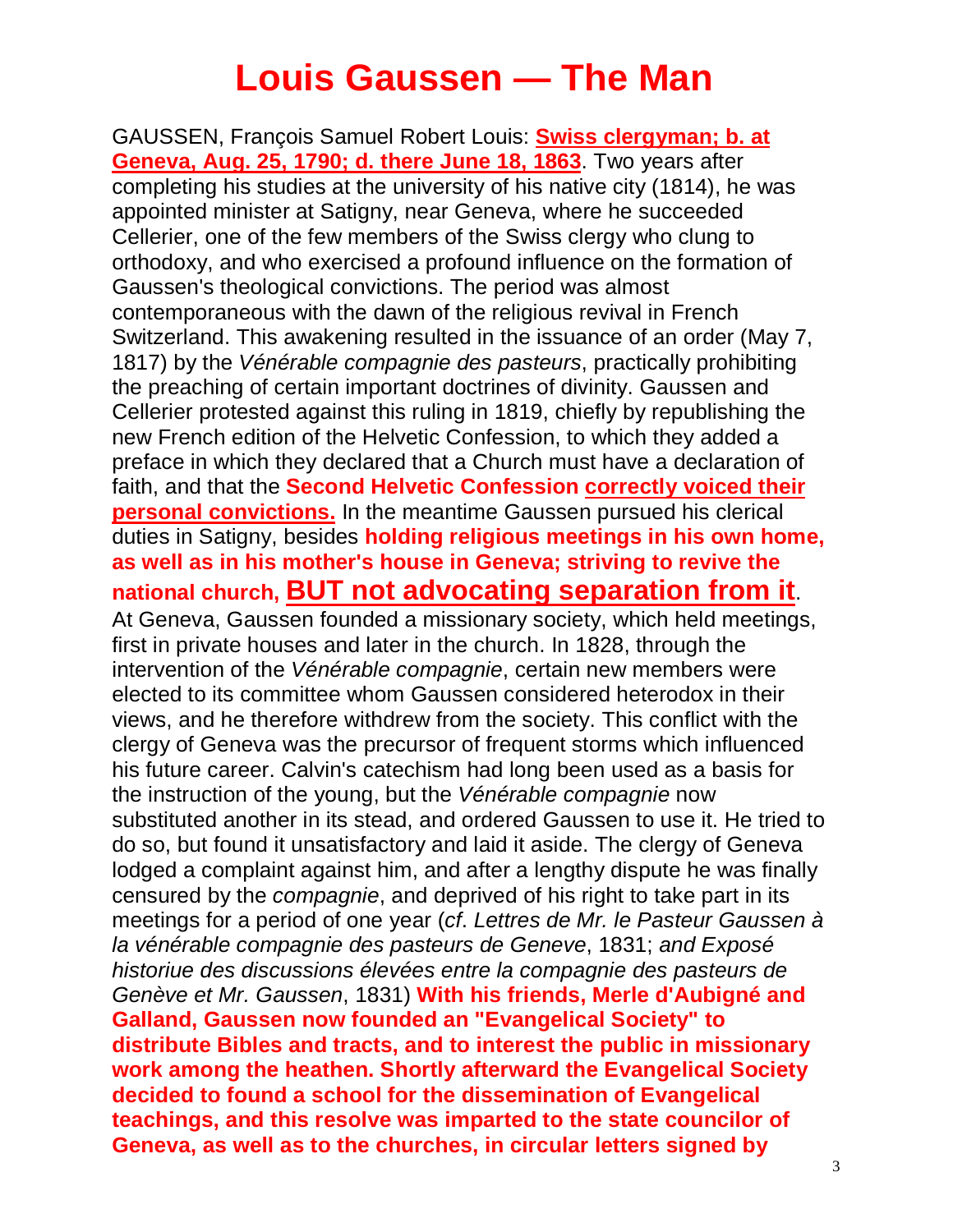**Galland, Merle d'Aubigné, and Gaussen. Gaussen was accordingly deposed by the consistory on Sept. 30,1831, while his two colleagues were suspended**. **For a long time he traveled through Italy and England, awakening strong sympathy for his cause in the latter country, but viewing the Roman Catholic Church with extreme disfavor**. **In 1834 he returned to Geneva, and accepted the chair of dogmatics at the newly established theological school. He inclined strictly toward Reformed Orthodoxy, and deviated from its doctrines only with regard to his theory of predestination, accepting the teaching of election by grace BUT denying supralapsarianism**.

[This description of Gaussen's teaching by this introduction (*New Schaff Herzog Ency*. Is good BUT NOT perfect – aal) does not square with his teaching in his book on Divine Inspiration. Denying supralapsarianism would have Gaussen questioning the soverignty of God. (See the following passages of the Bible: **1P<sup>Ε</sup> 2:8** και λιθος προσκομματος και πετρα σκανδαλου οι προσκοπτουσιν τω λογω απειθουντες εις ο και ετεθησαν

**and a stone of offense and a rock of stumbling, to those who stumble at the Word, being disobedient**. **TO WHICH ALSO THEY WERE APPOINTED**].

**ROM 9:11** μηπω γαρ γεννηθεντων μηδε πραξαντων τι αγαθον η φαυλον ινα η κατ εκλογην προθεσις του θεου μενη ουκ εξ εργων αλλ εκ του καλουντος **FOR NOT YET HAVING BEEN BORN, NOR HAVING DONE ANY GOOD OR EVIL, IN ORDER THAT THE PURPOSE OF GOD ACCORDING TO ELECTION MIGHT REMAIN, NOT OF WORKS BUT OF THE ONE WHO CALLS,**

**ROM 9:15** τω μωυσει γαρ λεγει ελεησω ον αν ελεω και οικτιρησω ον αν οικτιρω

For to Moses He says, *I will have mercy on whom mercy, and I will have compassion on whom compassion* [EXO 33:19].

**ROM 9:16** αρα ουν ου του θελοντος ουδε του τρεχοντος αλλα του ελεωντος θεου

# **THEREFORE THEN IT IS NOT OF THE ONE WHO WILLS, NOR OF THE ONE WHO RUNS, BUT OF GOD WHO HAS MERCY.**

### **ROM 9:18** αρα ουν ον θελει ελεει ον δε θελει σκληρυνει **Therefore then has He mercy on whom He will have mercy, AND WHOM HE WILL HE HARDENS**.

**ROM 9:20** ω ανθρωπε μενουνγε συ τις ει ο ανταποκρινομενος τω θεω μη ερει το πλασμα τω πλασαντι τι με εποιησας ουτως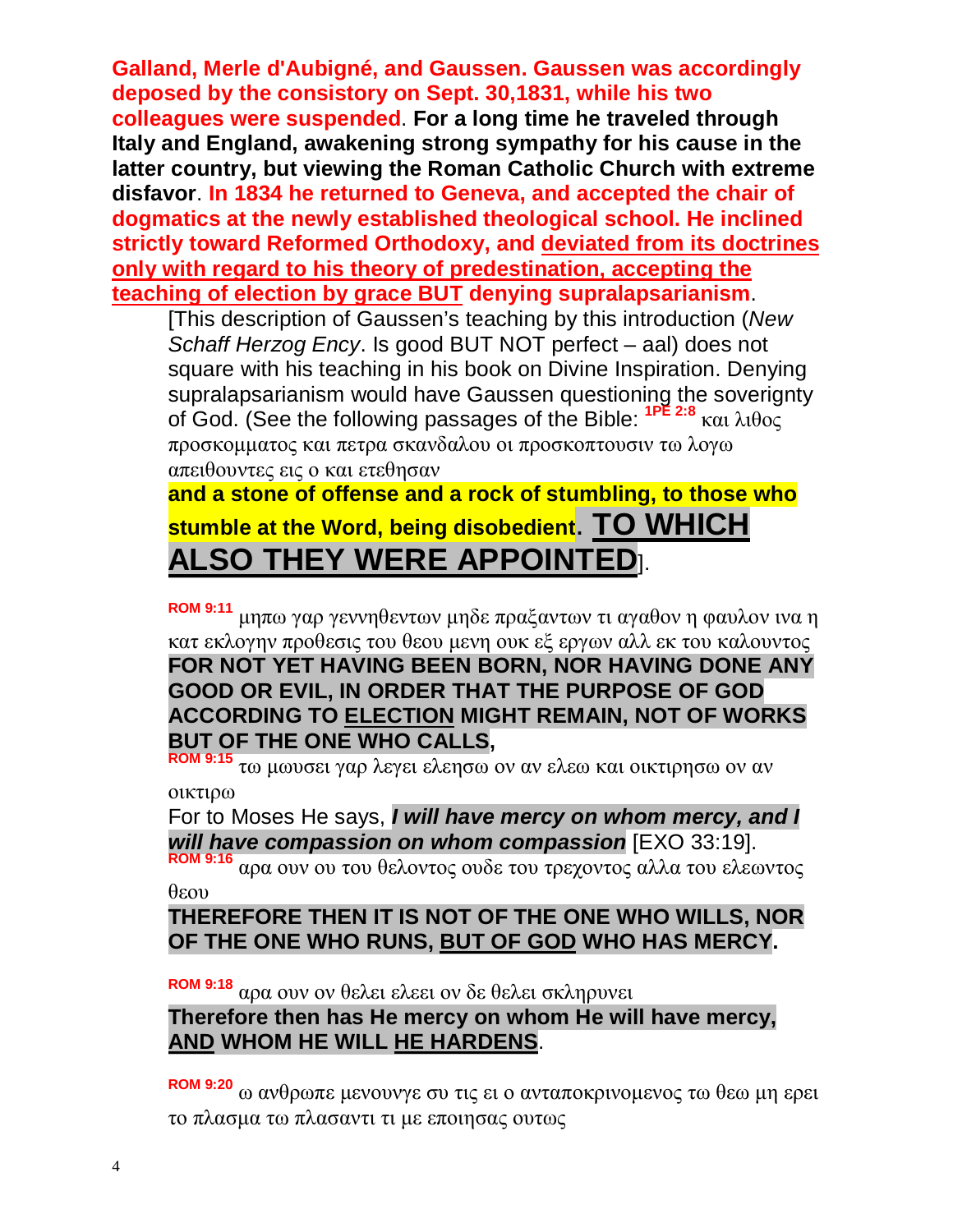**Oh man, who are you who replies against God? Shall the thing formed say to Him Who formed it, Why have you made me thus?**

**ROM 9:21** η ουκ εχει εξουσιαν ο κεραμευς του πηλου εκ του αυτου φυραματος ποιησαι ο μεν εις τιμην σκευος ο δε εις ατιμιαν

**Has not the potter authority over the clay**, **of the same lump to make one vessel to honor, and another to dishonor?**

**ROM 9:22** ει δε θελων ο θεος ενδειξασθαι την οργην και γνωρισαι το δυνατον αυτου ηνεγκεν εν πολλη μακροθυμια σκευη οργης κατηρτισμενα εις απωλειαν

**What if God, willing to show His wrath, and to make His power known, endured with much longsuffering the vessels of wrath fitted to destruction**:

**ROM 9:23** ινα γνωριση τον πλουτον της δοξης αυτου επι σκευη ελεους α προητοιμασεν εις δοξαν

#### **IN ORDER THAT HE MIGHT MAKE KNOWN THE RICHES OF HIS GLORY ON THE VESSELS OF MERCY, WHO HE HAD BEFORE PREPARED UNTO GLORY**,

**ROM 9:24** ους και εκαλεσεν ημας ου μονον εξ ιουδαιων αλλα και εξ εθνων **EVEN US, WHOM HE HAS CALLED, NOT ONLY OF THE JEWS, BUT ALSO OF THE NATIONS?**

**ROM 9:33** καθως γεγραπται ιδου τιθημι εν σιων λιθον προσκομματος και πετραν σκανδαλου και ο πιστευων επ αυτω ου καταισχυνθησεται even as it has been written, *BEHOLD, I PLACE IN ZION A STUMBLING STONE AND ROCK OF STUMBLING: BUT THE ONE BELIEVING UPON HIM WILL NOT BE DISAPPOINTED* [ISA 28:16].

**ROM 11:7** τι ουν ο επιζητει ισραηλ τουτο ουκ επετυχεν η δε εκλογη επετυχεν οι δε λοιποι επωρωθησαν

### **Why therefore has Israel not obtained what it seeks? But the elect has obtained it, AND THE REST WERE HARDENED**.

**ROM 11:8** καθαπερ γεγραπται εδωκεν αυτοις ο θεος πνευμα κατανυξεως οφθαλμους του μη βλεπειν και ωτα του μη ακουειν εως της σημερον ημερας

# **According as it has been written,** *GOD HAS GIVEN THEM THE SPIRIT OF SLUMBER, EYES TO SEE NOT, AND EARS TO HEAR NOT* [ISA 29:10]; **until this day**.

Three points of Evangelical theology were especially treated by Gaussen: the divinity of Christ, the prophecies, and the Divine authority of Holy Scripture. In his *Théopneustia* (Geneva, 1840; English translation, *Divine*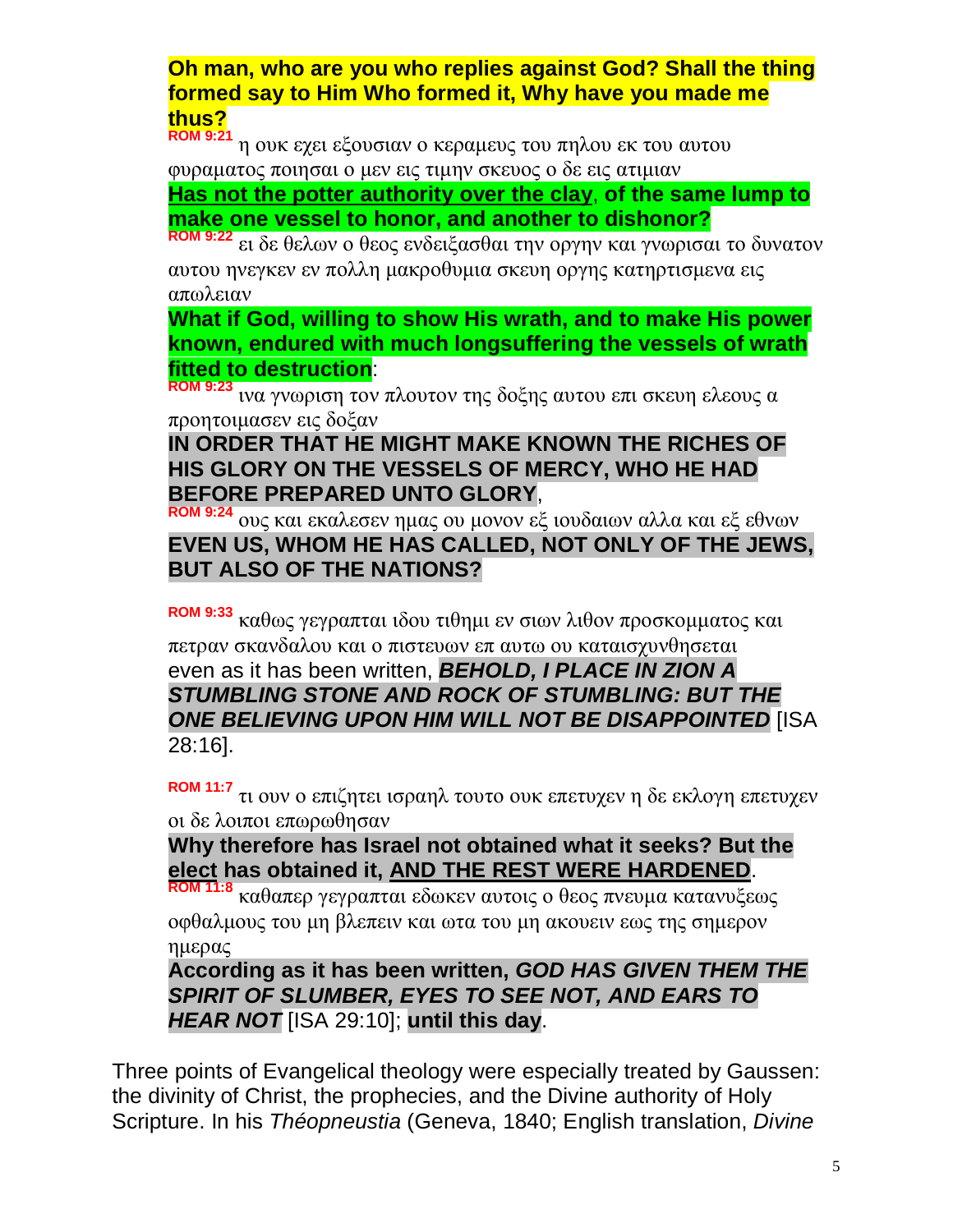*Inspiration; the Divine Inspiration of the Holy Scriptures*, London, 1841) **he maintained that all passages in the Old and New Testaments were verbally inspired**, but his

theory of inspiration was attacked by members of his own theological school, and later also by Edmund Scherer, and he accordingly wrote, in vindication, *Le Canon des Saintes Ėcritures au double point de vue de la science et de la foi* (Lausanne, 1860; English translation, *Canon of the Holy Scriptures as Viewed Through Science and Faith*, London, 1862). He was also the author of numerous other works, including *Leçons sur Daniel* (3 vols., uncompleted, 1861; English translation, *The Prophet Daniel Explained*, 1873-74), consisting of several of his catechetical lectures on Daniel; and of *Les premiers chapîtres de l'Exode*, and *Le prophète Jonas* (the latter two published posthumously). His works enjoyed a wide circulation both in England and in France. (E. Barde†).

*The New Schaff-Herzog Encyclopedia of Religious Knowledge*. Edited by Samuel MacAuley Jackson, DD, LLD. (Editor in Chief). with the assistance of Charles Colebrook Sherman and George William Gilmore, MA (Associate Editors). Volume IV, Funk and Wagnalls Company - New York and London, 1909.

# ====================================== **The Divine Inspiration of The Holy Scriptures**

Deduced from Internal Evidence, and the Testimonies of Nature, History and Science

# **By L. GAUSSEN, DD**

Professor of Systematic Theology, Oratoire, Geneva

REVISED EDITION

DAVID SCOTT'S TRANSLATION

KILMARNOCK John Ritchie Publisher of Christian Literature 10-20 Sturrock Street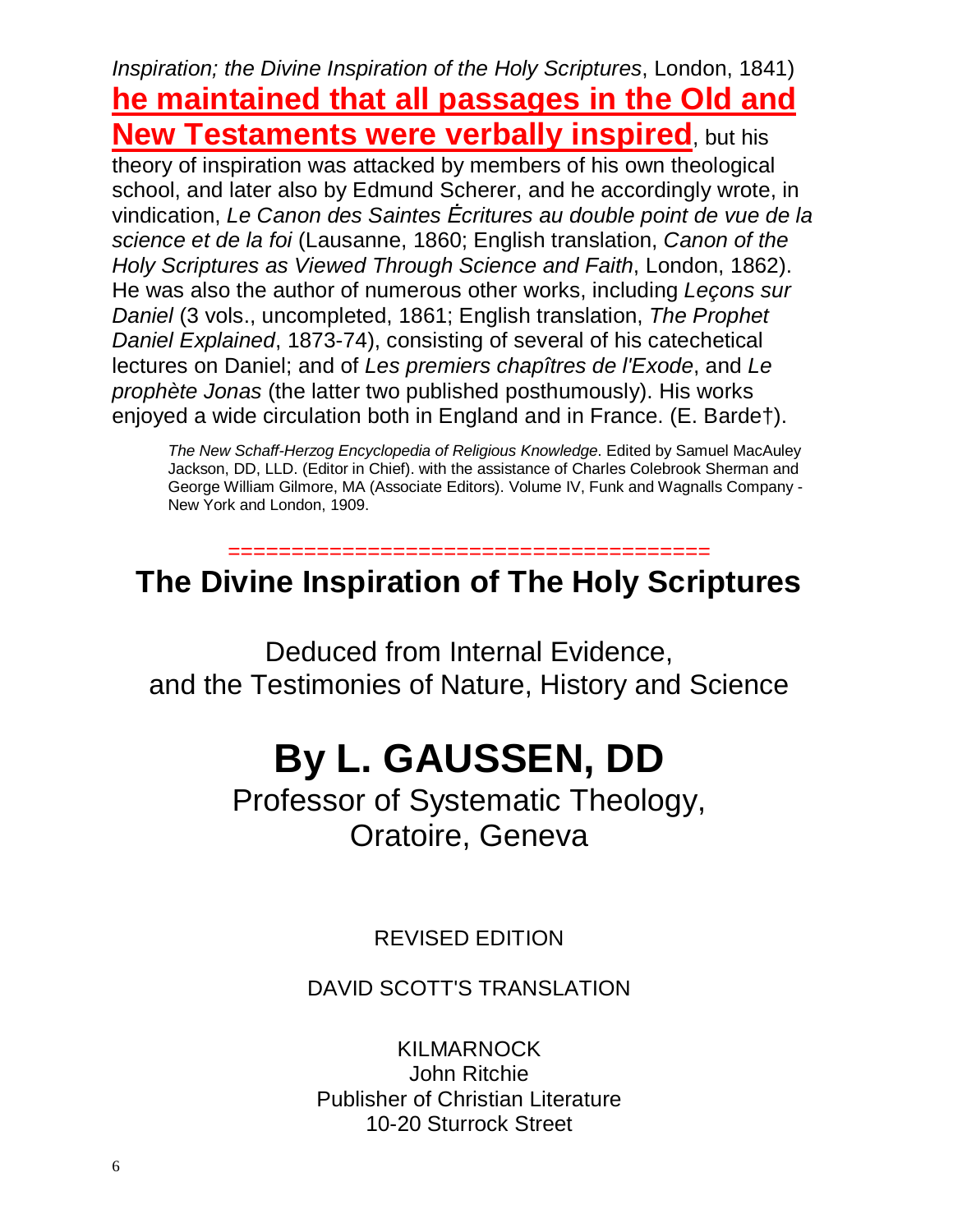# **Two Notable Commendations:**

# **1. CHARLES H. SPURGEON**

The turning-point of the battle between those who hold *for the faith once delivered to the saints*, [JUD 1:3] and their opponents, lies in the true and real inspiration of the Holy Scriptures. This is the Thermopylae of Christendom. If we have in the Word of God no infallible standard of truth, we are at sea without a compass, and no danger from rough weather without can be equal to this loss within. *If the foundations be removed, what can the righteous do?* [PSA 11:3] and this is a foundation loss of the worst kind.

In this work the author proves himself a master of holy argument. Gaussen charms us as he proclaims the Divine veracity of Scripture. His testimony is clear as a bell.

2. JAMES M. GRAY, DD.

Dean of The Moody Bible Institute of Chicago.

The milestones on my spiritual pathway have been marked by certain books I have read, and one that stands out in my memory more than any other is Gaussen's great work, *The Divine Inspiration of the Scriptures*. The day it came into my hands as a young minister just beginning his work marks an epoch, and I speak from experience when I say that a Christian who reads and studies it need never again be troubled by attacks on the Word of God. For years it has been out of print in this country, and hardly to be obtained, even in an old book store. Now that *The Bible Institute Colportage Association* has purchased the plates and brought out a new edition my heart rejoices that earnest Christian workers of this generation may have the same opportunity to be established in the faith that God thus sent to me at that time.

# **TRANSLATOR'S PREFACE**

Soon after the first publication of the *THEOPNEUSTIA*, the late Rev. Dr. Welsh wrote to me, urging me to translate it for the press. A series of other engagements prevented me from doing so for several years. At last, in answer to a call for a cheaper and less bulky translation than one that had meanwhile appeared in London, I applied myself to the task, and had completed it before seeing what my predecessor had published in the south. **The present translation being from the latest French edition**, has the advantage of all the author's improved arrangement.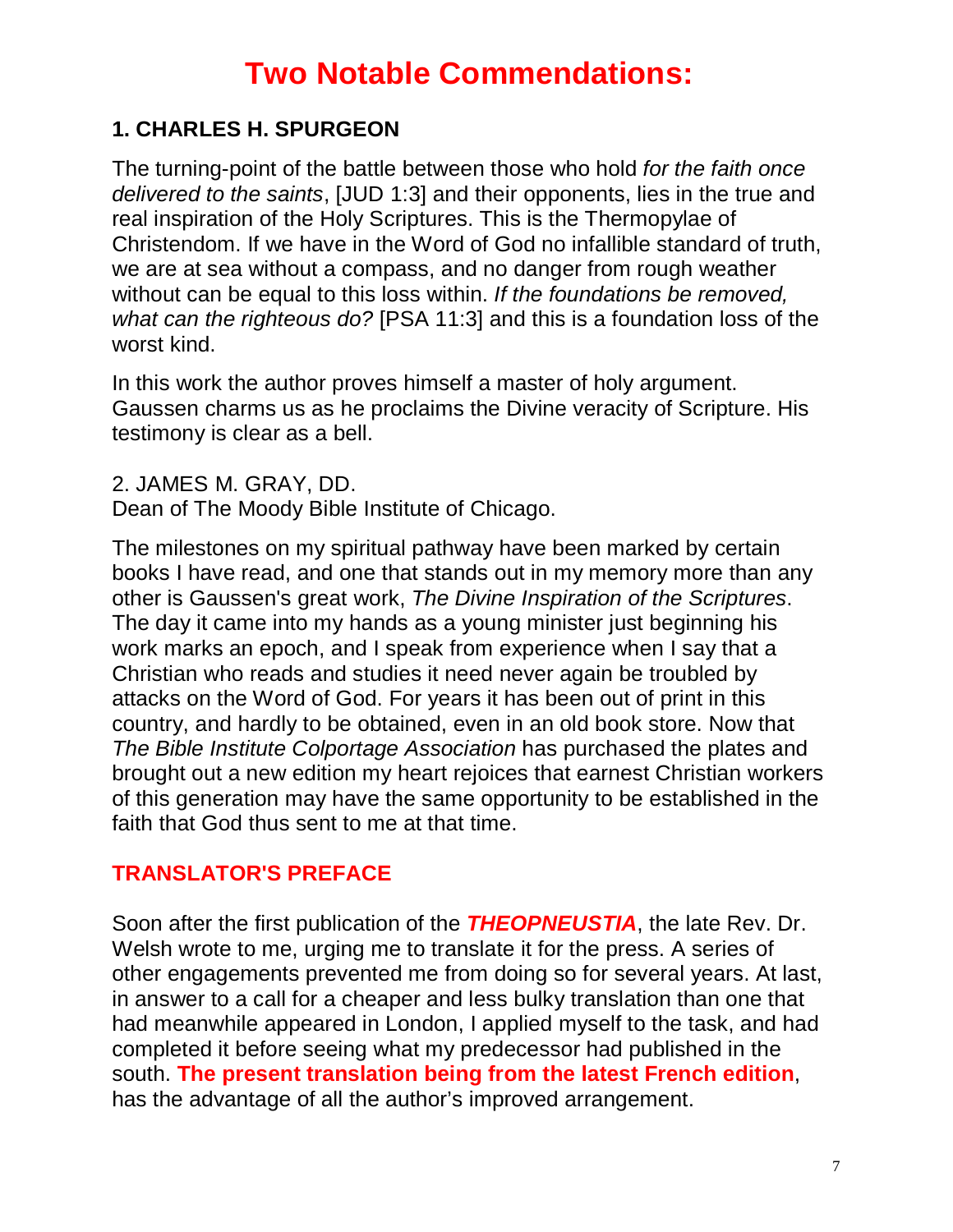The importance of the subject, the high character of the author, and the admirable manner in which he has acquitted himself, required that no ordinary pains should be bestowed in doing him justice. These pains I have not spared.

### [**PARTS OF THE FOLLOWING TWO PARAGRAPHS HAVE BEEN modified** - aal].

I have endeavored to secure the utmost possible correctness in the references, [which in most cases, are only parts of verses (at times joined together with other parts of verses), allusions or very free translations (I have not been able to locate a reference for some) – aal].

After consulting an eminent authority as to the propriety of the change, *THEOPNEUSTIA* has been substituted **in most places** by the term *Divine inspiration,* borrowed by the author from the Greek. It was thought that the frequent ocurrence of so unusual a word might repel ordinary readers, and make it appear that the book was exclusively for the learned.

**At a time when almost all religious controversies seem to turn, more or less, on the question, How far the Holy Scriptures are inspired? And when persons of all ranks and classes are called upon to arm themselves against various errors having their root in false or inadequate views on this subject, it seems hardly possible to overrate the value of the work now before the reader.** Nor is it only as a work of controversy that it is invaluable. It is saturated throughout with a spirit of affectionate earnestness and glowing piety, which, even when it makes the greatest demand on the intellect, never suffers the heart to remain cold. Add to this, the wonderful copiousness of the illustrations, which the author seems to borrow with equal ease from the simplest objects in nature, the deepest wells of learning, the remotest deductions of science, and the history at once of the most ancient and most modern times. In short, as we accompany him from page to page and chapter to chapter, we seem not so much to be reading a book, as to be listening to a devout and accomplished friend, enlarging on a favorite subject — a subject of the very greatest importance, and one amid all the details of which he is quite at home.

DAVID D. SCOTT GLASGOW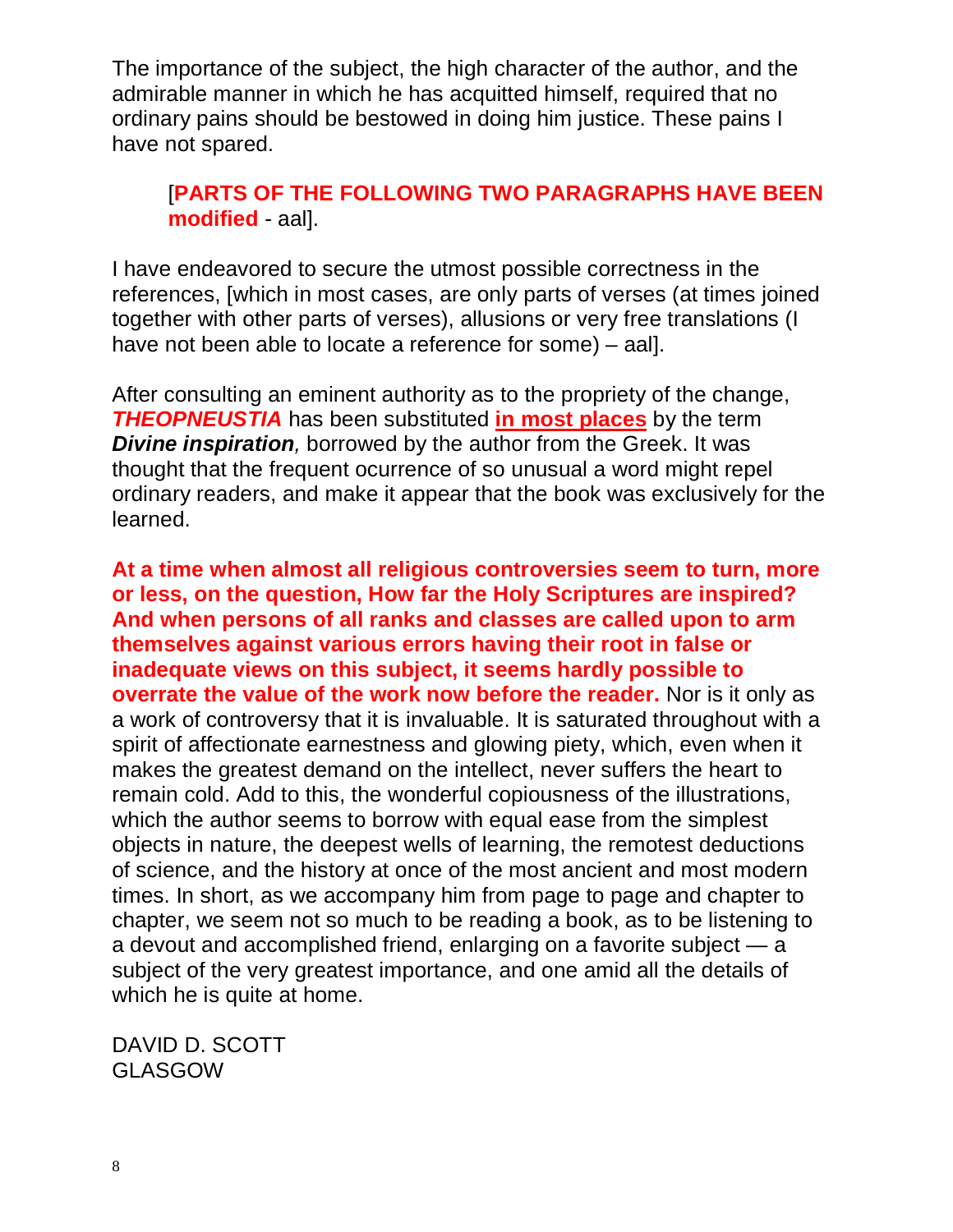# **PREFATORY OBSERVATIONS**

A glance at this book and its title may have prejudiced certain minds against it, by creating two equally erroneous impressions. These I would gladly dissipate.

The Greek title *THEOPNEUSTIA*, although borrowed from Paul, and although it has long been used in Germany, from not having found its way into our language, may, no doubt, have led more than one reader to say to himself of the subject here treated, that it is too learned and hard to understand to be popular, and too little popular to be important.

Yet I am bold to declare, that if any thing has given me at once the desire and the courage to undertake it, it is just the double conviction I entertain of its importance and its simplicity.

And, first of all, I do not think that, after we have come to know that Christianity is Divine, there can be presented to our mind any question bearing more essentially on the vitality of our faith than this: "Does the Bible come from God? Is it altogether from God? Or may it not be true, as some have maintained, that there occur in it maxims purely human, statements not exactly true, exhibitions of common ignorance and illsustained reasoning? In a word, books, or portions of books, foreign to the interests of the faith, subject to the natural weakness of the writer's judgment, and mixed with error?" **Here we have a question that admits of no compromise, a fundamental question** — **a question of life!** It is the first that confronts you on opening the Scriptures, and with it your religion ought to commence.

Were it the case, as you whom I now address will have it, that all in the Bible is not important, does not bear upon the faith, and does not relate to Jesus Christ; and were it the case, taking another view, that in that book there is nothing inspired except what, in your opinion, is important, does bear upon the faith, and does relate to Jesus Christ; then your Bible is quite a different book from that of the Fathers, of the Reformers, and of the Saints of all ages. It is fallible; theirs was perfect. It has chapters or parts of chapters, it has sentences and expressions, to be excluded from the number of the sentences and expressions that are God's; theirs was all given *by inspiration of God*, *all profitable for doctrine, for reproof, for correction, for instruction in righteousness* [2TI 3:16], and for rendering the man of God perfect by faith in Christ Jesus. In that case, one and the same passage is, in your judgment, as remote from what it was in theirs as Earth is from Heaven.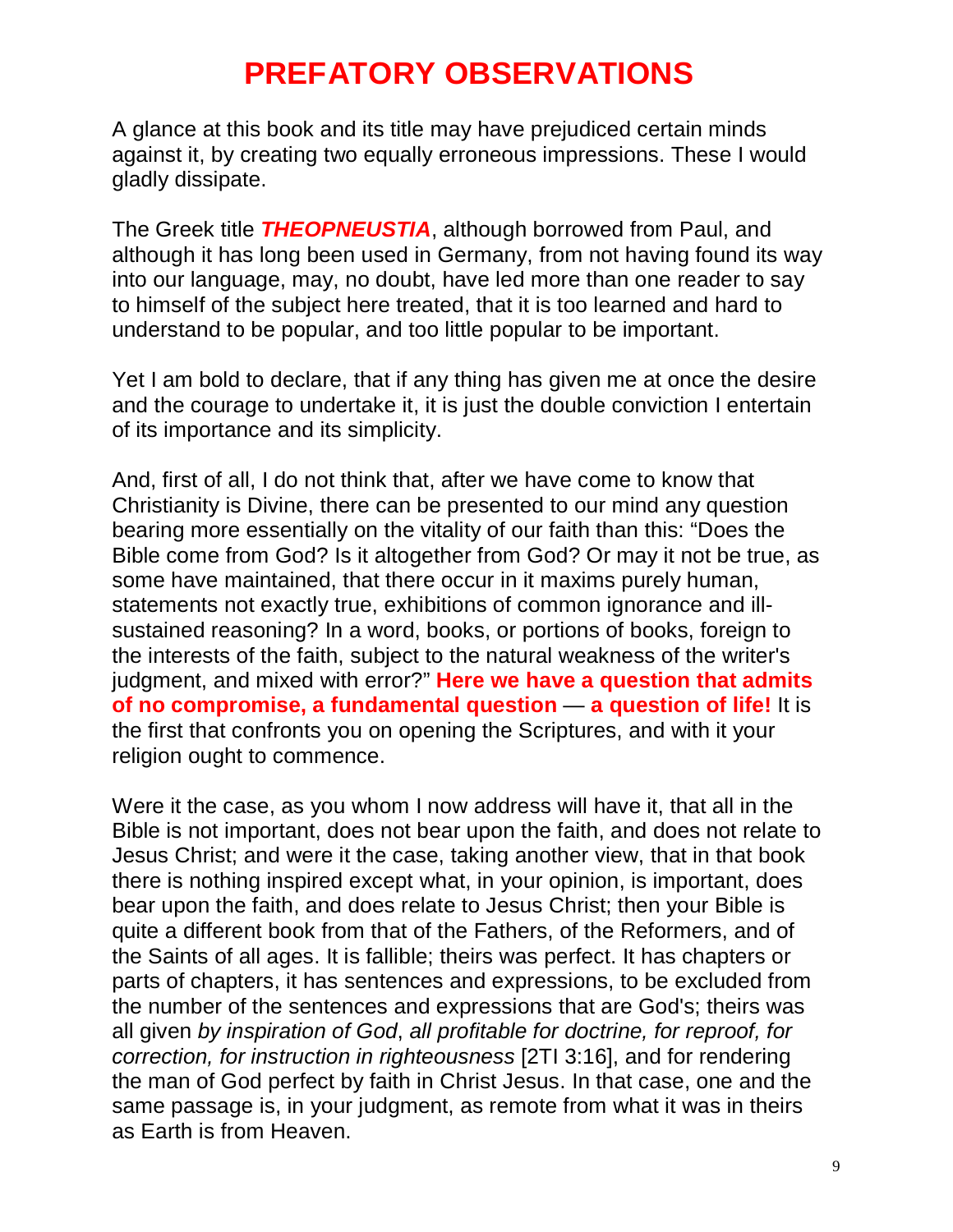You may have opened the Bible, for example, at the 45th Psalm, or at the Song of Songs; and while you will see nothing there but what is most human in the things of the Earth — a long poem in honor of a bride or bridegroom, or the love talk of a daughter of Sharon and her young bridegroom — they read there of the glories of the Church, the endearments of God's love, the deep things of Jesus Christ — in a word, all that is most Divine in the things of Heaven; and if they found themselves unable to read of those things there, they knew at least that they were there, and there they tried to find them.

Suppose now that we both take up one of Paul's epistles. While one of us will attribute such or such a sentence, the meaning of which he fails to seize, or which shocks his carnal sense, to the writer's Jewish prejudices, to the most common intentions, to circumstances altogether human; the other will set himself, with profound respect, to scan the thoughts of the Holy Spirit: he will believe these perfect even before he has caught their meaning, **AND WILL PUT ANY APPARENT INSIGNIFICANCE OR OBSCURITY TO THE ACCOUNT OF HIS OWN DULLNESS OR IGNORANCE ALONE**.

Thus, while in the Bible of the one all has its object, its place, its beauty, and its use, as in a tree, branches and leaves, vessels and fibers, epidermis and bark even, have all theirs; the Bible of the other is a tree of which some of the leaves and branches, some of the fibers and the bark, have not been made by God.

But there is much more than this in the difference between us; for not only, according to your reply, we shall have two Bibles, but no one can know what your Bible really is.

It is human and fallible, say you, only in a certain measure; but who shall define that measure? If it be true that man, in putting his deadly impress upon it, have left the stains of humanity there, who shall determine the depth of that impression, and the number of those stains? You have told me that it has its human part; but what are the limits of that part, and who is to fix them for me? Why, no one. These every one must determine for himself, at the bidding of his own judgment; in other words, this fallible portion of the Scriptures will be enlarged in the inverse ratio of our being illuminated by God's light, and a man will deprive himself of communications from above in the very proportion that he has need of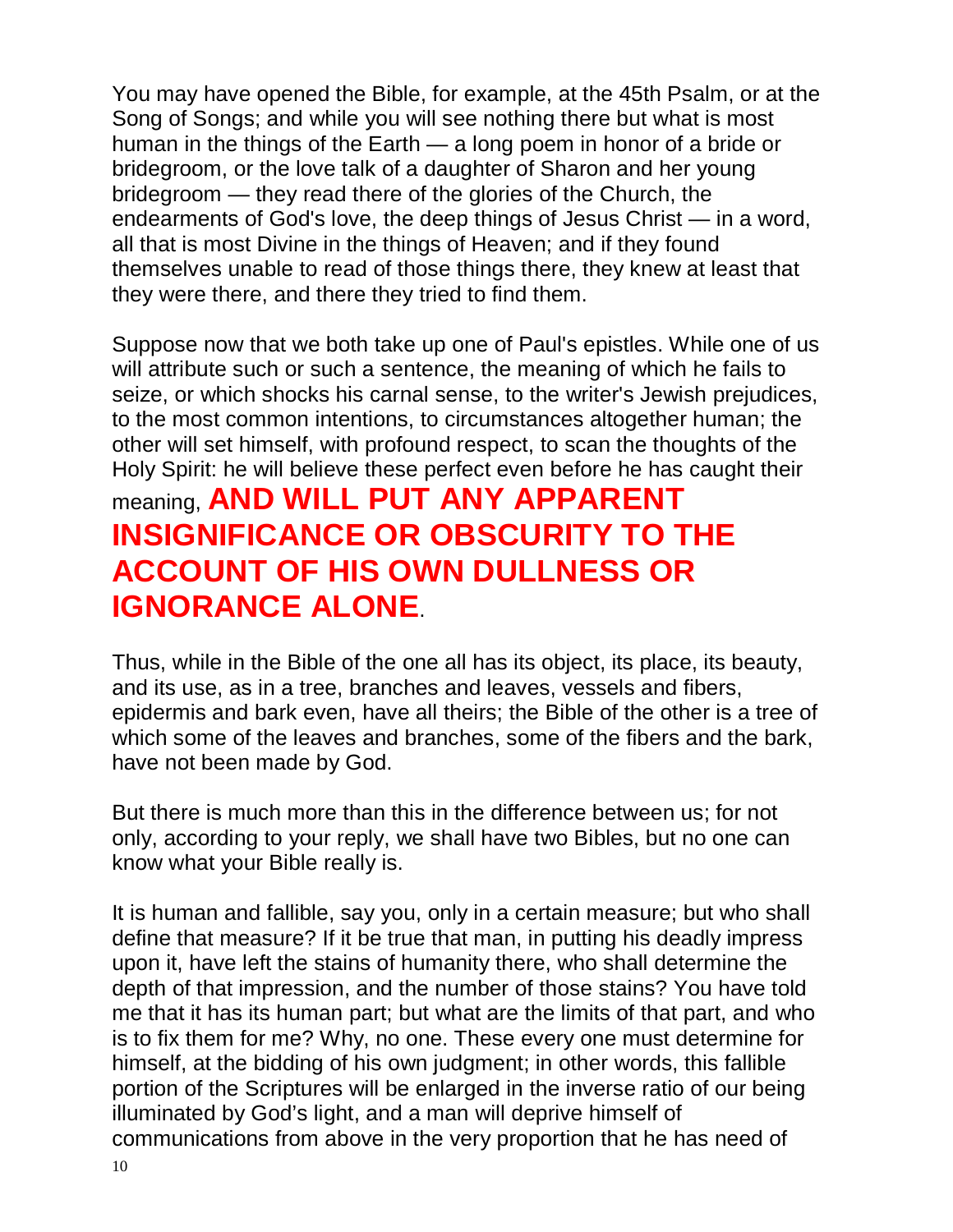them; in like manner as we see idolaters make to themselves divinities that are more or less impure, in proportion as they themselves are more or less alienated from the living and holy God! Thus, then, ever one will curtail the inspired Scriptures in different proportions, and making for himself an infallible rule of that Bible, so corrected by himself, will say to it: "Guide me henceforth, for you are my rule!" like those makers of graven images of whom Isaiah speaks, who make to themselves a god, and say to it, *Deliver me, for you are my god* [ISA 44:17b].

But this is not all; what follows is of graver importance still. According to your reply, it is not the Bible only that is changed, — it is you.

Yes, even in presence of the passages which you have most admired you will have neither the attitude nor the heart of a believer! How can that be, after you have summoned these along with the rest of the Scriptures before the tribunal of your judgment, there to be pronounced by you Divine, or not Divine, or semi-divine? What authority for your soul can there be in an utterance which for you is infallible only in virtue of yourself? Had it not to present itself at your bar, along with other sayings of the same book, which you have pronounced to be wholly or partly human? Will your mind, in that case, put itself into the humble and submissive posture of a disciple, after having held the place of a Judge? This is impossible. The respect you will show to it will be that perhaps of mere consent, never that of faith; of approval, never of adoration. Do you tell me that you will believe in the divinity of the passage? But then it is not in God that you will believe, but in yourself! This utterance pleases, but does not govern you; it stands before you like a lamp; it is not within you as an anointing from above — a principle of light, a fountain of life! I do not believe there ever was a Pope, however possessed with notions of the importance of his own priestly office, who could confidently address his prayers to a dead person, whom he had himself, by canonizing him of his own plenary [absolute - aal] authority, raised to the rank of the demigods. How, then, shall a reader of the Bible, who has himself canonized a passage of the Scriptures, however possessed with a high idea of his own wisdom, possibly have the disposition of a true believer with regard to such a passage? Will his mind come down from his pontifical chair, and humble itself before this utterance of thought, which, but for himself, would remain human, or at least doubtful? No one tries to fathom the meaning of a passage which he has himself pronounced legitimate, only in virtue of a meaning which he thinks he has already found. One submits only by halves to an authority which he has had it in his power to decline, and which he has once held to be doubtful. One worships but imperfectly what he has first degraded.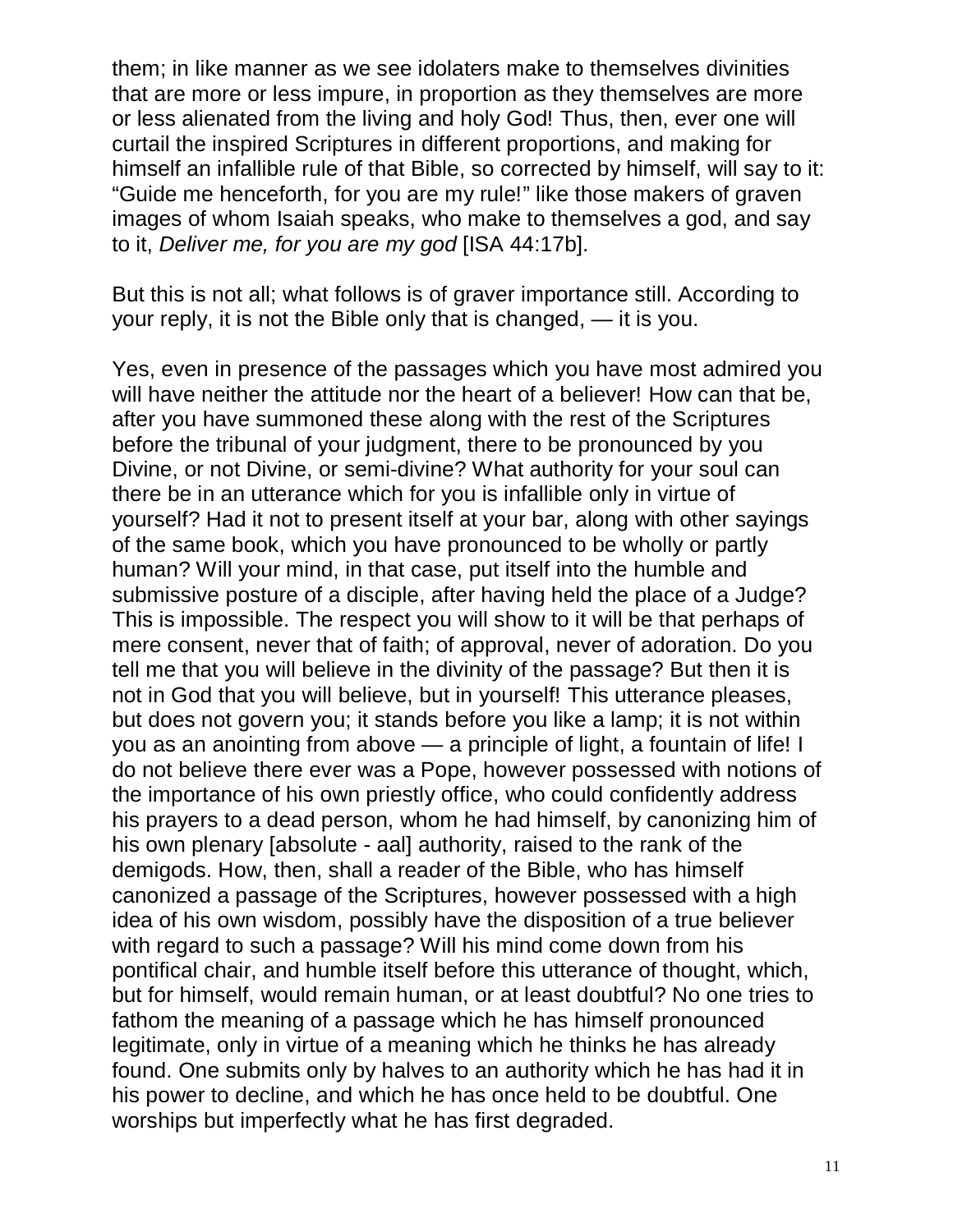Besides, and let this be carefully noted, inasmuch as the entire divinity of such or such a passage of the Scriptures depends, in your view, not on its being found in the book of God's inspiration, but on its presenting certain traits of spirituality and wisdom to your wisdom and your spirituality. The sentence that you pass cannot always be so exempt from hesitation as that you shall not retain, with regard to it, some of the doubts with which you set out. Hence your faith will necessarily participate in your uncertainties, and will be itself imperfect, undecided, conditional. As is the sentence, so will be the faith; and as is the faith, so will be the life. But such is not the faith, neither is such the life of God's elect.

But what will better show the importance of the question which is about to occupy us is, that if one of the two systems to which it may lead have, as we have said, all its roots saturated with skepticism, its fruit inevitably will be a new unbelief.

How do we come to see that so many thousands can every morning and evening open their Bibles without once perceiving there doctrines which it teaches with the utmost clearness? How can they thus, during many a long year, walk on in darkness with the Sun in their hands? Do they not hold these books to be a revelation from God? Yes, but prepossessed with false notions of the Divine inspiration, and believing that there still exists in Scripture a mixture with human error — yet ready to find in it, nevertheless, its reasonable utterances of thought, in order to their being authorized to believe these Divine — they make it their study, as if unconsciously, to give these a meaning that their own wisdom approves; and thus not only do they render themselves incapable of recognizing therein the wisdom of God, **but they sink the Scriptures in their own respect**. **IN READING PAUL'S EPISTLES, FOR EXAMPLE, THEY WILL DO THEIR UTMOST TO FIND IN THEM MAN'S RIGHTEOUSNESS BY THE LAW**, his native innocence and bent towards that which is good, the moral omnipotence of his will — the merit of his works. But, then, what happens? **ALAS! JUST THAT AFTER HAVING GIVEN THE SACRED WRITER SUCH FORCED MEANINGS, THEY FIND HIS LANGUAGE SO ILL-CONCEIVED FOR HIS ASSUMED OBJECT, SUCH ILL-CHOSEN TERMS FOR WHAT HE IS MADE TO SAY, AND SUCH ILL-SUSTAINED REASONING, THAT, AS IF IN SPITE OF THEMSELVES, THEY LOSE ANY RESPECT FELT FOR THE LETTER OF THE SCRIPTURES**, and plunge into rationalism. It is thus that, after having commenced with unbelief, they reap a new unbelief as the fruit of their study; darkness becomes the reward of darkness, and that terrible saying of Christ is fulfilled, *From him who has not, shall be taken away even that which he has* [MAT 25:29b].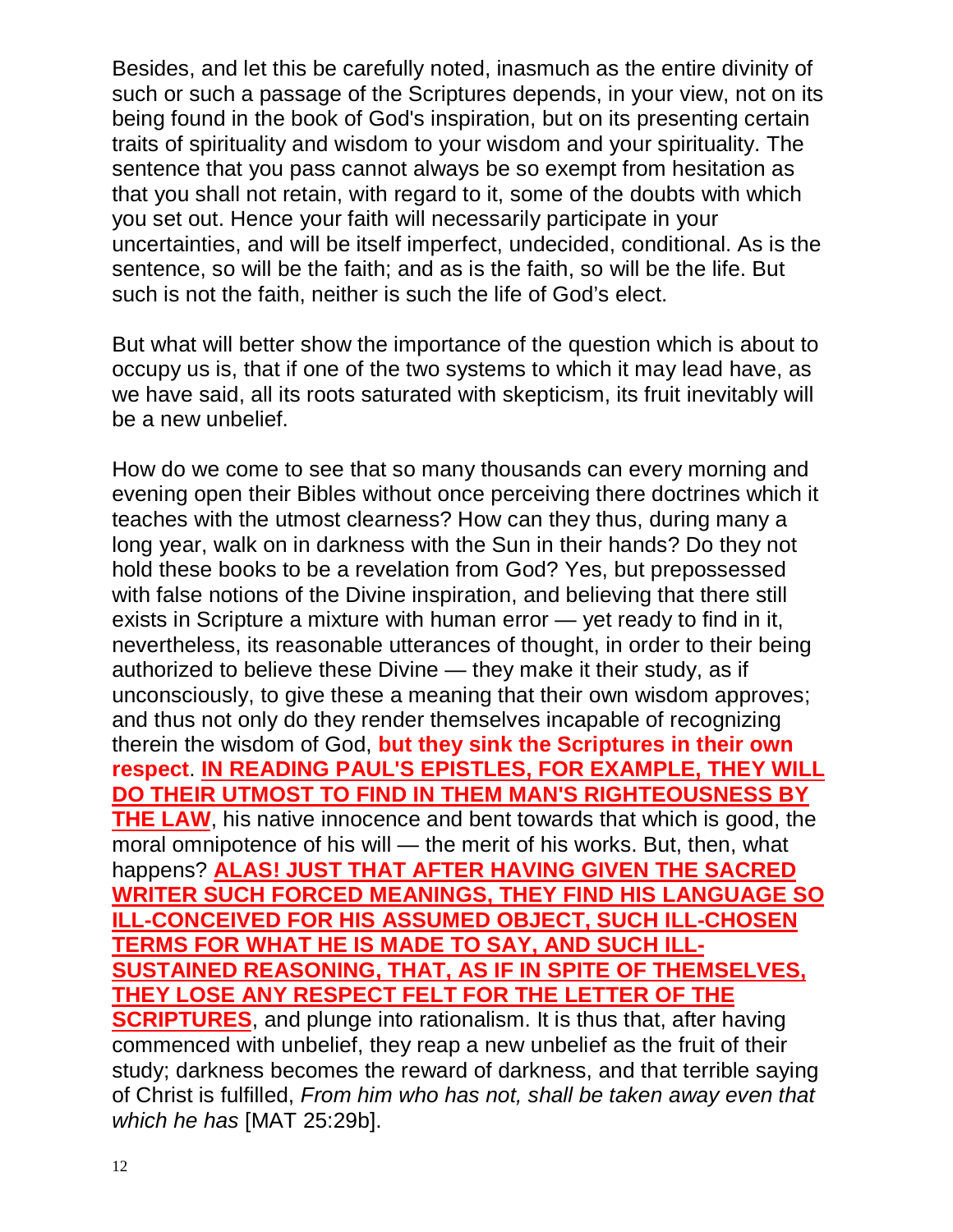#### **Such, then, it is evident, is the fundamental importance of the great question with which we are about to be occupied.**

According to the answer which you, to whom we now address ourselves, make to it, the arm of God's Word is palsied [paralysis of any voluntary muscle as a result of some disorder in the nervous system, sometimes accompanied with involuntary tremors-Webster's - aal] for you; the sword of the Spirit has become blunted — it has lost its temper and its power to pierce. How could it henceforth penetrate your *joints and marrow*? [HEB 4:12] How could it become stronger than your lusts, than your doubts, than the world, than Satan? How could it give you energy, victory, light, peace? No! It possibly may happen, at wide intervals of time, by a pure effect of God's unmerited favor, that, in spite of this dismal state of a soul, a Divine utterance may come and seize it at unawares; but it does not remain the less true, that this disposition which judges the Scriptures, and doubts beforehand of their universal inspiration, is one of the greatest obstacles that we can oppose to their acting with effect. *The word spoken*, says Paul, *did not profit them, not being mixed with faith in those who heard it* [HEB 4:2]; while the most abundant benedictions of that same Scripture were at all times the lot of the souls who received it, *not as the word of men, but as it is truly, the word of God, working effectually in those who believe* [1TH 2:13b].

It will thus be seen, that this question is of immense importance in its bearing upon the vitality of our faith; and we are entitled to say, that between the two answers that may be made to it, there lies the same great gulf that must have separated two Israelites who might both have seen Jesus Christ in the flesh, and both equally owned Him as a prophet; but one of whom, looking to His carpenter's dress, His poor fare, His hands hardened to labor, and His plain followers, believed further, that He was not exempt from error and sin, as an ordinary prophet; while the other recognized in Him *Immanuel, the Lamb of God, the everlasting God, our Righteousness, the King of kings, the Lord of lords* [Titles of God from parts of several passages. MAT 1:23 (ISA 7:14), JOH 1:29, ISA 40:28, JER 33:16, REV 19:16].

The reader may not yet have admitted each of these considerations; but he will at least admit that I have said enough to be entitled to conclude that it is worth while to study such a question, and that, in weighing it, you hold in your hands the most precious interests of the people of God. This is all I desired in a preface. It was the first point to which I wished to direct the reader's attention beforehand, and now comes the second.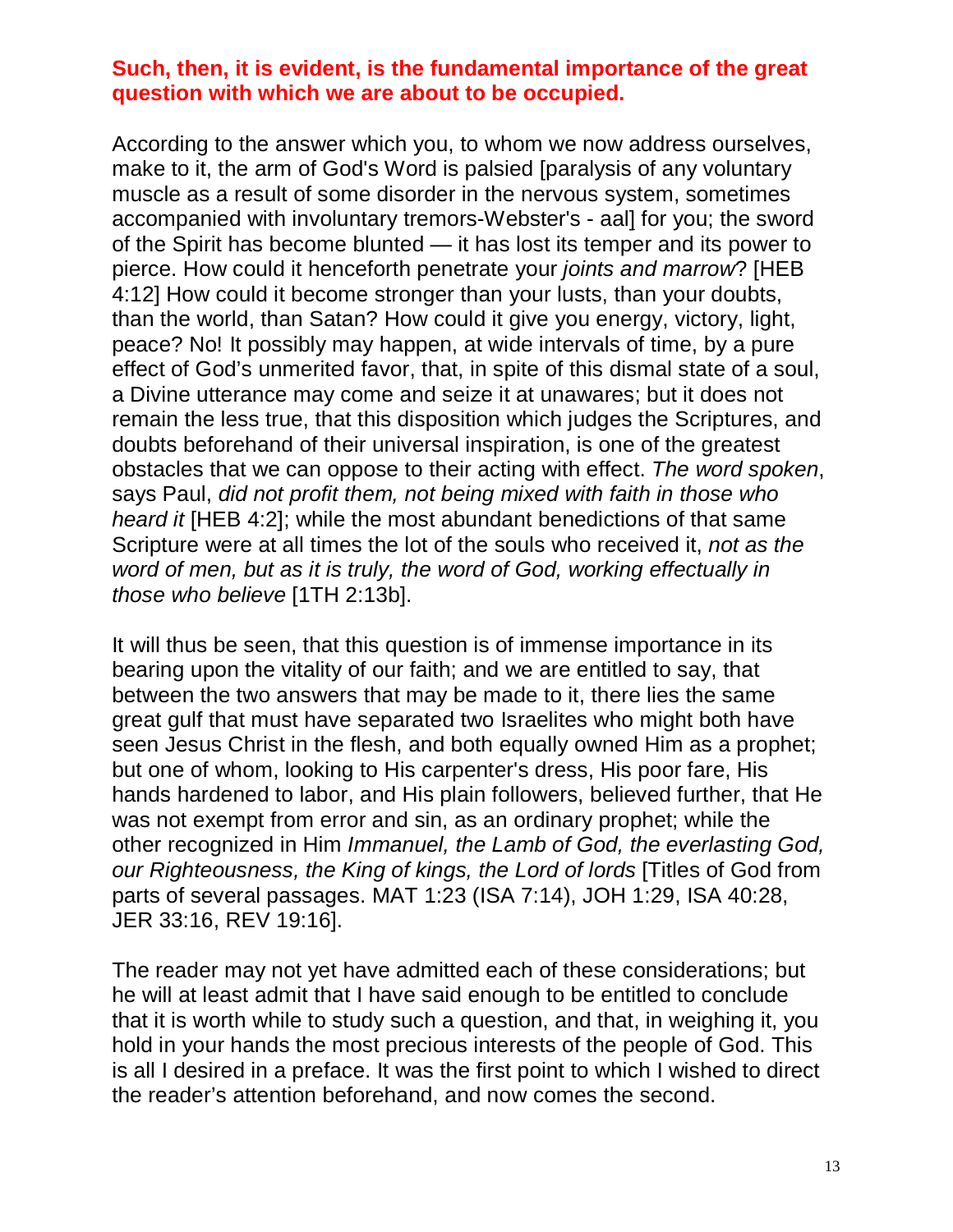#### If the study of this doctrine be the duty of all, that study is also within the reach of all; and the author hesitates not to say, that **IN WRITING HIS BOOK, THE DEAREST OBJECT OF HIS AMBITION HAS BEEN TO MAKE IT LEVEL TO THE COMPREHENSION OF ALL CLASSES OF READERS**.

Meanwhile, he thinks he hears many make this objection. You address yourself to men of learning, they will say; your book is no concern of ours: we confine ourselves to religion, but here you give us theology.

Theology no doubt! but, what theology? Why, that which ought to be the study of all the heirs of eternal life; and with respect to which a very child may be a theologian.

Religion and theory! Let us explain what we mean; for often are both these terms abused to the injury of both, by people presuming to set the one against the other. Is not theology defined in all our dictionaries as "the science which has for its object, God and His revelation?" Now, when I was a boy at school, the catechism of my childhood made this the designation of my religion. "It is the science," it told me, "that teaches us to know God and His Word, God and His counsels, God in Christ." So, then, there is no difference between them, in object, means, or aim. Their object is truth; their means, the Word of God; their aim, holiness. *Sanctify them in the truth. Your Word is truth.* [JOH 17:17]. Such is the aim contemplated by both, as it was that of their dying Master. How, then, shall we distinguish the one from the other? By this alone — that theology is religion studied more methodically, and with the aid of more perfect instruments.

Men have contrived, no doubt, to make, under the name of theology, a confused compound of philosophy; or the traditions of men with God's word; but that was not theology — it was only scholastic philosophy.

14 It is true that the term Religion is not always employed in its objective sense, to signify the science that embraces the truths of our faith; but it is used also, with a subjective meaning, to designate rather the sentiments which those truths foster in the hearts of believers. Let these two meanings be kept distinct. This is what we may do, and ought to do; but to oppose the one to the other, by calling the one Religion, the other Theology, were a deplorable absurdity. This would be to maintain, in other terms, that one might have the religious sentiments without the religious doctrines from which alone they spring; this would imply that you would have a man to be moral without having any religious tenets [beliefs or teachings - aal], pious without belief, a Christian without Christ, an effect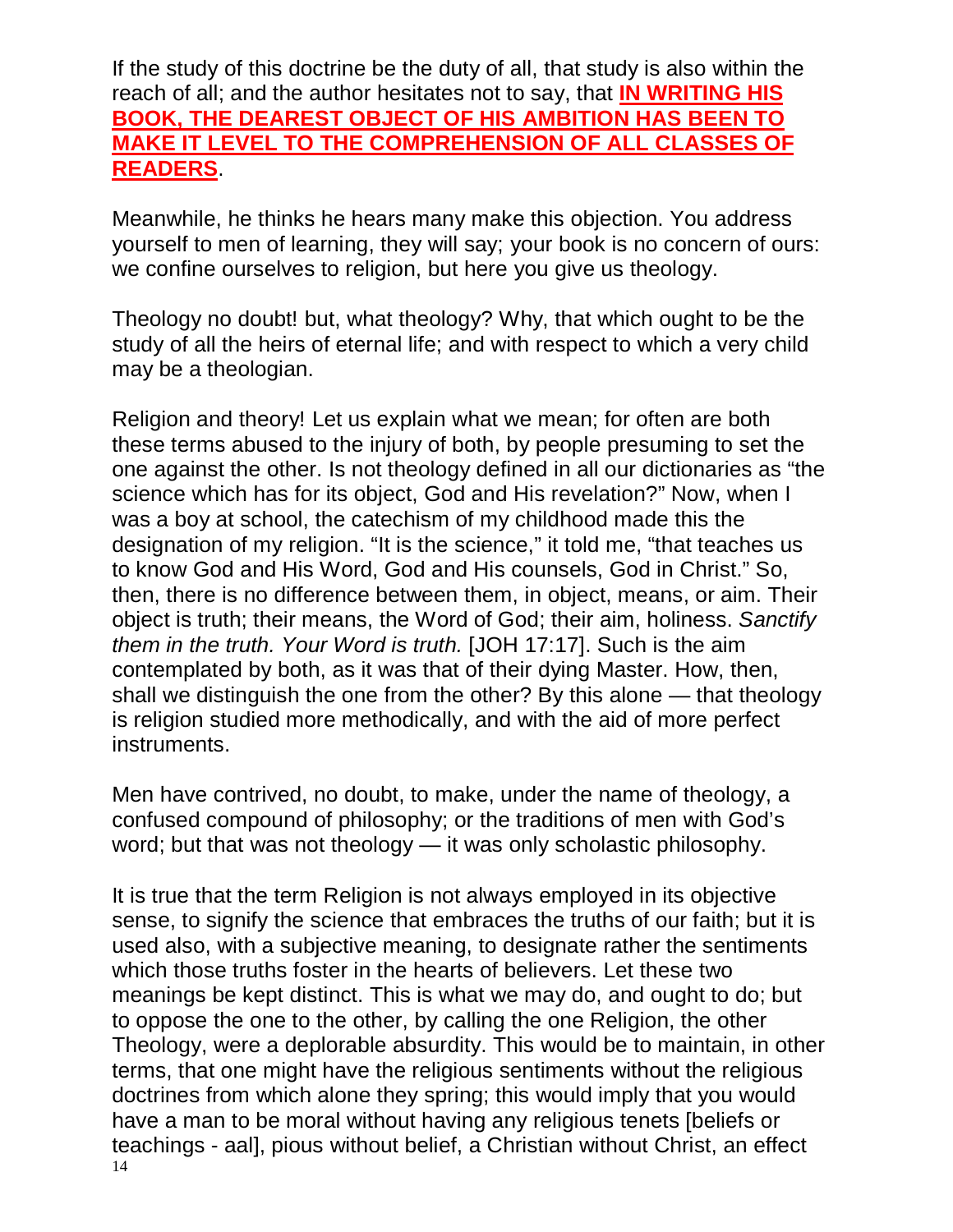without a cause — living without a soul! Deplorable illusion! *And this is life eternal, that they might know You the only true God, and Jesus Christ whom You have sent* [JOH 17:3].

But even were it rather in its objective sense that people set themselves to oppose religion to theology — that is to say, the religion a Christian learns in his native tongue in his Bible, to the religion which a more accomplished person would study in the same Bible with the aid of history and of the learned languages — still I would say, even in this case, distinguish between the two; don't oppose them to each other! Ought not every true Christian to be a theologian as far as he can? Is He not enjoined to be learned in the Word of God, nurtured in sound doctrine, rooted and established in the knowledge of Jesus Christ? And was it not to the multitude that our Lord said, in the midst of the street, *Search the Scriptures* [JOH 5:39a].

Religion, then, in its objective meaning, bears the same relation to theology that the globe does to astronomy. They are distinct, and yet united; and theology renders the same services to religion that the astronomy of the specialists in geometry offers to seamen. A ship captain might, no doubt, do without the *Mécinique Céleste* [Mariners charts of the Heavens – aal] in finding his way to the seas of China, or in returning from the Antipodes [exact opposites - aal]; but even then it is to that science that, while traversing the ocean with his elementary notions, he will owe the advantage he derives from his formulas, the accuracy of his tables, and the precision of the methods which give him his longitudes, and set his mind at ease as to the course he is pursuing. Thus too, the Christian, in order to his traversing the ocean of this world, and to his reaching the haven to which God calls him, may dispense with the ancient languages and the lofty speculations of theology; but, after all, the notions of religion with which he cannot dispense, will receive, in a great measure, their precision and their certainty from theological science. And while he steers towards eternal life with his eyes fixed on the compass which God has given him, still it is to theology that he will owe the certainty that that heavenly magnet is the same that it was in the days of the apostles that the instrument of salvation has been placed intact in his hands, that its indications are faithful, and that the needle never varies.

There was a time when all the sciences were mysterious, professing secrecy, having their initiated persons, their sacred language, and their freemasonry [a skilled itinerent mason, free to move from town to town without restraint by local guilds – Websters - aal]. Physical science, geometry, medicine, grammar, history — everything was treated of in Latin. Men soared aloft in the clouds, far above the common crowd; and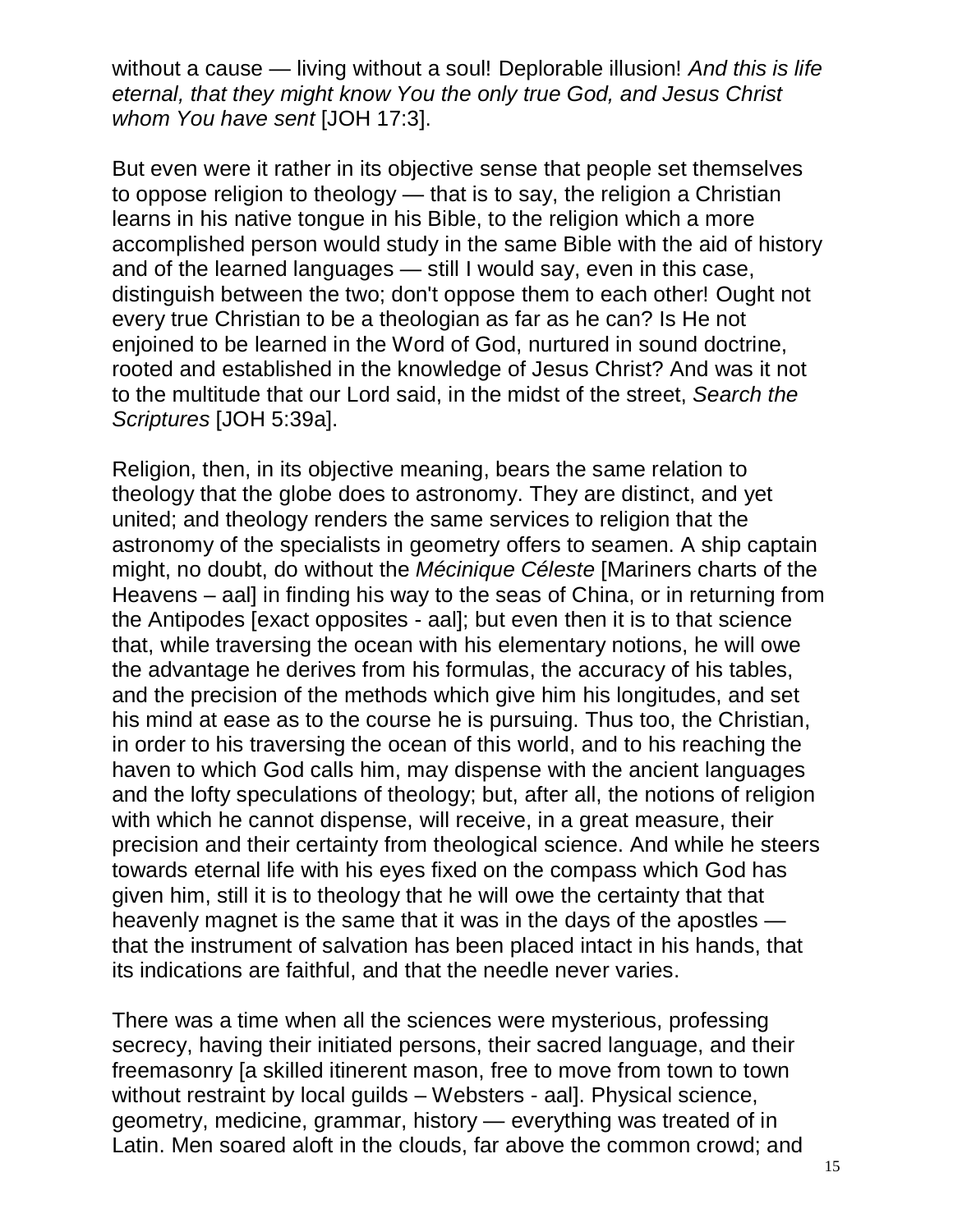would drop now and then from their sublime heights a few detached leaves, which we were bound to take up respectfully, and were not allowed to criticize. Today, all is changed. Genius glories in making itself intelligible to the mass of mankind; and after having mounted up to the upper regions of science, there to pounce upon truth in her highest retreats, it endeavors to find a method of coming down again, and approaching near enough to let us know the paths it has pursued, and the secrets it has discovered. But if such be at present the almost universal tendency of the secular sciences, it has been at all times the distinctive character of true theology. That science is at the service of all. The others may do without the people, as the people may do without them; true theology, on the contrary, has need of flocks, as they again have need of it. It preserves their religion; and their religion preserves it in turn. Woe to them when their theology languishes, and does not speak to them! Woe to them when the religion of the flocks leave it to go alone, and no longer values it! We ought then, both for its sake and for theirs, to hold that it should speak to them, listen to them, study in their sight, and keep its schools open to them as our churches are.

When theology occupies the professor's chair in the midst of Christian flocks, its relations with them, constantly keeping before its eyes the realities of the Christian life, constantly recall to it also the realities of science: man's misery, the counsels of the Father, the Redeemer's cross, the consolations of the Holy Spirit, holiness, eternity. Then, too, the Church's conscience, repressing its wanderings, overawes its resistance, compels it to be serious, and corrects the effects of that familiarity, so readily running into vanity, with which the science of the schools puts forth its hand and touches holy things. In speaking to it, day after day, of that life which the preaching of the doctrines of the Cross nourishes in the Church (a life, without the knowledge of which all its learning would be as incomplete as the natural history of man were it derived from the study of dead bodies), the religion of the flocks disengages theology from its excessive readiness to admire those branches of knowledge which do not sanctify. It often repeats to it the question addressed by Paul to the perverted science of the Galatians: *Received you the Spirit by the works of the law, or by the hearing of faith?* [GAL 3:2b]. It disabuses it of the wisdom of man; it permeates it with reverence for the Word of God, and (in that holy Word) for those doctrines of the righteousness of faith which are *the power of God our Savior* [2PE 1:1 – possible Ref. - aal], and which ought to penetrate the whole soul of its science. Thus does it teach it practically how to associate, in its researches, the work of the conscience with that of the understanding, and never to seek after God's truth but under the combined lights of study and prayer.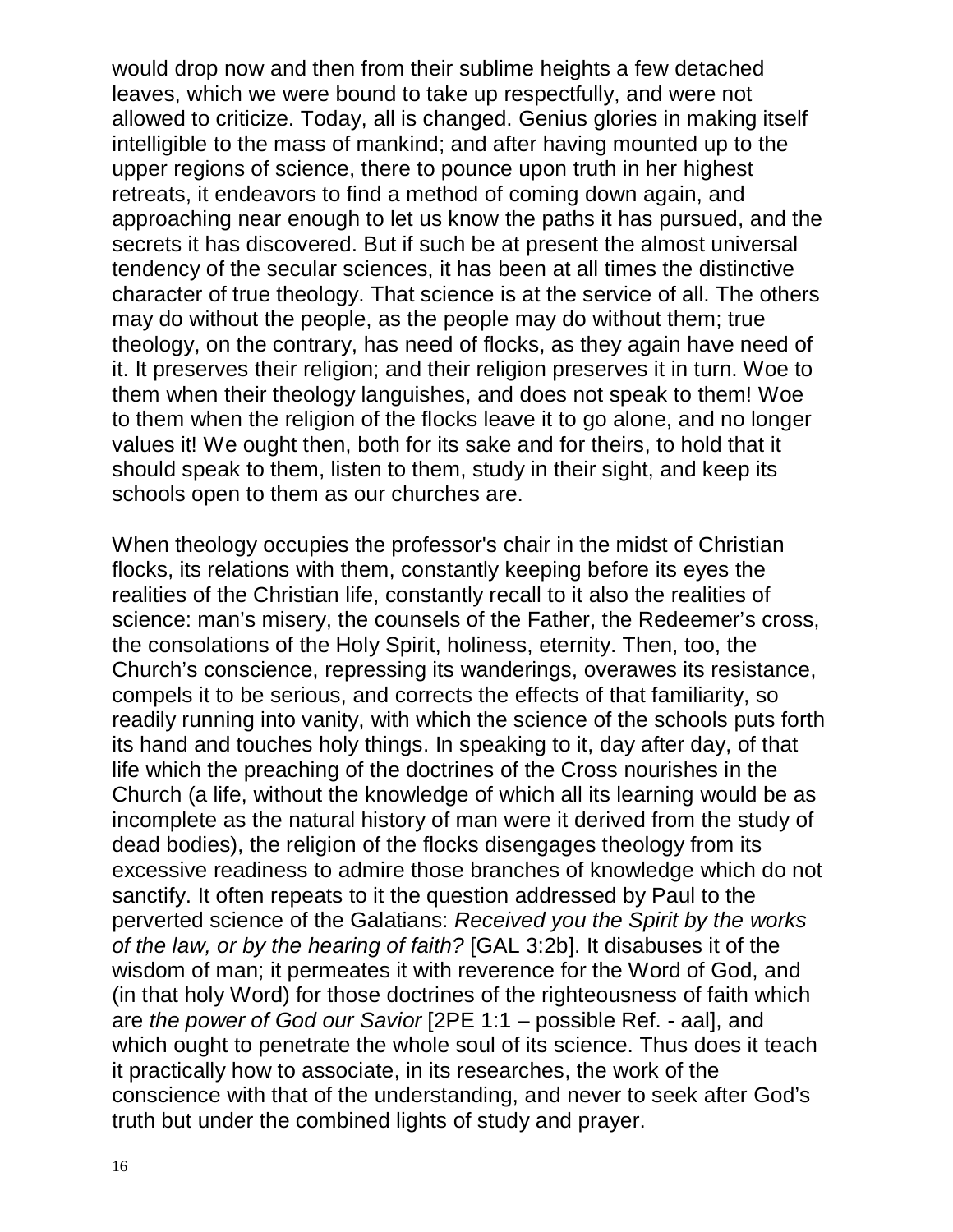And, on the other hand, theology renders in its turn, to Christian flocks, services with which they cannot long dispense without damage. It is it that watches over the religion of a people, to see that the lips of the minister keep knowledge, and that the law may be had from his mouth. It is it that which preserves purity of doctrine in the holy ministry of the gospel, and the just balancing of all truths in preaching. It is it that assures the simple against the confident assertions of a science inaccessible to them. It is it that goes for its answers to the same quarters from where those assertions have come; which puts its finger on the false arguments of the adversaries of truth, overawes them by its presence, and compels them, before the flocks, to avoid exaggeration, and to put some reserve on the terms they employ. It is it that gives the alarm at the first and so often decisive moment, when the language of religion among a people begins to decline from the truth, and when error, like a rising weed, sprouts and grows into a plant. It then gives timely warning, and people hasten to root it out.

It has ever happened that when flocks have been pious, theology has thrived. She has perfected (matured) herself with learning; she has put due honor on studies that require vigorous effort; and, the better to qualify herself for searching the Scriptures, not only has she desired to master all the sciences that can throw light upon them, but she has infused life into all other sciences, whether by the example of her own labors, or by gathering around her men of lofty minds, or by infusing into academic institutions a generous sentiment of high morality, which has promoted all their developments.

Thus it is that, in giving a higher character to all branches of study, she has often ennobled that of a whole people.

But, on the contrary, when theology and the people have become indifferent to each other, and drowsy flocks have lived only for this world, then theology herself has given evident proofs of sloth, frivolity, ignorance, or perhaps of a love of novelties; seeking a worldly popularity at any cost; affecting to have made discoveries that are only whispered to the ear, that are taught in academies, and never mentioned in the churches; keeping her gates shut amid the people, and at the same time throwing out to them from the windows doubts and impieties, with the view of ascertaining the present measure of their indifference; until at last she breaks out into open scandal, in attacking doctrines, or in denying the integrity or the inspiration of certain books, or in giving bold denials to the facts which they relate.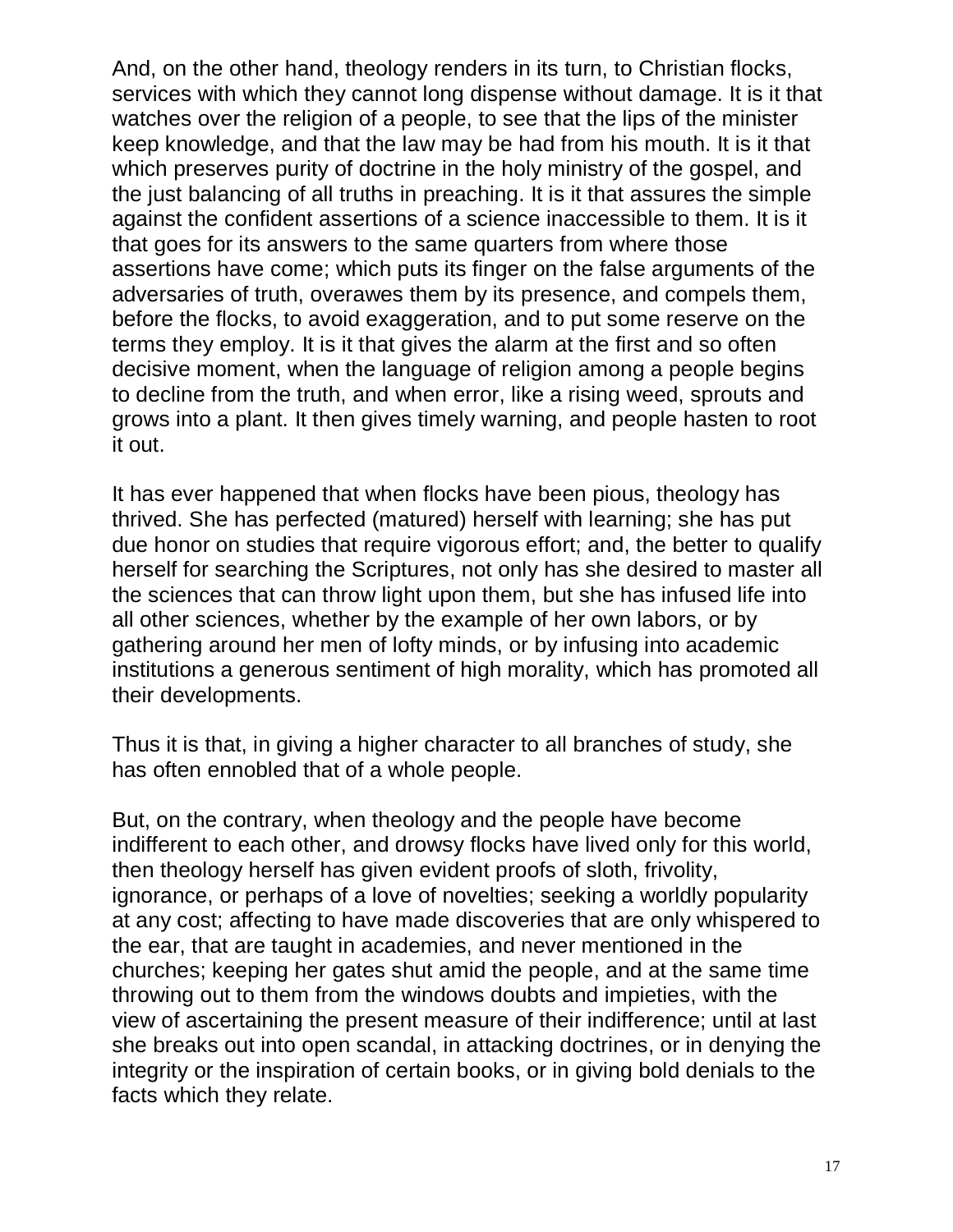And let a man beware of believing that the whole people do not before long feel the consequences of so enormous a mischief. They will suffer from it even in their temporal interests, and their national existence will be compromised. In degrading their religion, you proportionally lower their moral character; you leave them without a soul. All things take their measure, in a nation, according to the elevation that is given to Heaven among the people. If their Heaven be low, everything is affected by it even on the Earth. All there becomes before long more confined and more creeping; the future becomes narrowed; patriotism becomes materialized; generous traditions drop out of notice; the moral sense loses its tone; material well being engrosses all regard; and all conservative principles, one after another, disappear.

We conclude then, on the one hand, that there exists the most intimate union, not only between a people's welfare and their religion, but between their religion and true theology; and, on the other hand, that if there have always been most pertinent reasons for this science being taught as such, for all and before all, never was this character more necessary for it than when treating of the doctrine which is about to occupy us. It is the doctrine of doctrines; the doctrine that teaches us all others, and in virtue of which alone they are doctrines; the doctrine which is to the believer's soul what the air is to his lungs — necessary for birth in the Christian life necessary for living in it — necessary for advancing in it to maturity, and persevering in it.

Such, then, has been the twofold view under which this work has been composed. Every part of it, I trust, will bear testimony to my serious desire to make it useful to Christians of all classes.

With this object I have thrown off the forms of the school. Without entirely relinquishing, I have abstained from multiplying, quotations in the ancient tongues. In pressing the wonderful unanimity of Christian antiquity on this question, I have confined myself to general facts. In short, when I have had to treat the various questions that bear upon this subject, and which must be introduced in order to complete the doctrine which it involves, I have placed them all into a separate chapter. And even there, against the advice of some friends, I have employed a method considered by them out of harmony with the general tone of the book, but which to me has seemed fitted to enable the reader to take a clearer and more rapid view of the subject.

18 It is, then, under this simple and practical form that, in presenting this work to the Church of God, I rejoice that I can recommend it to the blessing of Him who preached in the streets, and who, to John the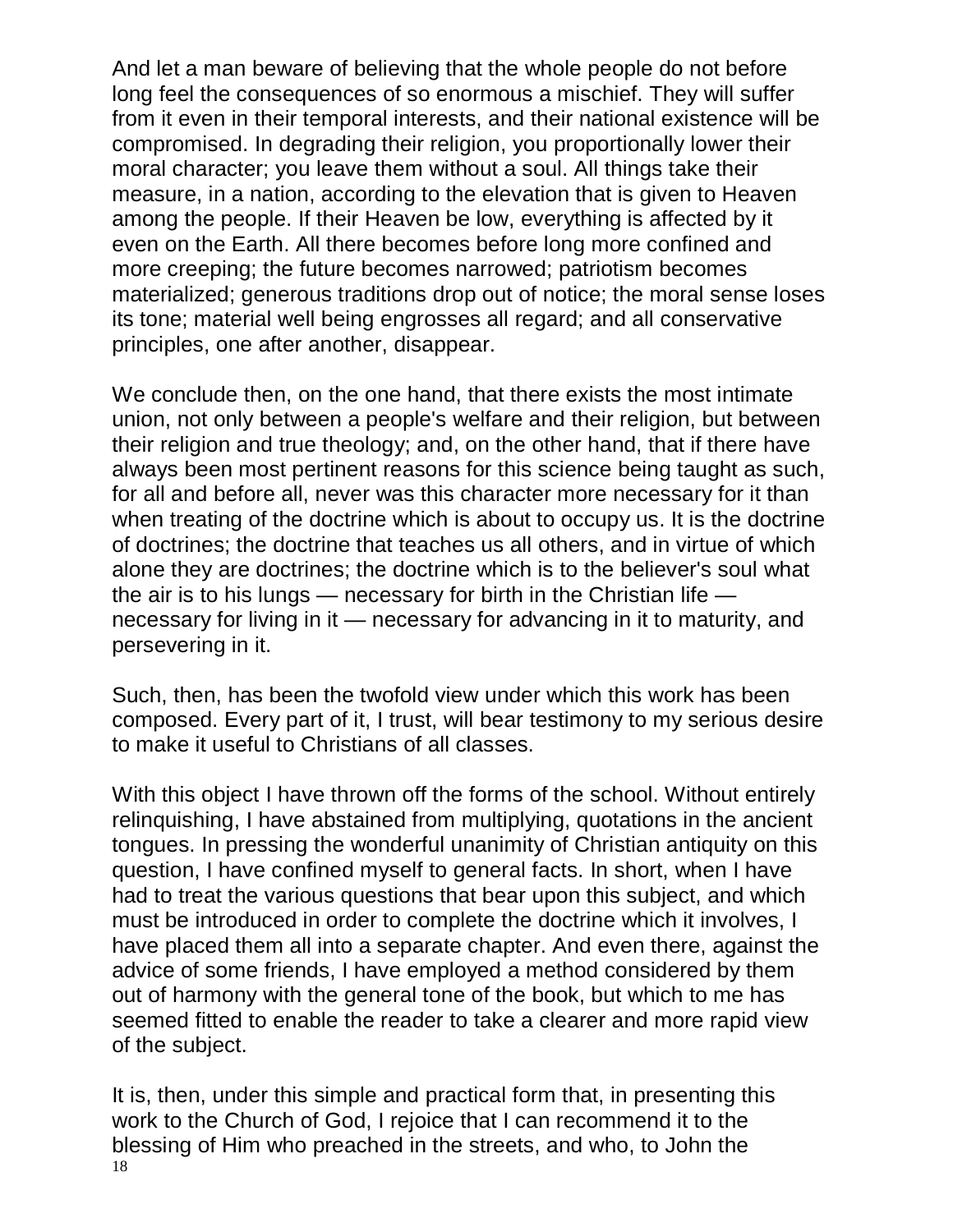Baptist, pointed to this as the peculiar character of his mission - *To the poor the gospel is preached* [LUK 7:22].

Well will it be if these pages confirm in the simplicity and the blissfulness of their faith those Christians who, without learning, have already believed, through the Scriptures, in the full inspiration of the Scriptures! Well will it be if some weary and heavy laden souls are brought to listen more closely to that God who speaks to them in every line of His holy book! Well will it be if, through any thing said by us, some travelers Zionward (like Jacob on his pilgrimage at the stone of Bethel), after having rested their wearied being with too much indifference to this book of God, should come to behold at last that mysterious ladder which rises from it to Heaven, and by which alone the messages of grace can come down to their souls, and their prayers mount up to God! Would that I could induce them, in their turn, to pour out the sacred unction of their gratitude and their joy, and that they also could exclaim — *Surely the Lord is in this place!… This is the house of God, … the gate of Heaven!* [GEN 28:16, 17 - Parts of two verses].

For myself, I fear not to say, that in devoting myself to the labor this work has cost me, I have often had to thank God for having called me to it; for while engaged in it, l have more than once beheld the Divine majesty fill with its brightness the whole temple of the Scriptures. Here have I seen all the tissues, coarse in appearance, that form the garments of the Son of man, become white, as no worker with wool on Earth could whiten them. Here have I often seen the Book illuminated with the glory of God, and all its words seem radiant; in a word, I have felt what one ever experiences when maintaining a holy and true cause, namely, that it gains in truth and in majesty the more we contemplate it.

Oh my God, give me to love this Word of Yours, and to possess it, as much as You have taught me to admire it!

*All flesh is as grass, and all the glory of man is as the flower of the grass: the grass withers, the flower thereof fades, but the word of God abides for ever; and it is this word which, by the gospel, has been preached unto you* [1PE 1:24, 25].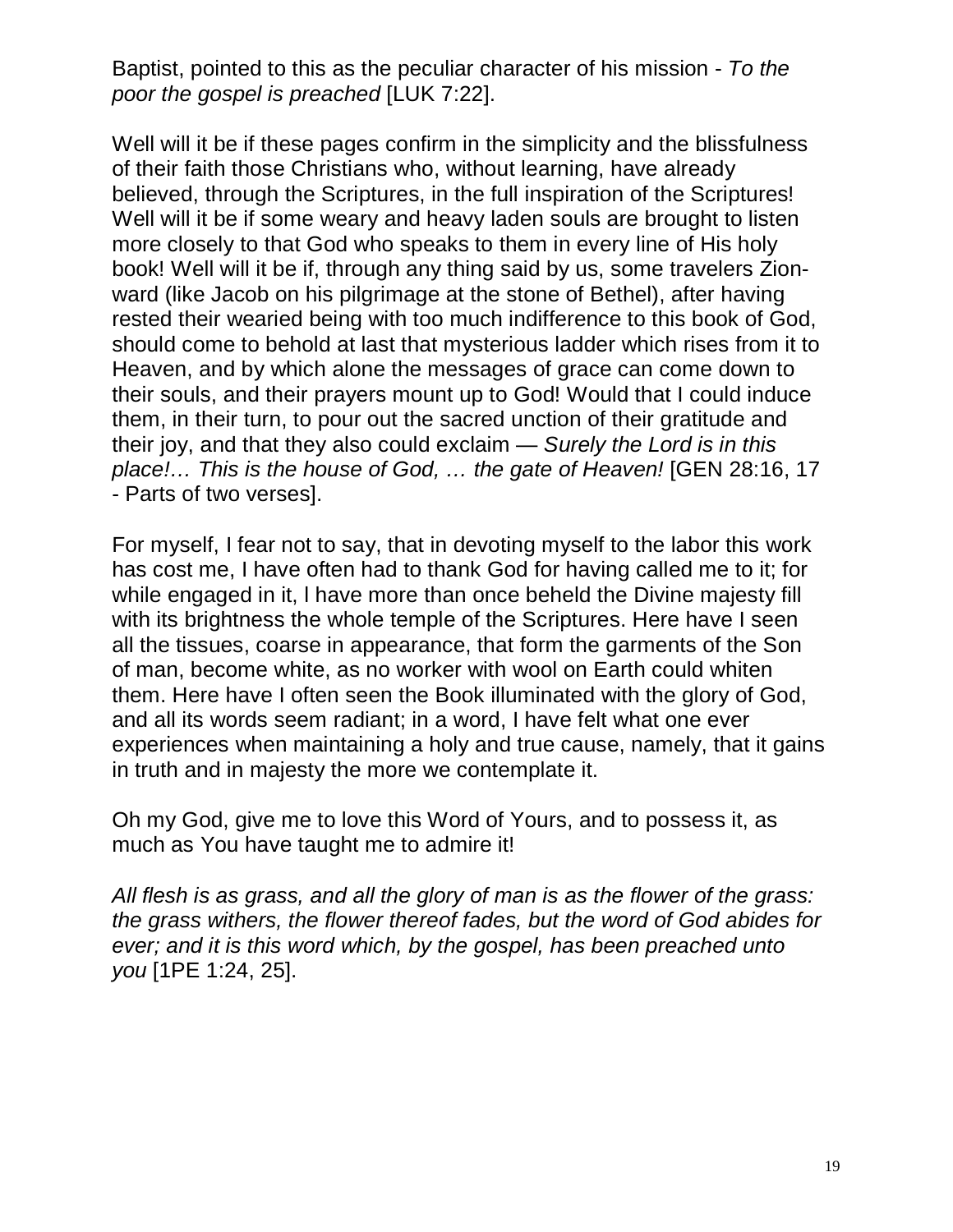# **DIVINE INSPIRATION; OF THE HOLY SCRIPTURES**

### **OUR OBJECT in this book, with God's help, and on the sole authority of His Word, is to set forth, establish and defend the Christian doctrine of Divine Inspiration.**

#### **CHAPTER 1 DEFINITION OF DIVINE INSPIRATION**

# **SECTION 1**

This term is used for the mysterious power which the Divine Spirit put forth on the authors of the scriptures of the Old and New Testament, in order to their composing these as they have been received by the Church of God at their hands. *All Scripture*, says the apostle Paul, *is* [Θεοπνευστος] *God breathed* [2TI 3:16a].

This Greek expression, at the time when Paul employed it, was new perhaps even among the Greeks. Yet though the term was not used among the idolatrous Greeks, such was not the case among the Hellenistic Jews. The historian Josephus, a contemporary of Paul's, employs another closely resembling it in his first book against Apion, when, in speaking of all the prophets who composed, says he, the twentytwo sacred books of the Old Testament [*Josephus, Flavius, Complete Works*. Translated by William Whiston (1667-1752); 1737; 1963 reprint by Kregel Publications, Grand Rapids: MI; (*Antiquity of the Jews* - Flavius Josephus Against Apion; Book I, No. 8, p. 609)], he adds, that they wrote *according to the pneustia* (or the inspiration) *that comes from God*. And the Jewish philosopher Philo [P.1022, edit. Francof], himself a contemporary of Josephus, in the account he has left us of his embassy to the emperor Caius, making use, in his turn, of an expression closely resembling that of Paul, calls the Scriptures *"theochrest* oracles" [θεοχρηστα]; that is to say, oracles given under the agency and dictation of God.

DIVINE INSPIRATION is not a system, it is a fact; and this fact, like everything else that has taken place in history of redemption, is one of the doctrines of our faith.

# **SECTION 2**

20 Meanwhile it is of consequence for us to say, and it is of consequence that it be understood, that this miraculous operation of the Holy Spirit had not the sacred writers themselves for its object — for these were only His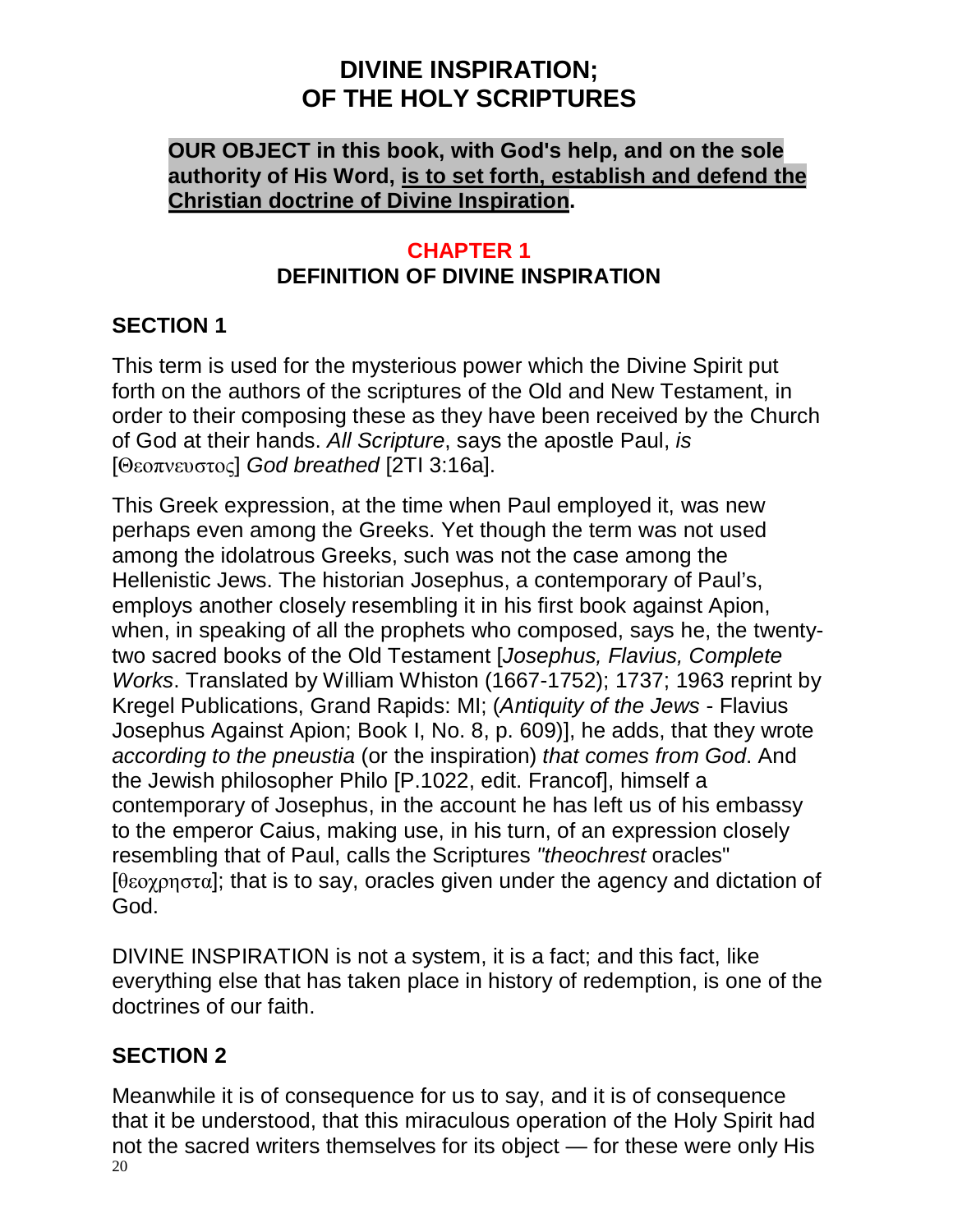instruments, and were soon to pass away; but that its objects were the holy books themselves, which were destined to reveal from age to age, to the Church, the counsels of God, and which were never to pass away.

The power then put forth on those men of God, and of which they themselves were sensible only in very different degrees, has not been precisely defined to us. Nothing authorizes us to explain it. Scripture has never presented either its manner or its measure as an object of study. What it offers to our faith is solely the inspiration of what they say — the divinity of the book they have written. In this respect it recognizes no difference among them. What they say, they tell us, is Divinely inspired: their book is from God. Whether they recite the mysteries of a past more ancient than the creation, or those of a future more remote than the coming again of the Son of man, or the eternal counsels of the Most High, or the secrets of man's heart, or the deep things of God — whether they describe their own emotions, or relate what they remember, or repeat contemporary narratives, or copy over genealogies, or make extracts from uninspired documents — their writing is inspired, their narratives are directed from above; it is always God who speaks, who relates, who ordains or reveals by their mouth, and who, in order to this, employs their personality in different measures: for *the Sprit of God has been upon them*, it is written, *and His word has been upon their tongue*. And though it be always the word of man, since they are always men who utter it, it is always, too, the word of God, seeing that it is God who superintends, employs, and guides them. They give their narratives, their doctrines or their commandments, *not with the words of man's wisdom, but with the words taught by the Holy Spirit*; and thus it is that God Himself has not only put His seal to all these facts, and constituted Himself the author of all these commands, and the revealer of all these truths, but that, further, He has caused them to be given to His Church in the order, and in the measure, and in the terms which He has deemed most suitable to His heavenly purpose.

Were we asked, then, how this work of Divine inspiration has been accomplished in the men of God, we should reply, that we do not know; that it is not necessary for us to know; and that it is in the same ignorance, and with a faith quite of the same kind, that we receive the doctrine of the new birth and sanctification of a soul by the Holy Spirit. We believe that the Spirit enlightens that soul, cleanses it, raises it, comforts it, softens it. We perceive all these effects; we admire and we adore the cause; but we have found it our duty to be content never to know the means by which this is done. Be it the same, then, with regard to Divine inspiration.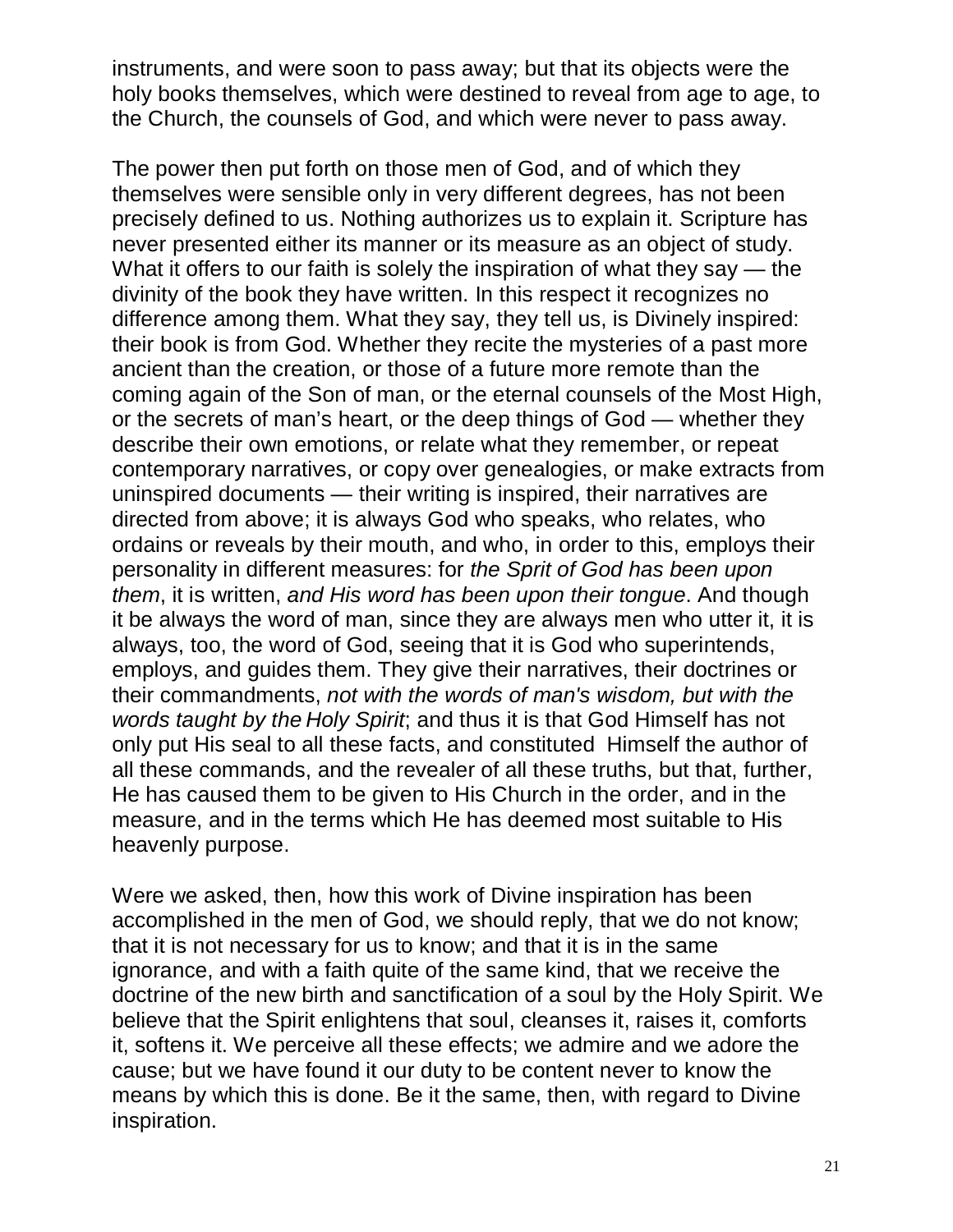And were we, further, called to say at least what the men of God experienced in their bodily organs, in their will, or in their understandings, while engaged in tracing the pages of the sacred book, we should reply, that the powers of inspiration were not felt by all to the same degree, and that their experiences were not at all uniform; but we might add, that the knowledge of such a fact bears very little on the interests of our faith, seeing that, as respects that faith, we have to do with the book, and not with the man. It is the book that is inspired, and altogether inspired: to be assured of this ought to satisfy us.

# **SECTION 3**

Three descriptions of men, in these late times, without disavowing the divinity of Christianity, and without venturing to decline the authority of the Scriptures, have thought themselves authorized to reject this doctrine.

Some of these have disowned the very *existence* of this action of the Holy Spirit; others have denied its *universality;* others, again, its *plenitude* [completeness - aal].

The first like Dr Schleiermacher [Schleiermacher, *der Christliche Glaube*, band i. s. 115], Dr De Wette, and many other German divines, reject all miraculous inspiration and are unwilling to attribute to the sacred writers any more than Cicero accorded to the poets – "a divine action of nature, an interior power resembling the other vital forces of nature" [De Wette, *Lehrbuch Anmerk*. Twesten, *Vorlesungen uber die Dogmatik*, tome i. p. 424, etc.].

The second, like Dr Michaelis [Michaelis, *Introduction to the New Testament*], and like Theodore of, while admitting the existence of a Divine inspiration, would confine it to a part only of the sacred books: to the first and fourth of the four evangelists, for example; to a part of the epistles, to a part of Moses, a part of Isaiah, a part of Daniel. These portions of the Scriptures, say they, are from God, the others are from man.

The third class, in brief, like M. Twesten in Germany, and like many divines in England [Drs Pye Smith, Dick, Wilson], extend, it is true, the notion of a Divine inspiration to all parts of the Bible, but not to all equally. Inspiration, as they understand it, might be universal indeed, but unequal; often imperfect, accompanied with innocent errors; and carried to very different degrees, according to the nature of different passages: of which degrees they constitute themselves, more or less, the judges.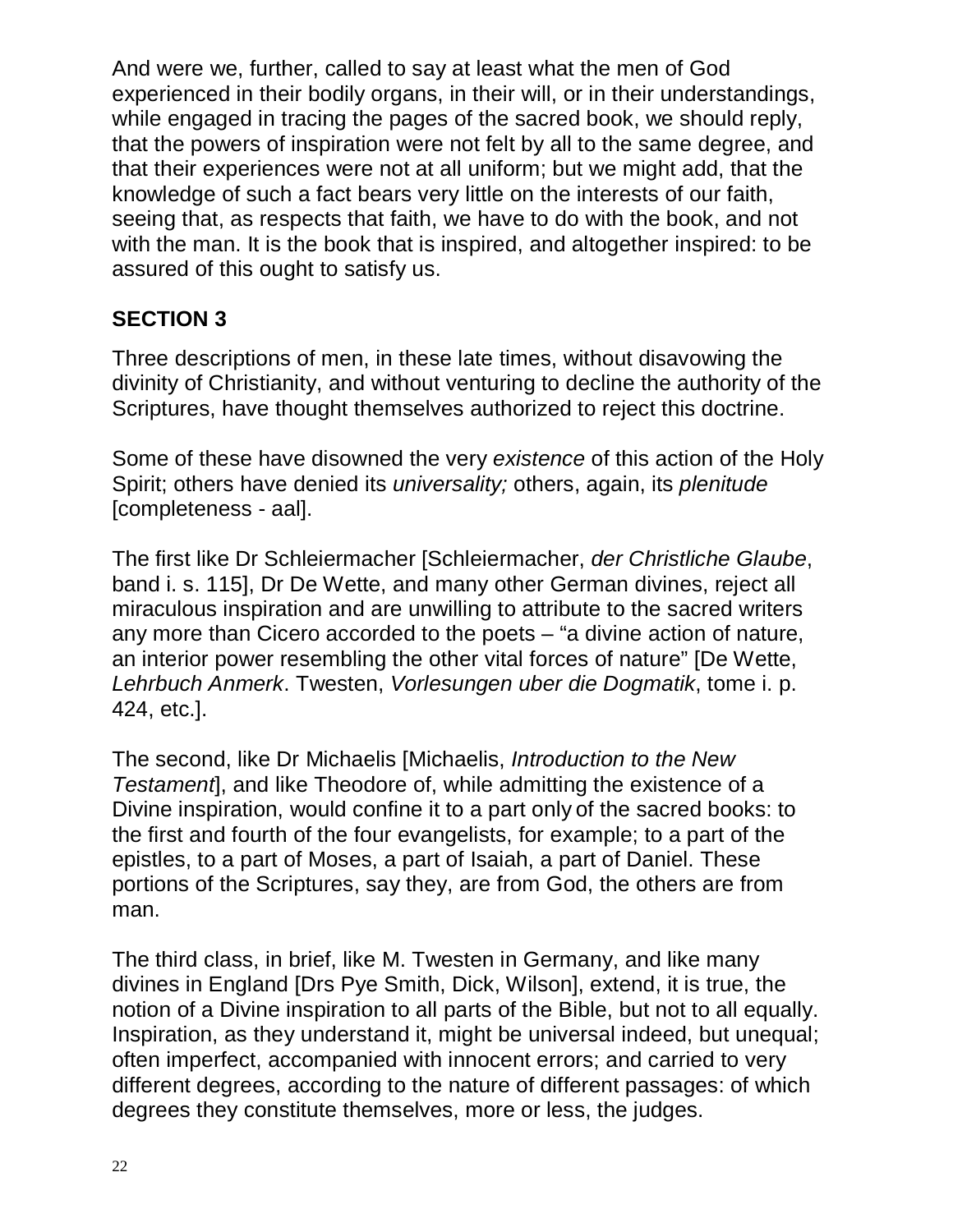Many of these particularly in England, have gone so far as to distinguish four degrees of Divine inspiration: the inspiration *of superintendence,* they have said, in virtue of which the sacred writers have been constantly preserved from serious error in all that relates to faith and life; the inspiration of *elevation,* by which the Holy Spirit further, by carrying up the thoughts of the men of God into the purest regions of truth, must have indirectly stamped the same characters of holiness and grandeur on their words; the inspiration of *direction,* under the more powerful action of which the sacred writers were under God's guidance in regard to what they said and abstained from saying; finally, the inspiration of *suggestion*. Here, they say, all the thoughts, and even the words, have been given by God, by means of a still more energetic and direct operation of His Spirit.

"The **Divine inspiration**," says M. Twesten, "extends unquestionably even to words, but only when the choice or the employment of them is connected with the religious life of the soul; for one ought, in this respect," he adds, "to distinguish between the Old and New Testament, between the Law and the Gospel, between history and prophecy, between narratives and doctrines, between the apostles and their apostolic assistants."

To our mind these are all incredible distinctions; the Bible has not authorized them; the Church of the first eight centuries of the Christian era knew nothing of them; and we believe them to be erroneous in themselves, deplorable in their results.

Our design then, in this book, in opposition to these three systems, is to prove the existence, the universality and the completeness of the Divine inspiration of the Bible.

First of all, it concerns us to know if there has been a Divine and miraculous inspiration for the Scriptures. We say that there has. Next, we have to know if the parts of Scripture that are divinely inspired are equally and entirely; or, in other terms, if God have provided, in a certain though mysterious manner, that the very words of His holy book should always be what they ought to be, and that it should contain no error. This, too, we affirm to be the case. Finally, we have to know whether what is thus inspired by God in the Scriptures, be a part of the Scriptures, or the whole of the Scriptures. We say that it is the whole Scriptures; — the historical books as well as the prophecies; the Gospels as well as the Song of Solomon; the Gospels of Mark and Luke, as well as those of John and Matthew; the history of the shipwreck of Paul in the waters of the Adriatic, as well as that of the shipwreck of the old world in the waters of the flood;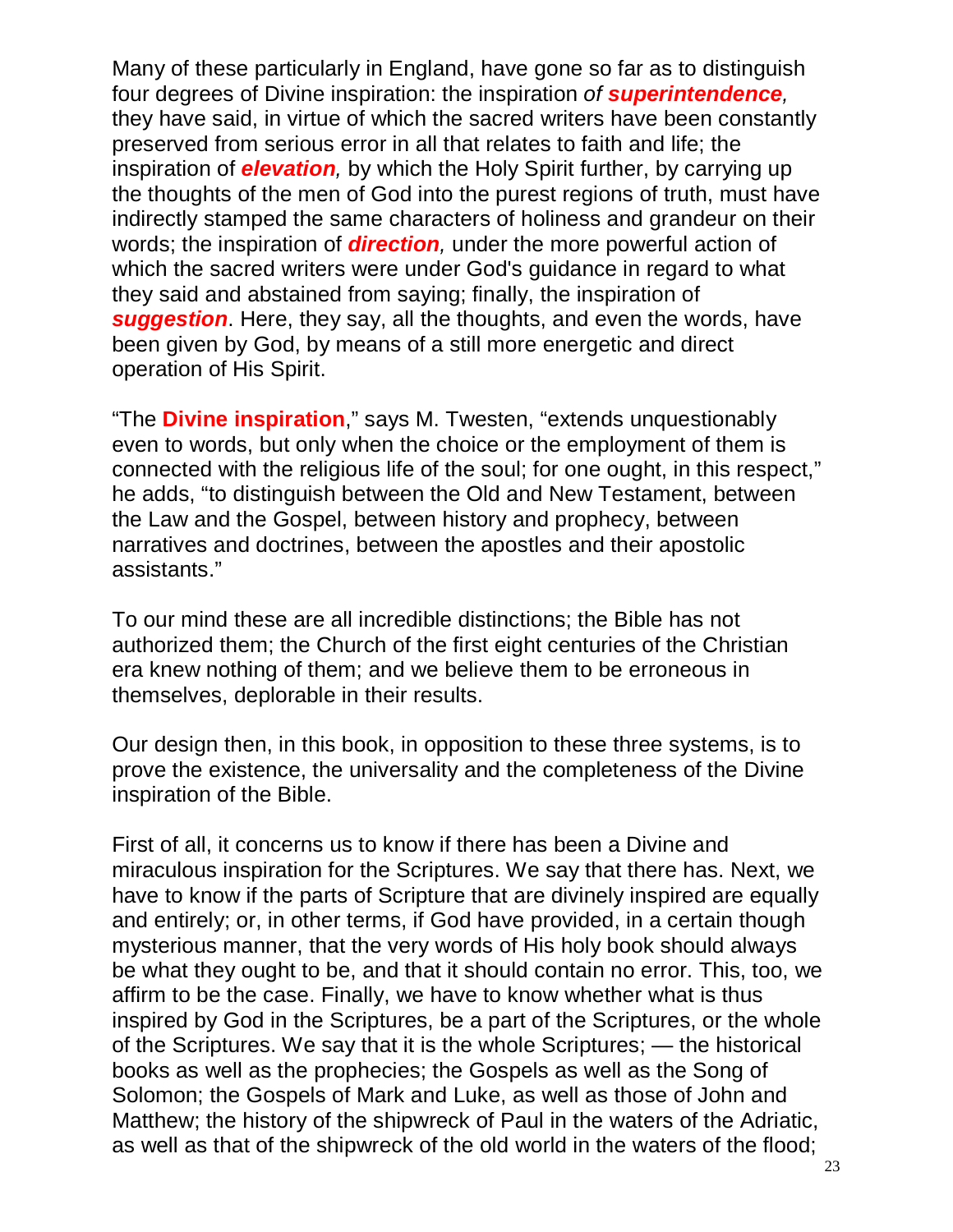the scenes of Mamre beneath the tents of Abraham, as well as those of the day of Christ in the eternal tabernacles; the prophetic prayers in which the Messiah, a thousand years before His first advent, cries in the Psalms, *My God, My God, why have You forsaken Me?* [PSA 22:1a] *they have pierced My hands and My feet* — *they have cast lots upon My garment* — *they look and stare at Me* — as well as the narratives of them by John, Mark, Luke or Matthew.

#### In other words, **IT HAS BEEN OUR OBJECT TO ESTABLISH BY THE WORD OF GOD THAT THE SCRIPTURE IS FROM GOD, THAT THE SCRIPTURE IS THROUGHOUT FROM GOD, AND THAT THE SCRIPTURE THROUGHOUT IS ENTIRELY FROM GOD.**

**Meanwhile, however, we must make ourselves clearly understood. In maintaining that all Scripture is from God, we are very far from thinking that man goes for nothing in it. We shall return in a following section to this opinion; but we have felt it necessary to state it here. There, all the words are man's; as there, too, all the words are God's.** In a certain sense, the Epistle to the Romans is altogether a letter of Paul's; and in a still higher sense, the Epistle to the Romans is altogether a letter of God's.

24 Pascal might have dictated one of his Provincial Letters to some Clermont artisan, and another to the Abbess of Port Royal. Could the former have been on that account less Pascalian than all the rest? Undoubtedly not. The great Newton, when he wished to hand over to the world his marvelous discoveries, might have employed some Cambridge youth to write out the fortieth, and some college servant the forty-first proposition of his immortal work, the *Principia*, while he might have dictated the remaining pages to Barrow and Halley. Should we any the less possess the discoveries of his genius, and the mathematical reasoning which lead us to refer to one and the same law all the movements in the universe? Would the whole work be any the less his? No, undoubtedly. Perhaps, however, some one at his leisure might have further taken some interest in knowing what were the emotions of those two great men, or the simple thoughts of that boy, or the honest thoughts of that housekeeper, at the time that their four pens, all alike teachable, traced the Latin sentences that were dictated to them. You may have been told that the two latter, as they used the feather quill pen, allowed their thoughts to revert indifferently to past scenes in the gardens of the city, or in the courts of Trinity College; while the two professors, following with the most intense interest every thought of their friend, and participating in his sublime career, like eaglets on their mother's back, sprang with him into the loftiest elevations of science, borne up by his mighty wings, soaring with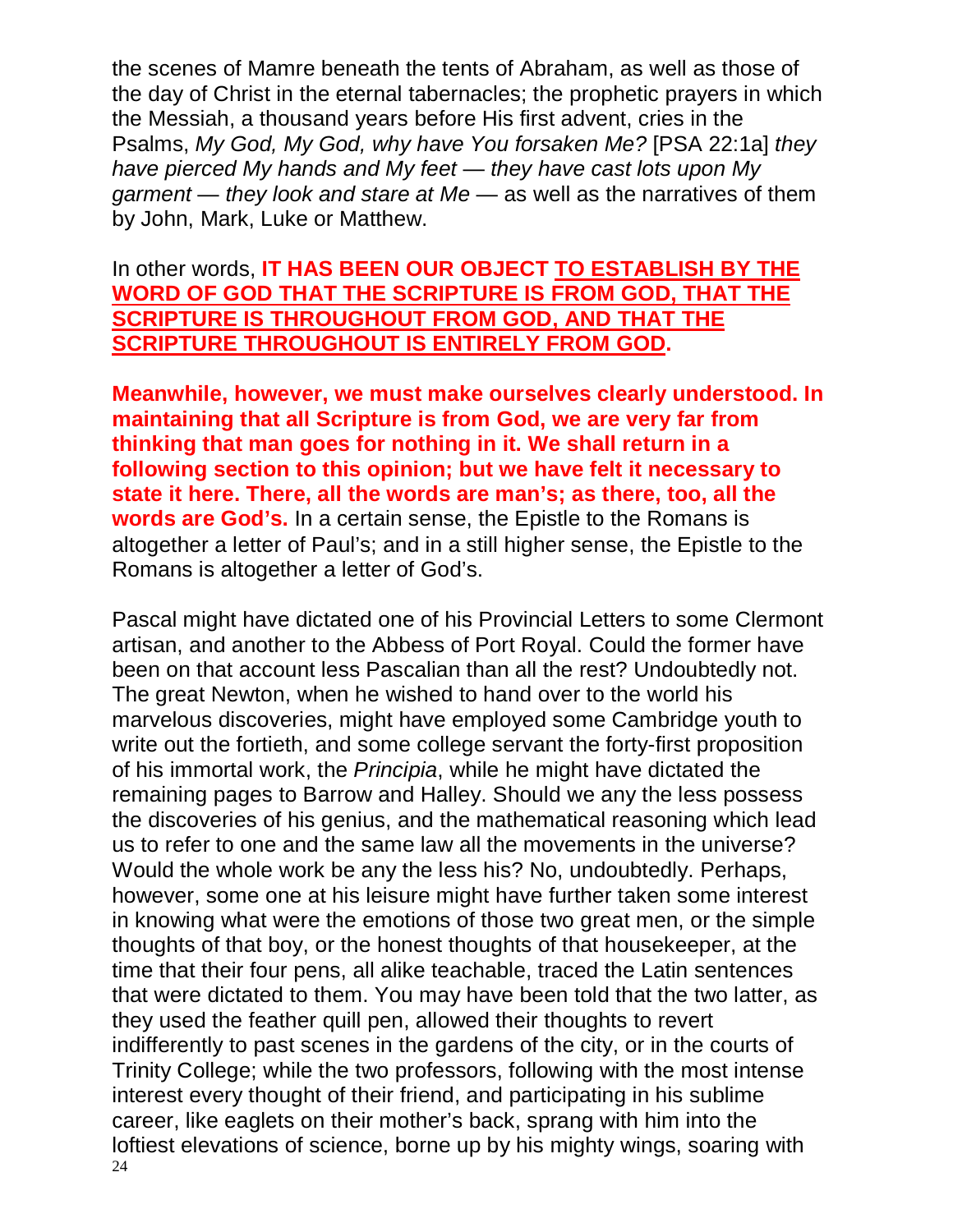delight into the new and boundless regions which he had opened to them. Nevertheless, you may have been told, among the lines thus dictated, there may have been some which neither the boy nor even the professors were capable of understanding. These details are of little consequence, you would have replied; I will not waste any time upon them; I will study the book. Its preface, its title, its first line, and its last line, all its theorems, easy or difficult, understood or not understood, are from the same author, and that is enough. Whoever the writers may have been, and however different the respective elevation of their thoughts, their hand, faithful to its task, and superintended while engaged in it, has equally traced their master's thoughts on the same roll of paper; and there I can always study, with equal confidence, in the very words of his genius, the mathematical principles of Newton's philosophy.

Such is the fact of the Divine inspiration of the Scriptures; nearly to this extent, that in causing His books to be written by inspired men, the Holy Spirit has almost always, more or less, employed the instrumentality of their understanding, their will, their memory, and all the powers of their personality, as we shall before long have occasion to repeat. **And it is thus that God, who desired to make known TO HIS ELECT**, in a book that was to last for ever, the spiritual principles of Divine philosophy, has caused its pages to be written, in the course of a period of sixteen hundred years, by priests, by kings, by warriors, by shepherds, by tax collectors, by fishermen, by scribes, by tentmakers, associating their affections and their faculties therewith, more or less, according as he deemed fit. Such, then, is God's book. Its first line, its last line, all its teachings, understood or not understood, are by the same author; and that ought to be sufficient for us. Whoever may have been the writers whatever their circumstances, their impressions, their comprehension of the book, and the measure of their individuality in this powerful and mysterious operation they have all written faithfully and under superintendence in the same roll, under the guidance of one and the same Master, for whom a *thousand years are as one day*; and the result has been the Bible. Therefore I will not lose time in idle questions: I will study the book. It is the word of Moses, the word of Amos, the word of John, the word of Paul; but still the thoughts expressed are God's thoughts, and the words are God's words. *You, Lord, have spoken by the mouth of Your servant David*. *The Spirit of the Lord spoke by me*, said he, *and His word was-in-my tongue* [ACT 4:25; 2SA 23:1, 2.].

It would then, in our view, be holding very erroneous language to say certain passages in the Bible are man's, and certain passages in the Bible are God's. No; every verse without exception is man's; and every verse without exception is God's, whether we find Him speaking there directly in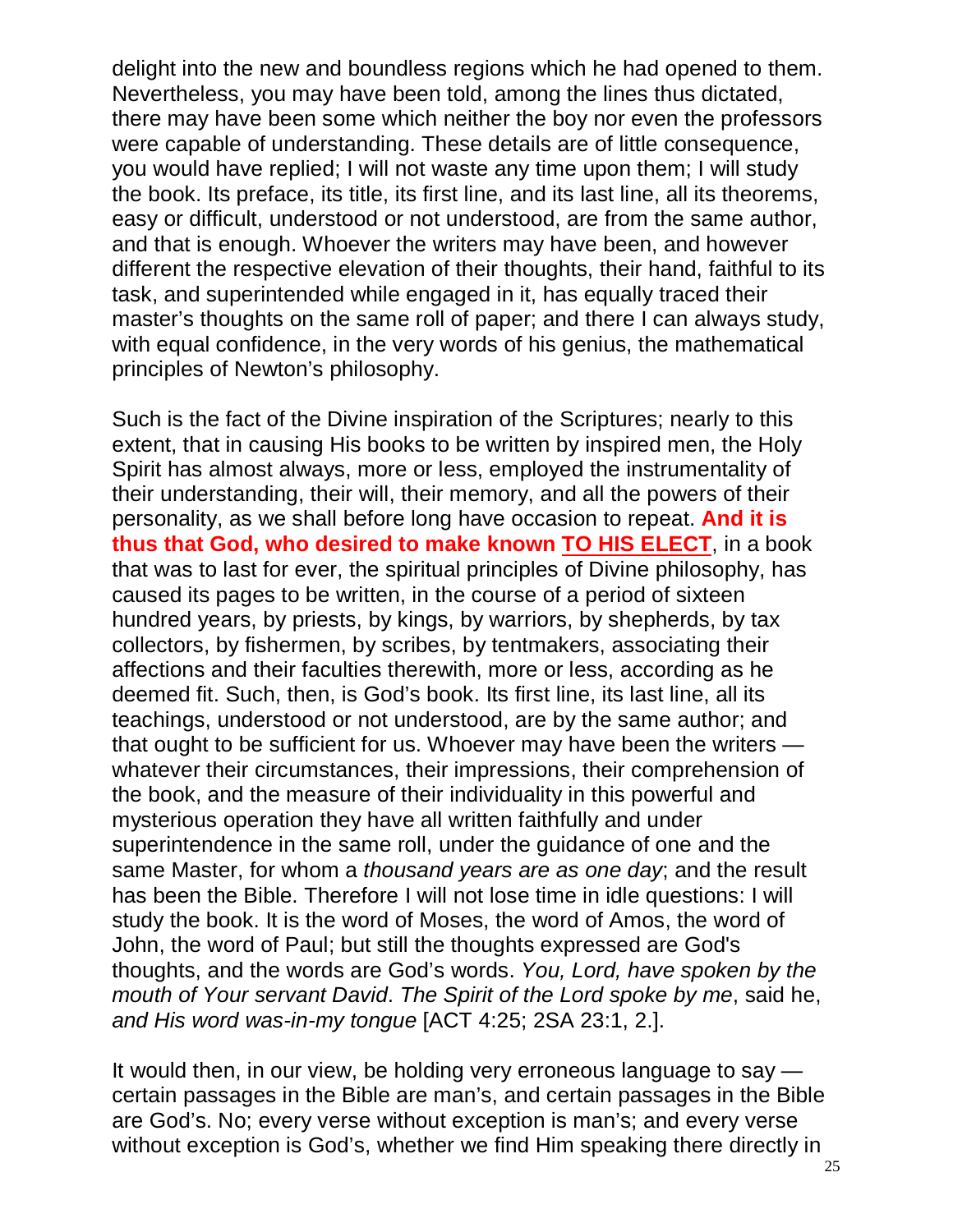His own name, or whether He employs the entire personality of the sacred writer. And as Bernard has said of the living works of the regenerated man, *that our will does nothing there without grace, but that grace does nothing there without our will*; so ought we to say, that in the Scriptures God has done nothing but by, man, and has done nothing but by God.

In fact, it is with Divine inspiration as with efficacious grace. In the operations of the Holy Spirit while causing the sacred books to be written, and in those of the same Divine agent while converting a soul, and causing it to advance in the ways of sanctification, man is in different respects entirely active and entirely passive. God does all there; man does all there; and it may be said for both of these works what Paul said of one of them to the Philippians, It is God Who works in you *to will and to do* [PHI 2:13 – Part of the verse AND what he is teaching may be more of Edwards theology than Bible teaching - aal]. Thus you will see that in the Scriptures the same operations are attributed alternately to God and to man. God converts, and it is man that converts himself. God circumcises the heart, God gives a new heart; and it is man that should circumcise his heart, and make himself a new heart. *Not only because, in order to obtain such or such an effect, we ought to employ the means to obtain such or such an effect*, says the famous President Edwards in his admirable remarks against the errors of the Arminians, *but because this effect itself is our act, as it is our duty; God producing all, and we acting all* [Edwards' *Remarks*, etc., p. 251].

Such, then, is the Word of God. It is God speaking in man, God speaking by man, God speaking as man, God speaking for man! This is what we have asserted and must now proceed to prove. Possibly, however, it will be as well that we should first give a more precise definition of this doctrine.

# **SECTION 4**

In point of theory, it were allowable to say that a religion might be divine without the books that teach it being miraculously inspired. It were possible, for example, to figure to ourselves a Christianity without divine inspiration; and one might conceive, perhaps, that all the miracles of our faith have been performed with the single exception of this one. On this supposition (which nothing authorizes), the everlasting Father would have given His Son to the world; the creating Word, made flesh, would have submitted for us to the death of the cross, and caused to descend from Heaven upon His apostles the spirit of understanding and the power of working miracles; but, all these mysteries of redemption once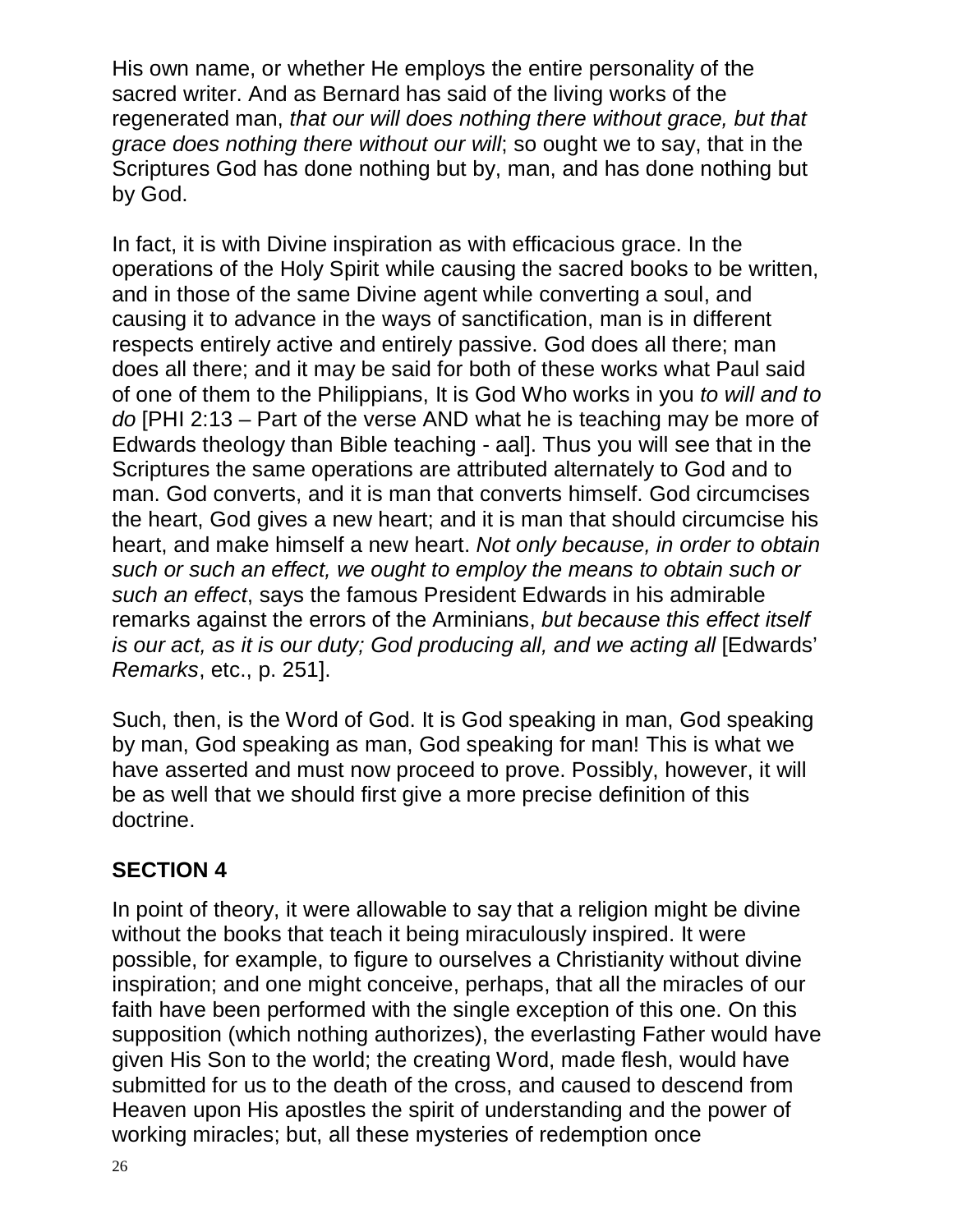consummated, He might have relinquished to these men of God the care of writing, according to their own wisdom, our sacred books; and their writings would thus have presented no more than the natural language of their supernatural illuminations, of their convictions, and their love. Such an order of things, no doubt, is but an idle supposition, directly opposed to the testimony which the Scriptures have rendered to what they are. But without saying here that it resolves nothing, and that, miracle for miracle, that of illumination is not less explainable than that of inspiration; without saying, farther, that the Word of God possesses a Divine power which belongs to it alone — such an order of things, granting it were a reality, would have exposed us to innumerable errors, and plunged us into the most dismal uncertainty. Upon what testimony could, in that case, our faith have rested? On something said by men? But faith is founded only on *the Word of God* [ROM 10:17]. In such a system, then, you would only have had a Christianity without Christians. Deprived of any security against the imprudence of the writers, you could not even have given their books the authority at present possessed in the Church by those of Augustine, Bernard, Luther, and Calvin, or of so many other men whom the Holy Spirit enlightened with a knowledge of the truth. We are, in fact, sufficiently aware how many imprudent expressions and erroneous propositions have found their way into the midst even of the finest pages of those admirable doctors. And yet the apostles (on the supposition we have made) would have been far more subject to serious mistakes even than they were since they would not have had, like the doctors of the Church, a Word of God by which to direct their own; and since they themselves would have had to compose the whole language of religious science. (A science is more than half formed when its language is formed). What deplorable and inevitable errors must have necessarily accompanied, in their case, this revelation without Divine inspiration! And in what deplorable doubts would their hearers have been left! — errors in selection of facts, errors in the appreciation of them, errors in the statement of them, errors in the mode of conceiving the relations they bear to doctrines, errors in the expression of those very doctrines, errors of omission, errors of language, errors of exaggeration, errors in adopting certain national prejudices, or prejudices arising from a man's rank or party, errors in the foresight of the future, and in judgments pronounced upon the past.

But, thanks be to God, it is not thus with our sacred books. They contain no error; they are written throughout by inspiration of God. *Holy men spoke as they were moved by the Holy Spirit;* [1PE 1:21] they did so, *not with words that man's wisdom teaches, but with words which the Spirit of God taught*; in such sort, that not one of these words should be neglected, and that we are called to respect them and to study them, even to their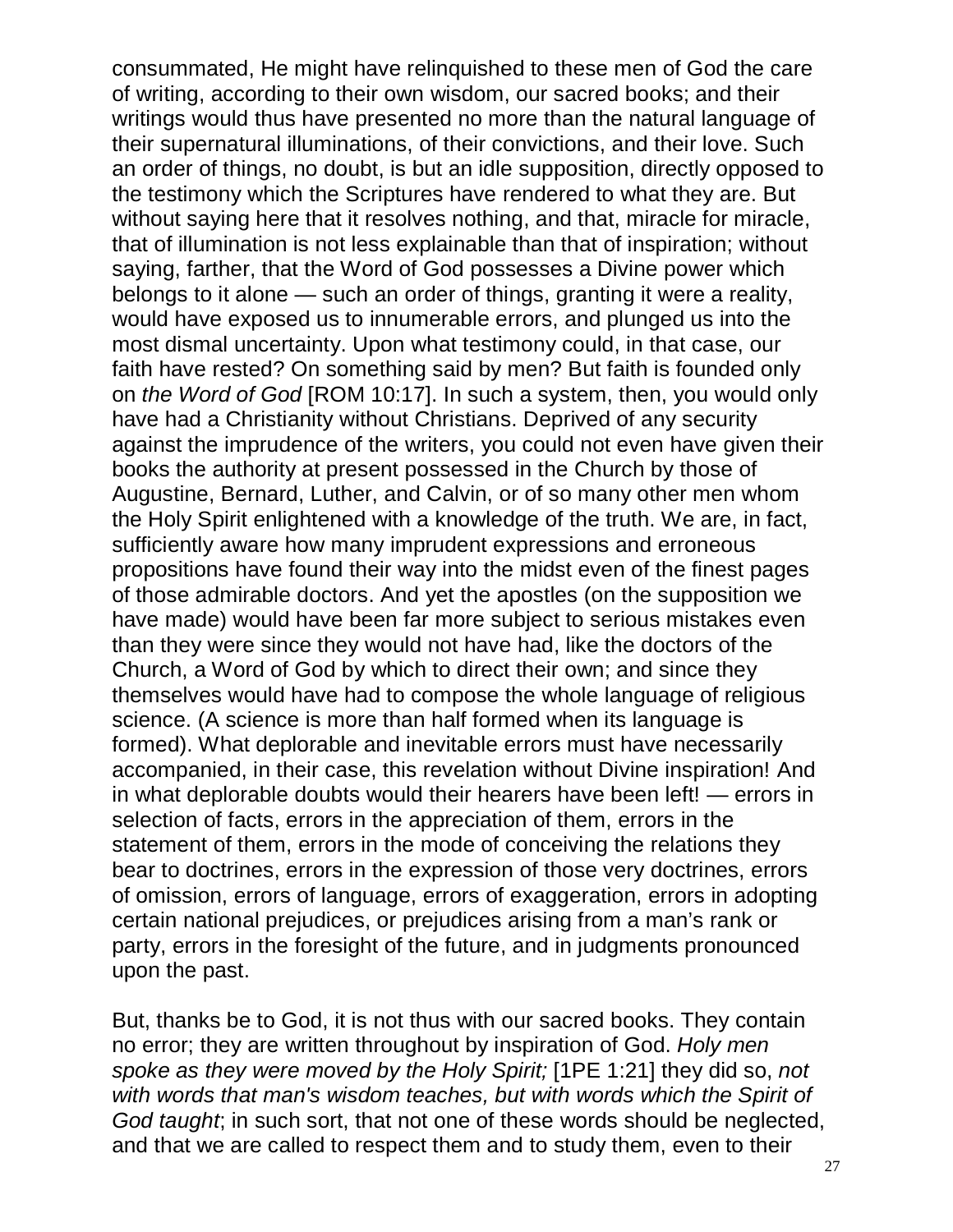smallest iota and their slightest jot: for *this Scripture is pure, like silver refined seven times; it is perfect*...

These assertions, which are themselves testimonies of the Word of God, have already comprised our last **definition of Divine Inspiration, and lead us to characterize it, finally, as that inexplicable power which the Divine Spirit put forth of old on the authors of holy Scripture, in order to their guidance even in the employment of the WORDS they used, and to preserve them alike from all error and from all omission**.

This new definition, which might appear complex, is not so really; for the two traits of which it is composed are equivalent, and to admit the one is to accept the other.

We propose them disjunctively to the assent of our readers, and we offer them the alternative of accepting either. One has more precision, the other more simplicity, in so far as it presents the doctrine under a form more disengaged from all questions relative to the mode of inspiration, and to the secret experiences of the sacred writers let either be fully accepted, and then there will have been rendered to the Scriptures the honor and the credit to which they are entitled.

What we propose, therefore, is to establish the doctrine of Divine inspiration under one or other of these two forms:

**THE SCRIPTURES ARE GIVEN AND WARRANTED BY GOD, EVEN IN THEIR LANGUAGE; AND, THE SCRIPTURES CONTAIN NO ERROR — (WHEREBY WE UNDERSTAND THAT THEY SAY ALL THAT THEY OUGHT TO SAY, AND THAT THEY DO NOT SAY WHAT THEY OUGHT NOT TO SAY).**

Now, how shall a man establish this doctrine? By the Scriptures, and only by the Scriptures. Once we have recognized these as true, we must go to them to be taught what they are; and once they have told us that they are inspired of God, it belongs to them farther to tell us how they are so, and how far they are so.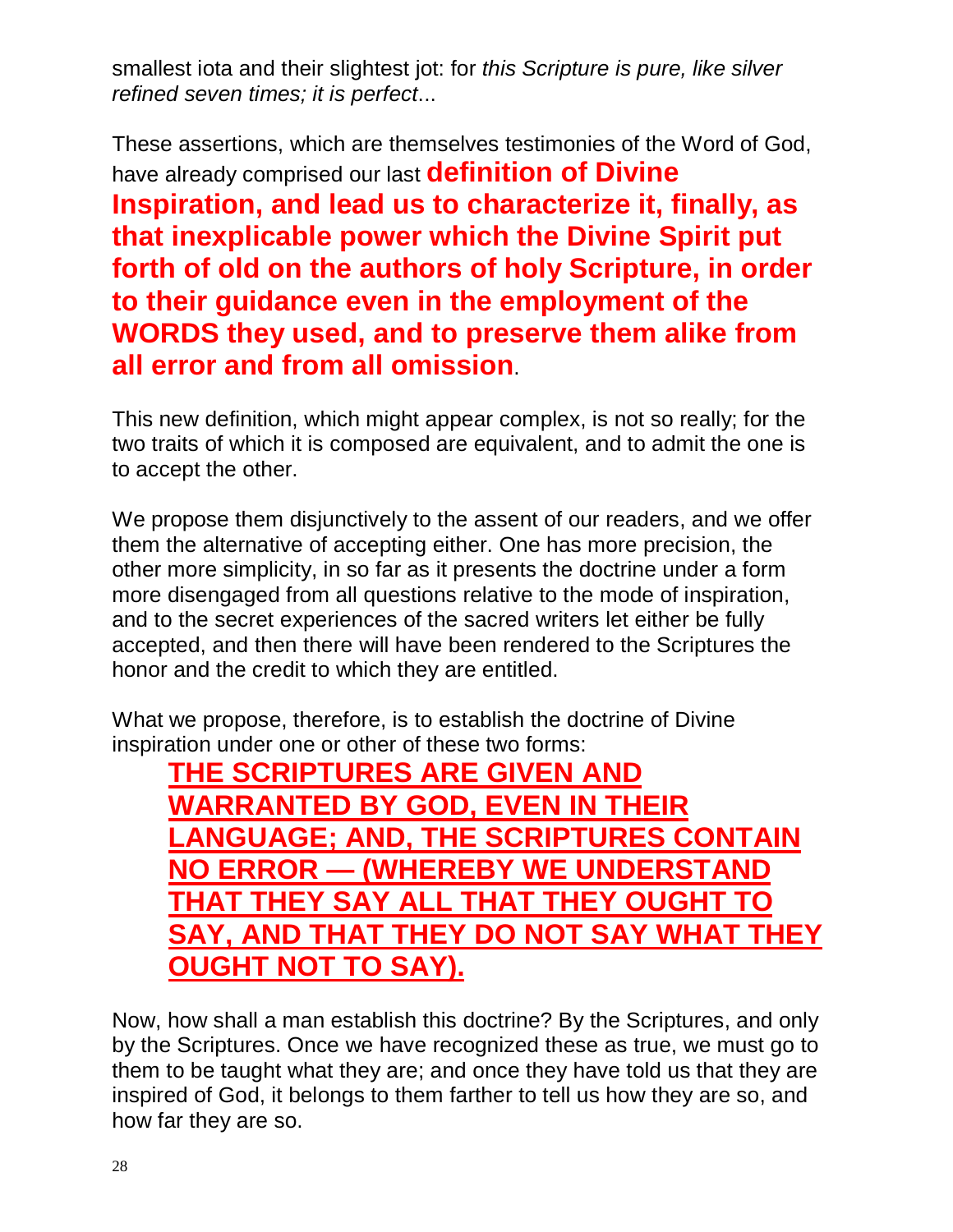To attempt the proof of their inspiration *a priori* — by arguing from that miracle being necessary for the security of our faith — would be to adopt a feeble mode of reasoning, and almost to imitate, in one sense, the presumption which, in another sense, imagines *a priori* four degrees of Divine inspiration. Further; to think of establishing the entire inspiration of the Scriptures on the consideration of their beauty, their constant wisdom, their prophetic foresight, and all the characters of divinity which occur in them, would be to build on arguments no doubt just, but contestable, or at least contested. **IT IS SOLELY ON THE DECLARATIONS OF HOLY SCRIPTURE, THEREFORE, THAT WE HAVE TO TAKE OUR STAND**. We have no authority but that for the doctrines of our faith; and Divine inspiration is just one of those doctrines.

Here, however, let us anticipate a misapprehension. It may happen that some reader, still but feebly established in his Christianity, mistaking our object, and thinking to glance through our book in search of arguments which may convince him, might find himself disappointed, and might conceive himself authorized to charge our line of argument with some false reasoning, as if we wanted to prove in it the inspiration of the Scriptures by the inspiration of the Scriptures. It is of consequence that we should put him right. We have not written these pages for the disciples of Porphyry, or of Voltaire, or of Rousseau; and it has not been our object to prove that the Scriptures are worthy of belief. Others have done this, and it is not our task. **WE ADDRESS OURSELVES TO MEN WHO RESPECT THE SCRIPTURES, AND WHO ADMIT THEIR VERACITY. TO THESE WE ATTEST, THAT, BEING TRUE, THEY SAY THAT THEY ARE INSPIRED; AND THAT, BEING INSPIRED, THEY DECLARE THAT THEY ARE SO THROUGHOUT: WHENCE WE CONCLUDE THAT THEY NECESSARILY MUST BE SO.**

Certainly, of all truths, this doctrine is one of the simplest and the clearest to minds meekly and rationally submissive to the testimony of the Scriptures. No doubt modern divines may be heard to represent it as full of uncertainties and difficulties; but those who have desired to study it only by the light of God's Word, have been unable to perceive those difficulties, or to find those uncertainties. Nothing, on the contrary, is more clearly or oftener taught in the Scriptures than the Inspiration of the Scriptures. Accordingly, the ancients knew nothing on this subject of the embarrassments and the doubts of the doctors of the present day: **for**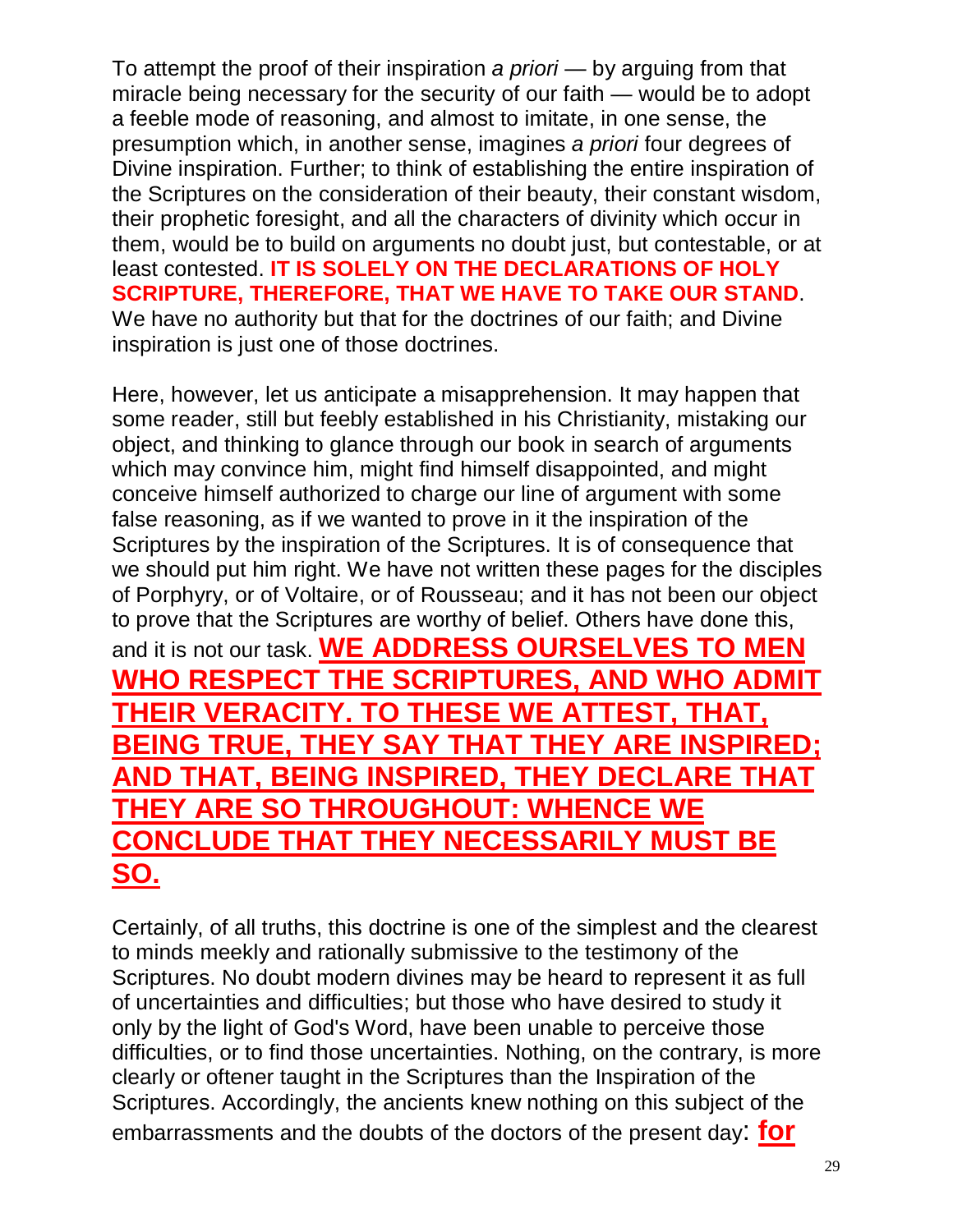# **them the Bible was from God, or it was not from God**.

On this point antiquity presents an admirable unanimity [See on this subject the learned dissertation in which Dr Rudelbach establishes the sound doctrines on inspiration historically, as we have sought to establish them by Scripture. (*Zeitschrift für die gesammite Lutherische Theologie und Kirche*. von Rudelbach and Guericke, 1840]. But since the moderns, in imitation of the Talmudistic Jews and Rabbis of the Middle Ages. have imagined learned distinctions between four or five different degrees of inspiration, who can wonder that for them difficulties and uncertainties have been multiplied? Contesting what the Scriptures teach, and explaining what the Scriptures do not teach, it is easy to see how they come to be embarrassed; but for this they have only their own rashness to blame.

So very clear, indeed is this testimony which the Scriptures render to their own inspiration, that one may well feel amazed that, among Christians, there should be any diversities of opinion on so well defined a subject. But the evil is too easily explained by the power of preconceived opinions. The mind once wholly pre-occupied by objections of its own raising, sacred passages are perverted from their natural meaning in proportion as those objections present themselves; and, by a secret effort of thought, people try to reconcile these with the difficulties that embarrass them. The Divine Inspiration of the Scriptures is, in spite of the Scriptures, denied (as the Sadducees denied the resurrection), because the miracle is thought inexplicable; but we must recollect the answer made by Jesus Christ, *Do you not therefore err, because you know not THE SCRIPTURES, nor THE POWER of GOD?* [MAR 12:24]. It is, therefore, because of this too common a disposition of the human mind, that we have thought it best not to present the reader with our scriptural proofs until after having completed our definition of Divine inspiration, by an attentive examination of the part to be assigned in it to the individuality of the sacred writers. This will be the subject of the following section. No less do we desire being able to present the reader with a more didactic expression of the doctrine that occupies us, and of some of the questions connected with it: but we have thought that a more fitting place might be found for this development elsewhere, partly because it will be more favorably received after our scriptural proofs shall have been considered; partly because we have no desire, by employing the forms of the school, to repel, at the very threshold, unlearned readers who may have taken up these pages with the idea of finding something in them for the edification of their faith.

**SECTION 5.** On the Individuality of the Sacred Writers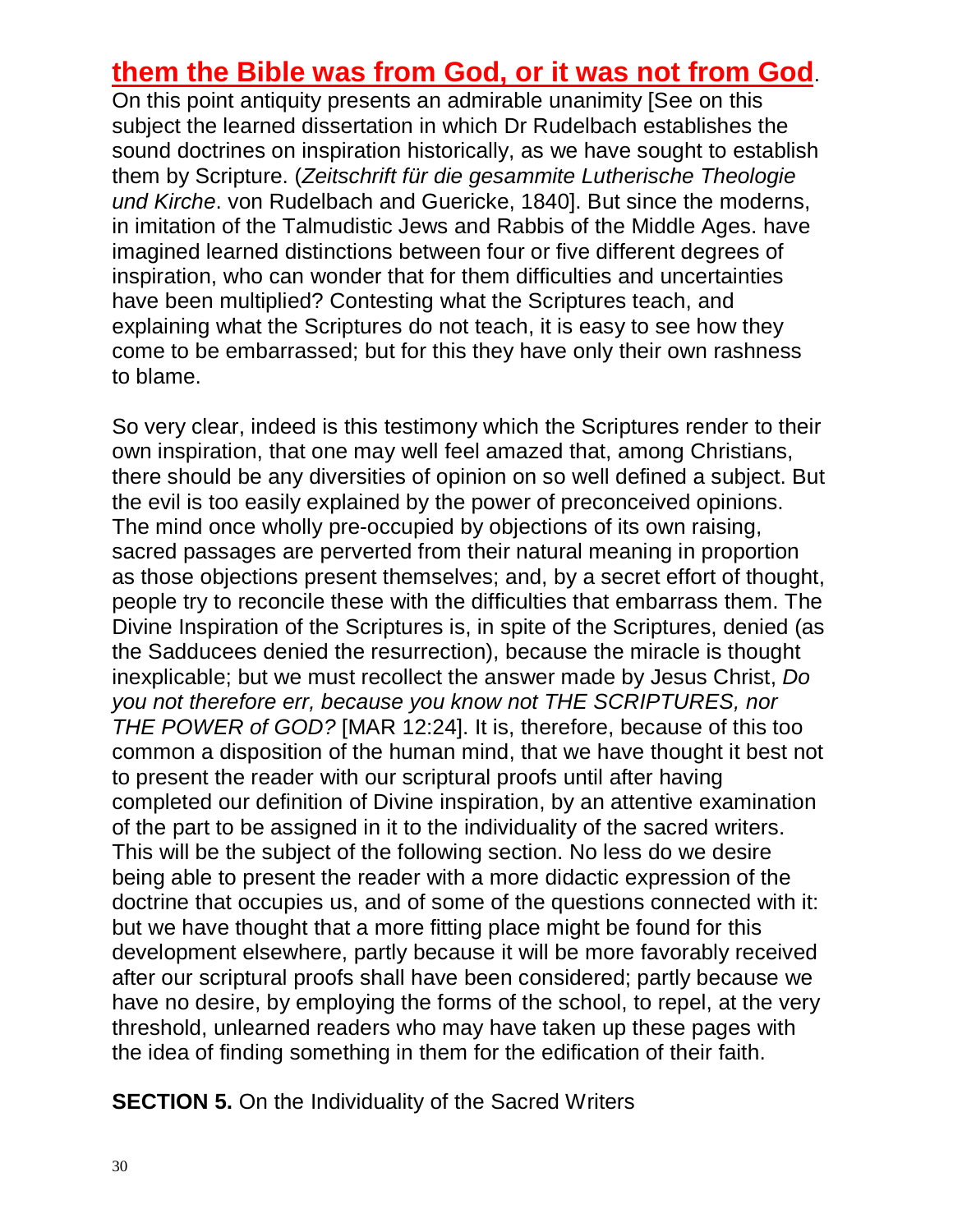The individuality of the sacred writers, so profoundly stamped on the books they have respectively written, seems to man impossible to be reconciled with a Divine Inspiration. No one, say they, can read the Scriptures without being struck with the differences of language, conception, and style, discernible in their authors; so that even were the titles of the several books to give us no intimation that we were passing from one author to another, still we should almost instantly discover, from the change of their character, that we had no longer to do with the same writer, but that a new person had taken the pen. This diversity reveals itself even on comparing one prophet with another prophet, and one apostle with another apostle. Who could read the writings of Isaiah and Ezekiel, of Amos and Hosea, of Zephaniah and Habakkuk, of Jeremiah and Daniel, and proceed to study those of Paul and Peter, or of John, without observing with respect to each of them, how much his views of the truth, his reasonings, and his language have been influenced by his habits, his condition in life, his genius, his education, his recollections all the circumstances, in short, that have acted upon his outer and inner man? They tell us what they saw, and just as they saw it. Their memory is put into requisition, their imagination is called into exercise, their affections are drawn out — their whole being is at work, and their moral physiognomy is clearly delineated. We are sensible that the composition of each has greatly depended, both as to its essence and its form, on its author's circumstances — and peculiar turn of mind. Could the son of Zebedee have composed the Epistle to the Romans, as we have received it from the apostle Paul? Who would think of attributing to him [John] the Epistle to the Hebrews? And although the Epistles general of Peter were without their title, who would ever think of ascribing them to John? It is thus, likewise, with the evangelists. All four are very distinctly recognizable, although they all speak of the same Master, profess the same doctrines, and relate the same acts. Such, we are told, is the fact, and the following consequences are boldly deduced from it:

1. Were it God who speaks alone and constantly in the Scriptures, we should see, in their various parts, a uniformity which is not to be found there.

2. It must be admitted that two different impulses have acted at the same time on the same authors, while they were composing the Scriptures; the natural impulses of their individuality, and the miraculous impulses of inspiration.

3. There must have resulted from the conflict, the concurrence, or the balanced action of these two forces, — an inspiration variable, gradual, sometimes entire, sometimes imperfect, and oftentimes even reduced to the feeble measure of a mere superintendence.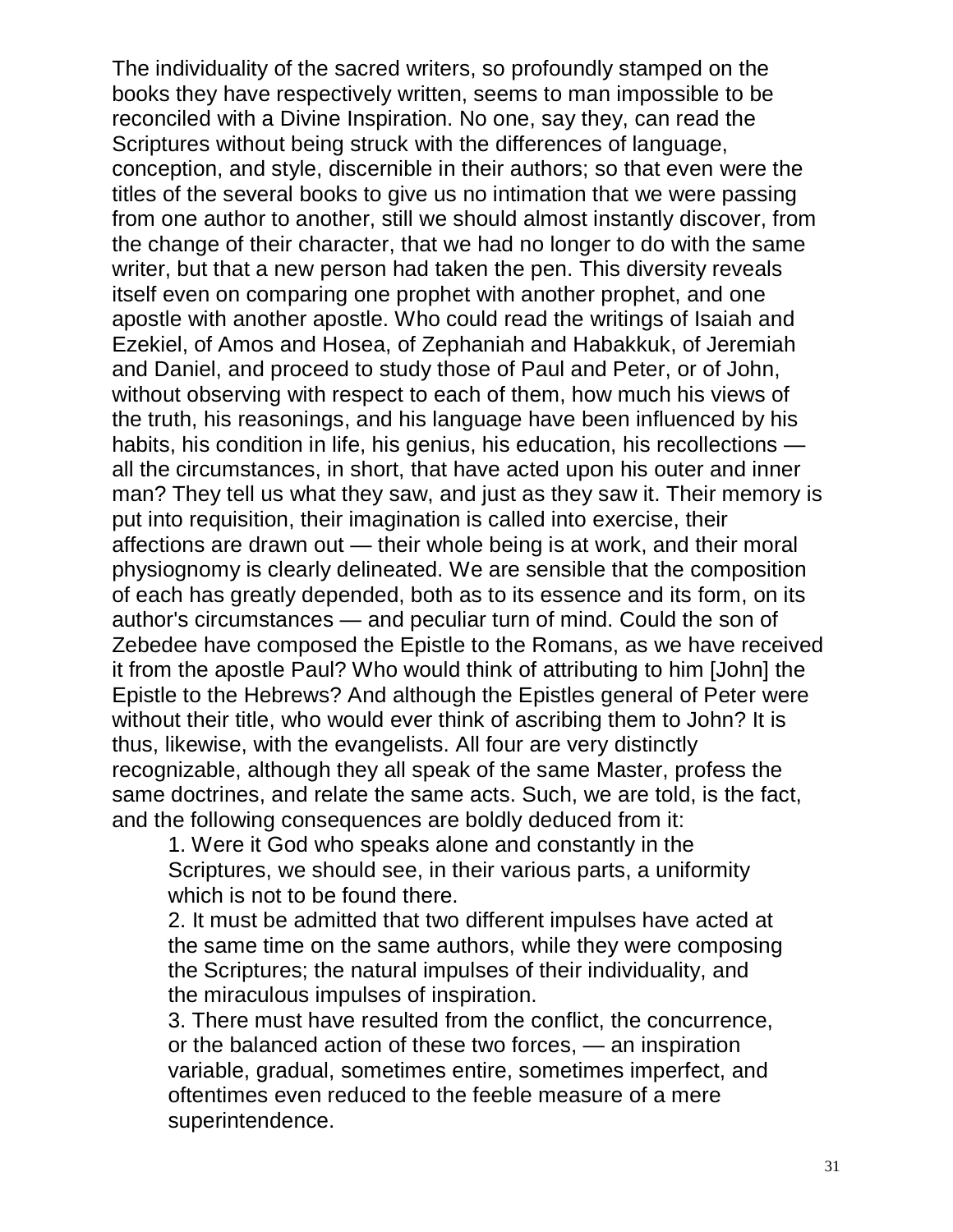4. The variable power of the Divine Spirit, in this combined action, must have been in the ratio of the importance and the difficulty of the matters treated of by the sacred author. He might even have abstained from any intervention when the judgment and the recollections of the writer could suffice, inasmuch as God never performs useless miracles.

"It belongs not to man to say where nature ends, and where inspiration begins," says Bishop Wilson [*Lectures on the Evidences of Christianity*, p. 506].

*The exaggeration we find in the notions which some have entertained of inspiration*, says Dr Twesten, *does not consist in their having extended them to all, but in their having extended them to all equally. If inspiration does not exclude the personal action of the sacred authors, no more does it destroy all influence proceeding from human imperfection. But we may suppose this influence to be more and more feeble in the writers, in proportion as the matter treated of is more intimately related to Christ* [*Vorles. ueber die Dogmatik*, tome i].

Dr Dick recognizes three degrees of inspiration in the holy Scriptures:

1. There are many things in the Scriptures which the writers might have known, and probably did know, by ordinary means....... In these cases, no supernatural influence was necessary to enlighten and invigorate their minds; it was only necessary that they should be infallibly preserved from error.

2. There are other passages of Scripture, in composing which the minds of the writers must have been supernaturally endowed with more than ordinary vigor.....

3. It is manifest, with respect to many passages of Scripture, that the subjects of which they treat must have been directly revealed to the writers" [See an *Essay on the Inspiration of the Holy Scriptures*, by the late John Dick, DD Fourth edition. Glasgow, 1840. Chapter 1].

32 5. Hence it follows, that if this Divine Inspiration were sometimes necessary, still, with respect to matters at once easy and of no religious importance, there might be found in the Scriptures some harmless errors, and some of those stains ever left by the hand of man on all he touches. While the energies of the Divine mind, by an action always powerful, and often victorious, enlarged the comprehension of the men of God, purified their affections, and led them to seek out, from among all their recollections of the past, those which might be most usefully transmitted to the Church of God, the natural energies of their own minds, left to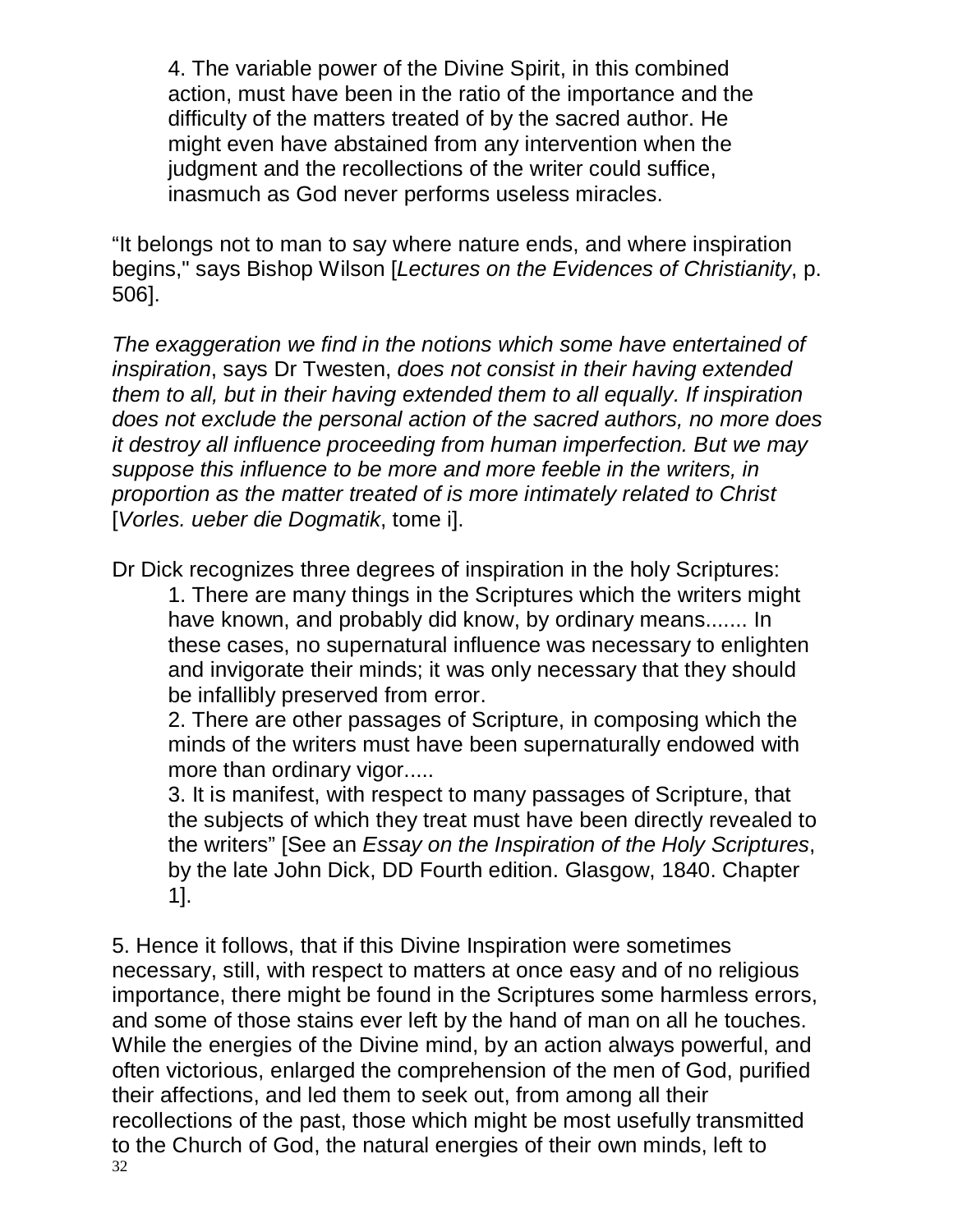themselves in so far as regarded all details of no consequence either to faith or virtue, may have led to the occurrence in the Scriptures of some mixture of inaccuracy and imperfection. *We must not therefore*, says M. Twesten, *attribute an unlimited infallibility to the Scripture, as if there were no error there. No doubt God is truth, and in matters of importance all that is from Him is truth; but if all be not of equal importance, all does not then proceed equally from Him; and if inspiration does not exclude the personal action of the sacred authors, no more does it destroy all influence of human imperfection* [*Ut supra*].

All these authors include in their assumptions and conclusions the notion, that there are some passages in the Scriptures quite devoid of importance, and that there are others alloyed with error. We shall before long repel with all our might both these imputations; but this is not yet the place for it. The only question we have to do with here, is that respecting the living and personal form under which the Scriptures of God have been given to us, and its alleged incompatibility with the fact of a Divine Inspiration. To this we proceed to reply.

1. We begin by declaring how far we are from contesting the fact, alleged, while, however, we reject the false consequences that are deduced from it. So far are we from not acknowledging this human individuality stamped throughout on our sacred books, that, on the contrary, it is with profound gratitude — with an ever growing admiration — that we contemplate this living, actual, dramatic, human character diffused with so powerful and charming an effect through all parts of the book of God. Yes (we cordially unite with the objectors in saying it), here is the phraseology, the tone, the accent of a Moses; there, of a John; here of an Isaiah; there of an Amos: here of a Daniel or of a Peter; there of a Nehemiah, there again of a Paul. We recognize them, listen to them, see them. Here, one may say, there is no room for mistake. We admit the fact; we delight in studying it; we profoundly admire it; and we see in it, as we shall have, occasion more than once to repeat, one additional proof of the Divine wisdom which has dictated the Scriptures.

**2. Of what consequence to the fact of the Divine inspiration is the absence or the concurrence of the sacred writers' affections? Cannot God equally employ them or dispense with them? He who**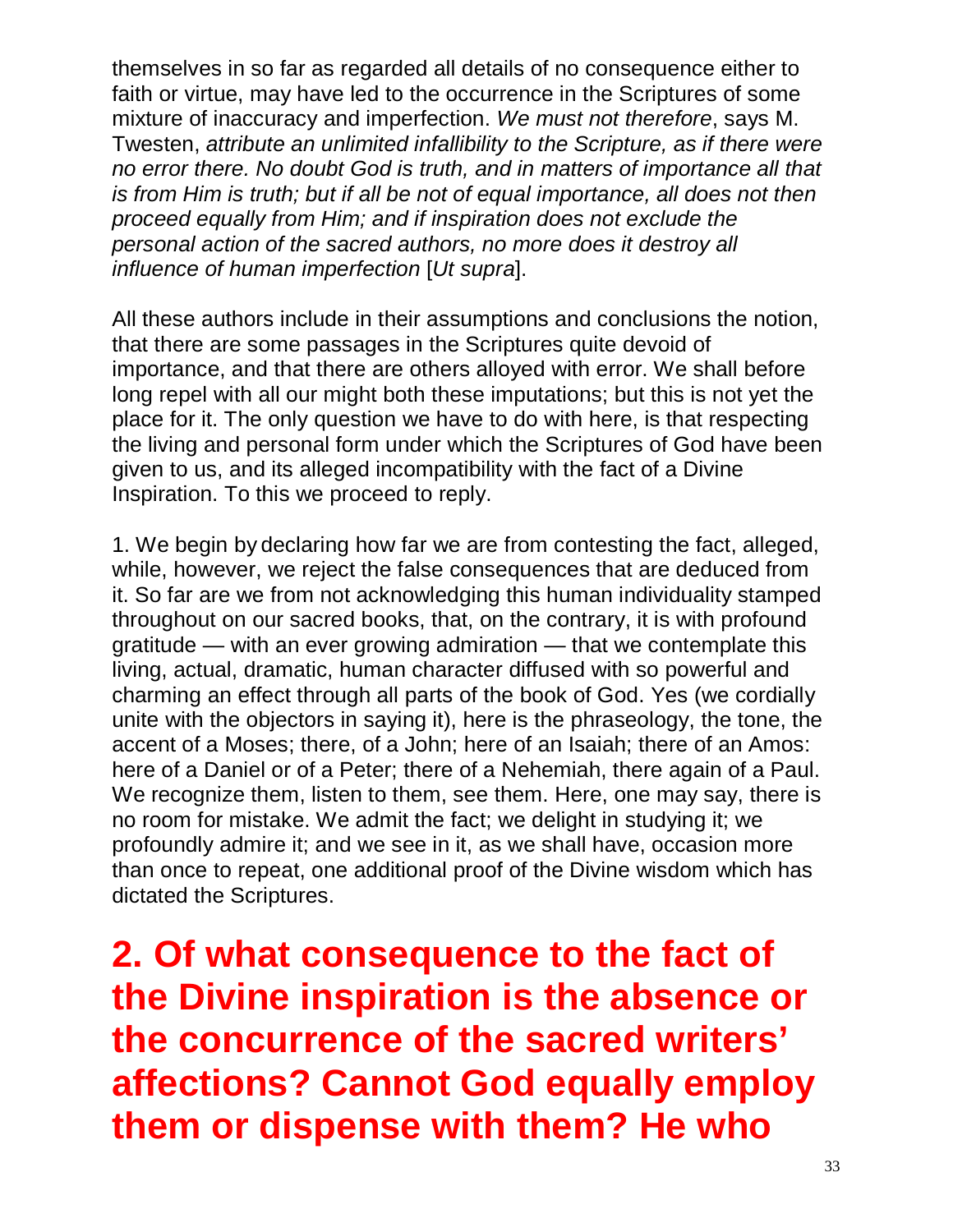**can make a statue speak, can he not, as he pleases, make a child of man speak? He who rebuked by means of a dumb animal the madness of one prophet, can he not put into another prophet the sentiments or the words which suit best the plan of His revelations? He Who caused to come forth from the wall a hand, without any mind of its own to direct it, that it might write for him those terrible words,** *Mene, mene, tekel, upharsin* [DAN 5:25]**, could he not equally guide the intelligent and pious pen of His apostle, in order to its tracing for Him such words as these:** *I say the truth in Christ, and my conscience bears me witness in the Holy Spirit, that I have great heaviness and continual sorrow in my heart, for my brethren, my kinsmen according to the flesh, and who are Israelites***?** [ROM 9:1-4a] **Know you how God acts, and how He abstains from acting? Will you teach us the mechanism of inspiration? Will you say what is the difference between its**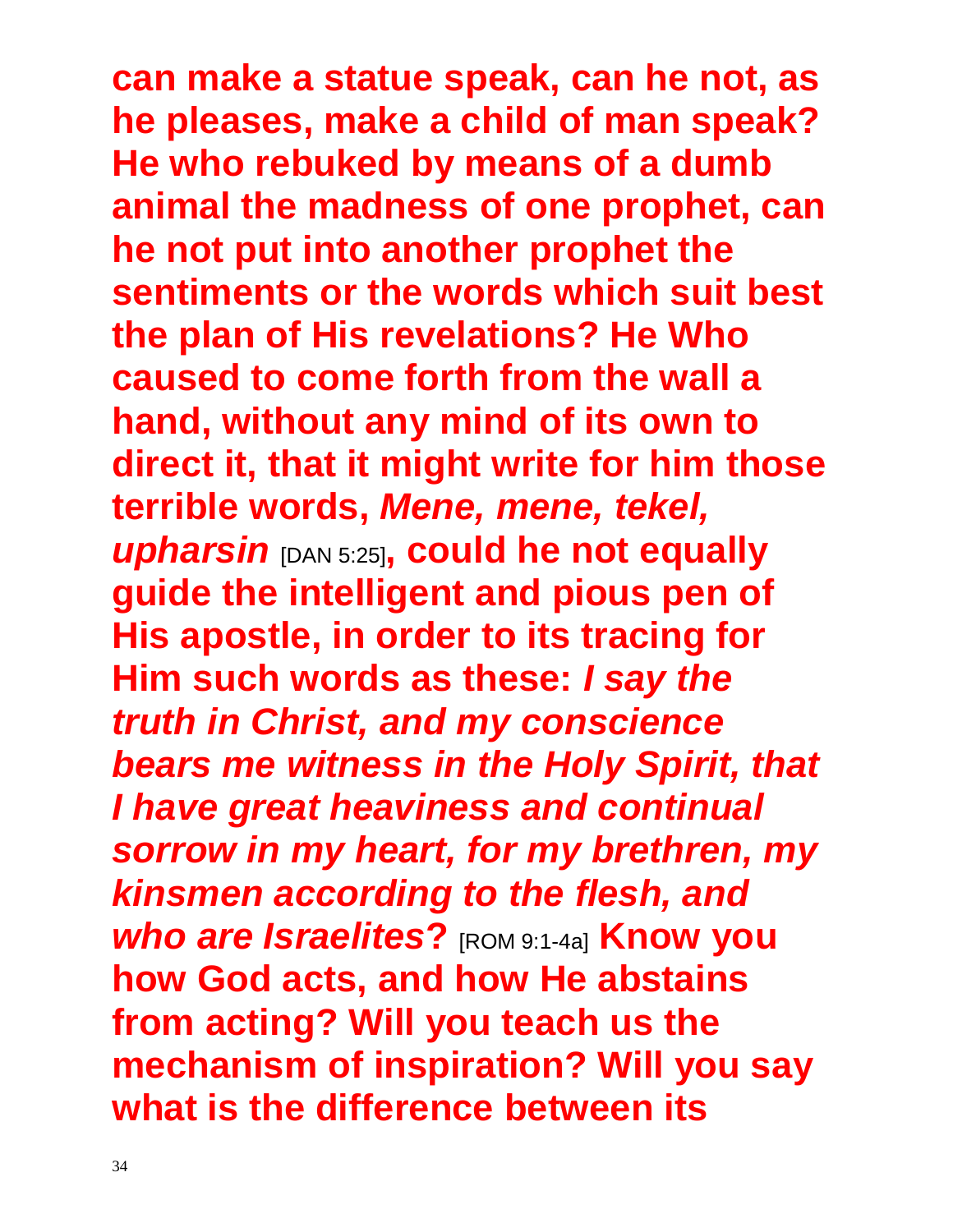**working wherein every individuality is discoverable, and its working where individuality is not discoverable? Will you explain to us why the concurrence of the thoughts, the recollections, and the emotions of the sacred writers, should diminish at all of their Divine inspiration? and will you tell us whether this very concurrence may not form part of it? There is a gulf interposed between the fact of this individuality and the consequence you deduce from it; and your understanding is no more competent to descend into that gulf to contest the reality of Divine inspiration than ours is to explain it. Was there not a great amount of individuality in the language of Caiaphas, when that wicked man, full of the bitterest spite, abandoning himself to the counsels of his own evil heart, and little dreaming that he was giving utterance to the words of God, cried out in the Jewish council,** *You know nothing at all, nor consider that it is expedient for us that*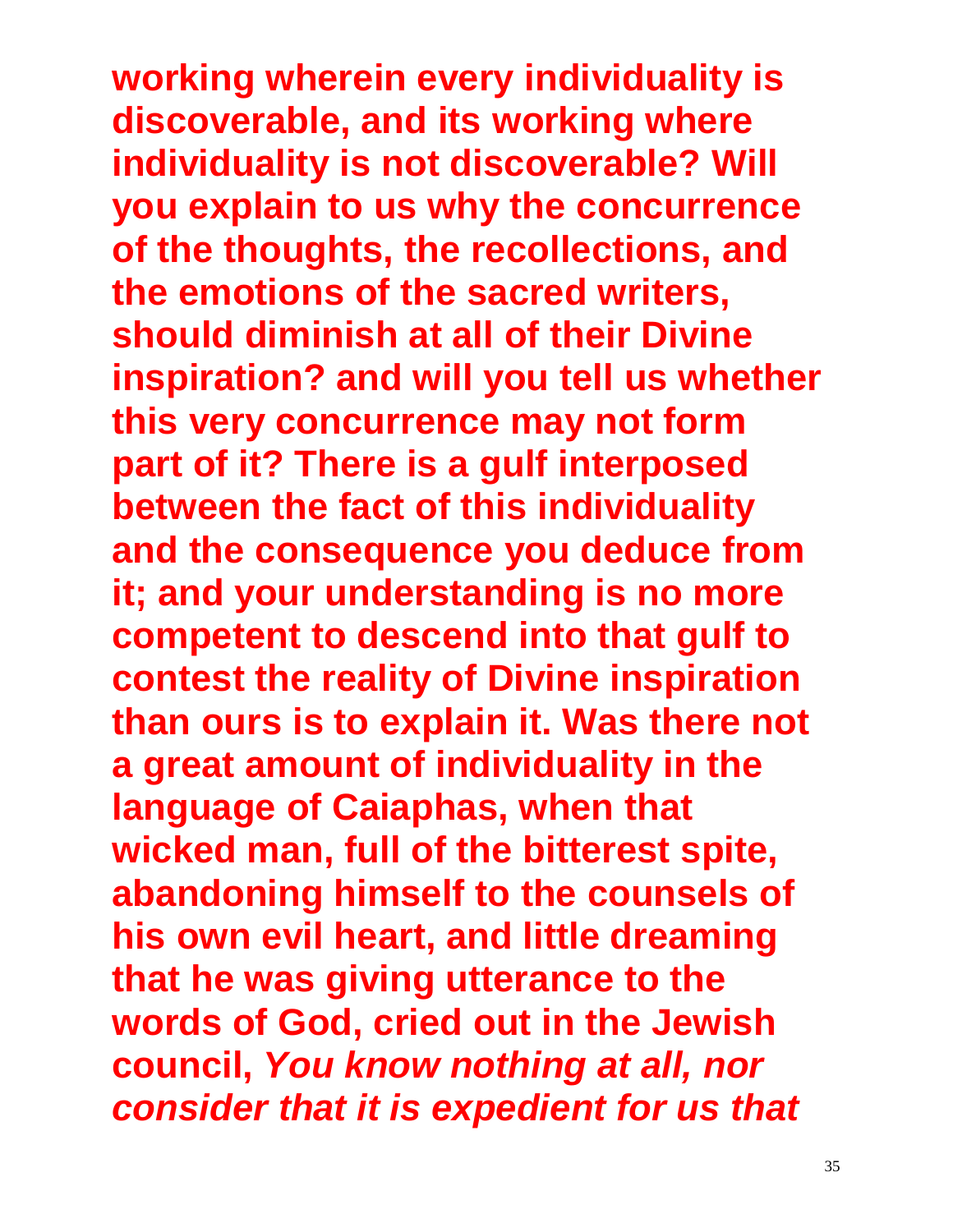*One man should die for the people?* **LOH** 11:49b-50a] **Certainly there was in these words, we should say, abundance of individuality; and yet we find it written that Caiaphas spoke** *this* **not of** *himself* **(**αφ εαυτου**), but that being high priest for that year,** *he prophesied***, unconsciously, that Jesus should die,** *in order that He might gather into one the children of God that were scattered*

*abroad* [JOH 11:51-52]**.**

Why, then, should not the same Spirit, in order to the utterance of the words of God, employ the pious affections of the saints, as well as the wicked and hypocritical thoughts of his most detestable adversaries?

3. When a man tells us that if, in such or such a passage, the style be that of Moses or of Luke, of Ezekiel or of John, then it cannot be that of God — it were well that he would let us know what is God's style. One would call our attention, indeed, to the accent of the Holy Spirit — would show us how to recognise Him by the peculiar cast of His phraseology, by the tone of His voice; and would tell us wherein, in the language of the Hebrews or in that of the Greeks, His supreme individuality reveals itself!

36 4. It should not be forgotten, that the sovereign action of God, in the different fields in which it is displayed, never excludes the employment of second causes. On the contrary, it is in the linking together of their mutual bearings that He loves to make His mighty wisdom shine forth. In the field of creation He gives us plants by the combined employment of all the elements — heat, moisture, electricity, the atmosphere, light, the mechanical attraction of the capillary vessels, and the manifold operations of the organs of vegetation. In the field of providence, He accomplishes the development of His largest plans by means of the unexpected concurrence of a thousand millions of human wills, alternately intelligent and, yielding, or ignorant and rebellious. *Herod and Pilate, with the Gentiles and the people of Israel* (influenced by so many diverse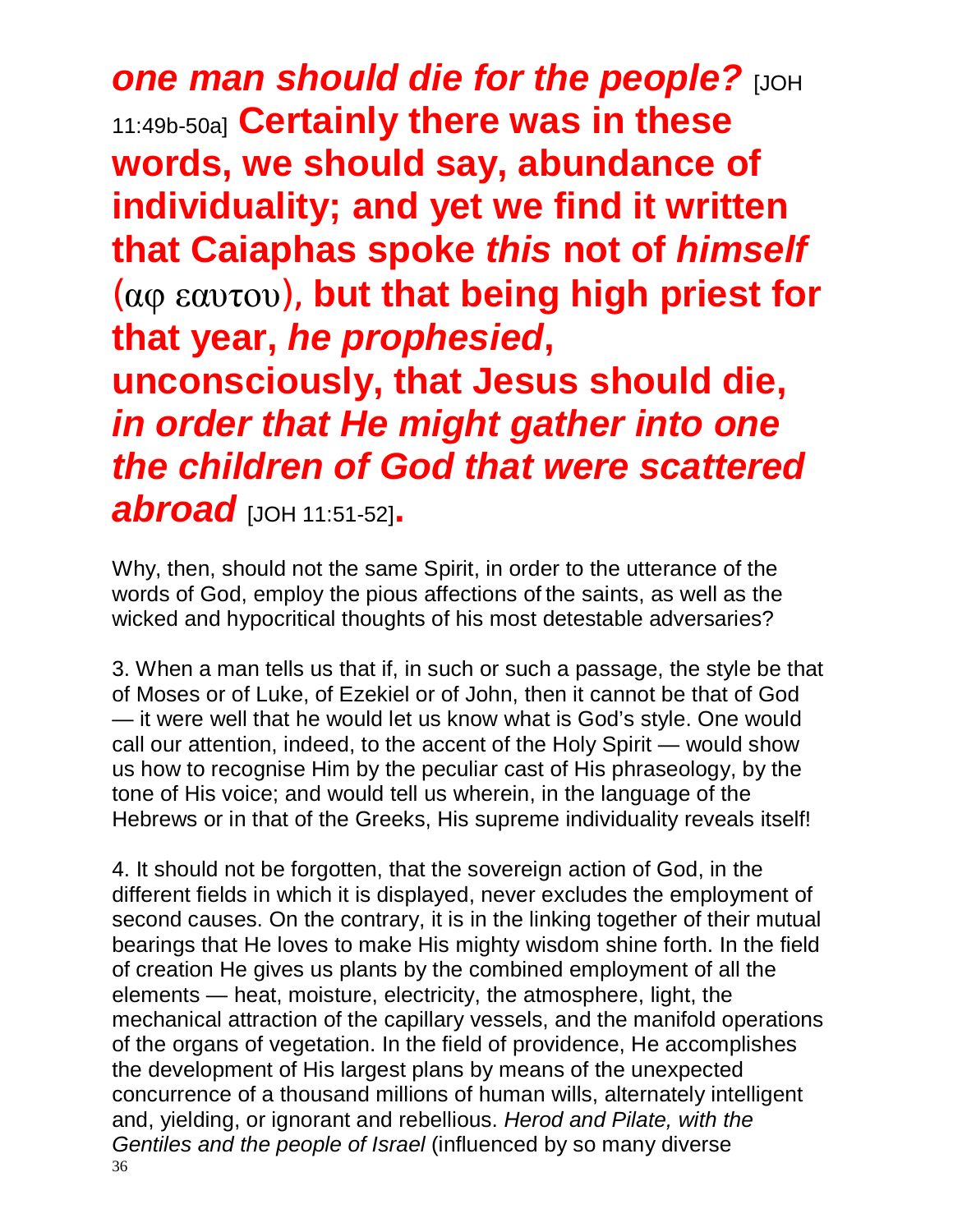passions) *were gathered together*, He tells us, only *to do whatever His hand and counsel had determined before to be done* [ACT 4:27b-28]. Thus, too, in the field of prophecy does He bring His predictions to their accomplishment. He prepares, for example, long beforehand, a warlike prince in the mountains of Persia, and another in those of Media; the former of these He had indicated by name two hundred years before; He unites them at the point named with ten other nations against the empire of the Chaldeans; He enables them to surmount a thousand obstacles; and makes them at last enter the great Babylon, at the moment when the seventy years, so long marked out for the captivity of the Jewish people, had come to a close. In the field of His miracles, even, He is pleased still to make use of second causes. There He had only to say, " Let the thing be, and it would have its being;" but He desired, by employing inferior agents, even in that case to let us know that it is He who gives power to the feeblest of them. To divide the Red Sea, He not only causes the rod of Moses to be stretched out over the deep — He sends from the east a mighty wind, which blows all night, and makes the waters go back. To cure the man that was born blind, He makes clay and anoints his eyes. In the field of redemption, instead of converting a soul by an immediate act of His will, He presents motives to it, He makes him read the Gospel, He sends preachers to it; and thus it is that, while it is He who "gives us to will and to do according to His good pleasure," He "begets us by His own will, by the word of truth." Well, then, why should it not be thus in the field of inspiration (Divine inspiration)? Wherefore, when He sends forth His Word, should He not cause it to enter the understanding, the heart, and the life of His servants, as He puts it upon their lips? Wherefore should He not associate their personality with what they reveal to us? Wherefore should not their sentiments, their history, their experiences, form part of their inspiration (Divine inspiration)?

5. What may, moreover, clearly expose the error involved in this alleged difficulty, is the extreme inconsistency shown in the use that is made of it? In fact, in order to impugn the Divine Inspiration of certain portions of the Scriptures, the individuality with which they are marked is insisted on; and yet it is admitted that other parts of the sacred books, in which this character is equally manifest, must have been given directly by God, even to the most minute details. Isaiah, Daniel, Jeremiah, Ezekiel, and the author of the Apocalypse, have each stamped upon their prophecies their peculiar style, features, manner — in a word, their mark; just as Luke, Mark, John, Paul, and Peter have been able to do in their narratives, or in their letters. There is no validity, then, in the objection. If it proved any thing, it would prove too much.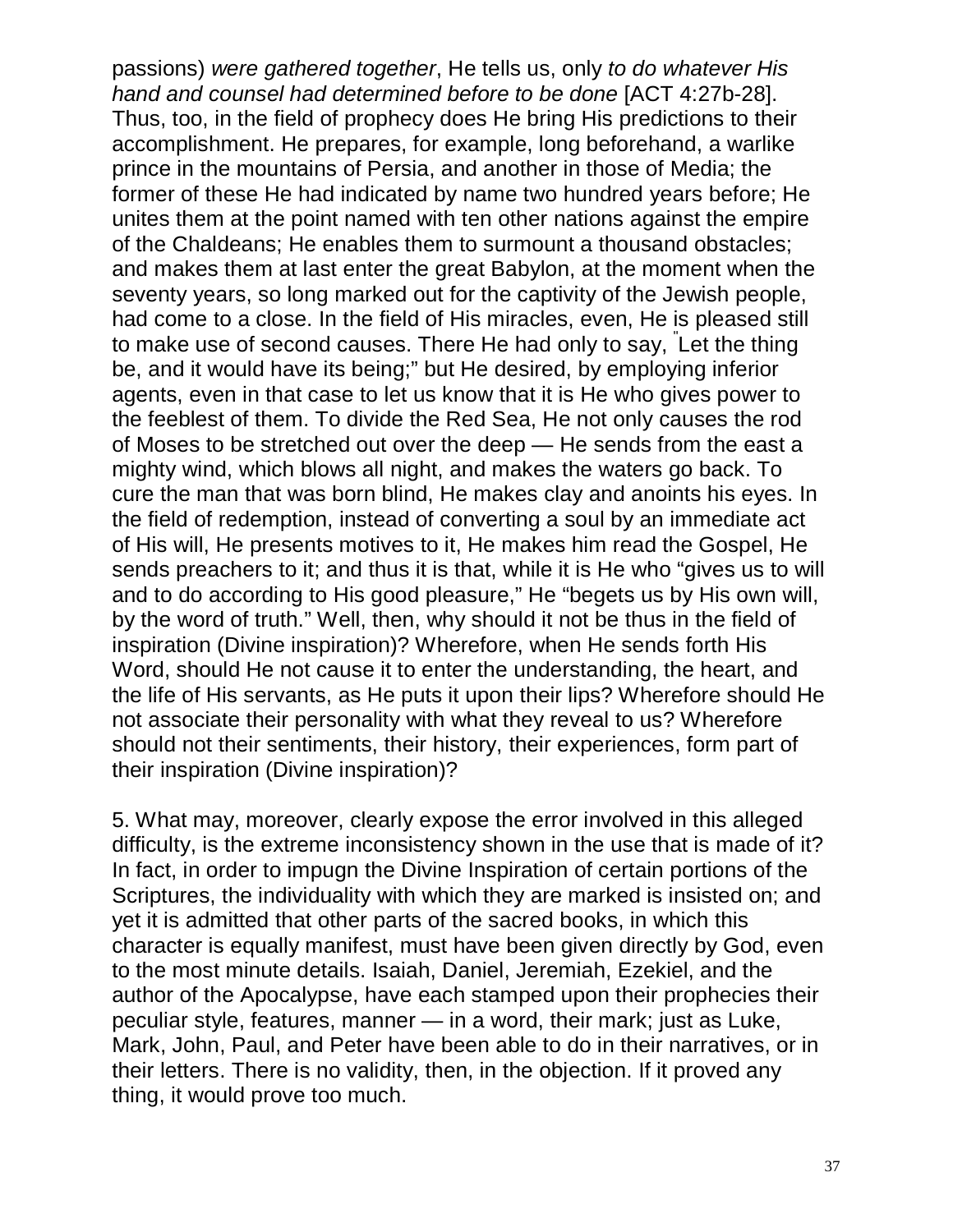6. What still farther strikes us in this objection, and in the intermittent system of inspiration with which it is associated, is its triple character of complication, rashness, and childishness. Complication; for it is assumed that the Divine acton, in dictating the Scriptures, intermitted or fell off as often as the passage falls in the sea of difficulty, or in the scale of importance; and thus God is made to retire or advance successively in the mind of the sacred writer during the course of one and the same chapter, or one and the same passage! Rashness; for the majesty of the Scriptures not being recognized, it is boldly assumed that they are of no importance, and require no wisdom — beyond that of man, except in some of their parts. We add childishness; one is afraid, it is alleged, to attribute to God useless miracles, — as if the Holy Spirit, after having, as is admitted, dictated, word for word, one. part of the Scriptures, must find less trouble in doing nothing more elsewhere than aiding the sacred author by enlightening him, or leaving him to write by himself under mere superintendence!

38 7. But this is by no means all. What most of all makes protest against a theory according to which the Scriptures are classed into the *inspired, the half inspired,* and the *uninspired* (as if this sorry doctrine needed to flow from the individuality stamped upon them), is its direct opposition to the Scriptures. One part of the Bible is from man (people venture to say), and the other part is from God. And yet, mark what its own language on the subject is. It protests that *All Scripture is given by inspiration of God*. [2TI 3:16a]. It points to no exception. What right, then, can we have to make any, when itself a itself admits none? Just because people tell us, if there be in the Scriptures a certain number of passages which could not have been written except under Divine Inspiration, there are others for which it would have been enough for the author to have received some eminent gifts, and others still which might have been composed even by a very ordinary person!. Be it so; but how does this bear upon the question? When you have been told who the author of a book is, you know that all that is in that book is from him — the easy and the difficult, the important and the unimportant, then, the whole Bible *is given by inspiration of God*, of what consequence is it to the question that there are passages, in your eyes, more important or more difficult than others? The least among the companions of Jesus might no doubt have given us that 5th verse of the 11th chapter of John, *Now Jesus loved Martha, and her sister, and Lazarus*; as the most petty schoolmaster also might have composed that first line of Athalie, <sup>"</sup>Into his temple, lo! I come, Jehovah to adore." But were we told that the great Racine employed some village schoolmaster to write out his drama, at his dictation, should we not continue, nevertheless. still to attribute to him all its parts — its first line, the notation of the scenes, the names of the *dramatis personae,* the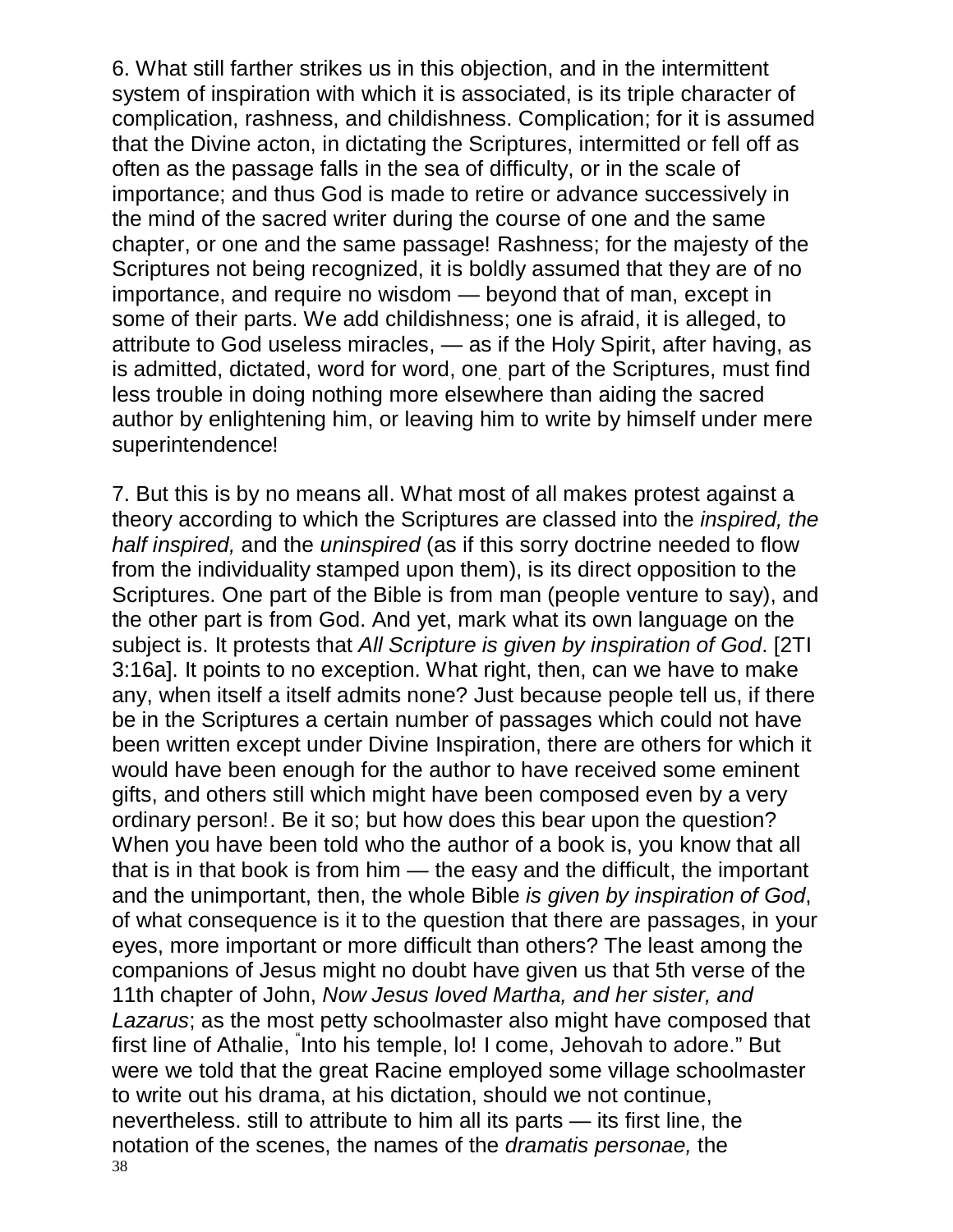indications of their exits and their entrances, as well as the most sublime strophes of his choruses? If, then, God Himself declares to us His having dictated the whole Scriptures, who shall dare to say that that 5th verse of the 11th chapter of John is less from God than the sublime words with which the Gospel begins, and which describe to us the eternal Word? Inspiration, no doubt, may be perceptible in certain passages more clearly than in others; but it is not, on that account, less real in the one case than in the other.

#### **In a word, were there some parts of the Bible without inspiration, no longer could it be truly said that the whole Bible is divinely inspired. No longer would it be throughout the Word of God. It would have deceived us.**

8. Here it is of special importance to remark, that this fatal system of a gradual, imperfect, and intermittent inspiration, has its origin in that misapprehension to which we have more than once had occasion to refer to. It is because people have almost always wished to view inspiration in the man, while it ought to have been seen only in the book. It is *ALL SCRIPTURE*, it is all *that is written,* that is inspired of God. We are not told, and we are not asked, how God did it. All that is said to us is that He has done it. And what we have to believe is simply that, whatever may have been the method He took for accomplishing it.

To this deceptive point of view, which some have thought good to take in contemplating the fact of inspiration, the three following illusions may be traced:

First; in directing their regards to inspiration in the sacred author, people have naturally been led to figure it to themselves as an *extraordinary excitation* in him, of which he was conscious, which took him out of himself, which animated him, after the manner of the ancient Pytbonesses, with an *afflatu divino,* a Divine fire, easily discernible; in such sort, that wherever his words are simple, calm, familiar, they have been unable to see how Divine inspiration could be attributed to him.

Next; in contemplating inspiration in persons, people have farther been led to attribute to it *different degrees* of perfection, seeing they knew that the sacred authors had themselves received very different measures of illumination and personal holiness. But if you contemplate inspiration in the book, then you will immediately perceive that it cannot exist there in degrees. A word is from God, or it is not from God. If it be from God, it is not so after two different fashions. Whatever may have been the spiritual state of the writer, if all he writes be divinely inspired, all his words are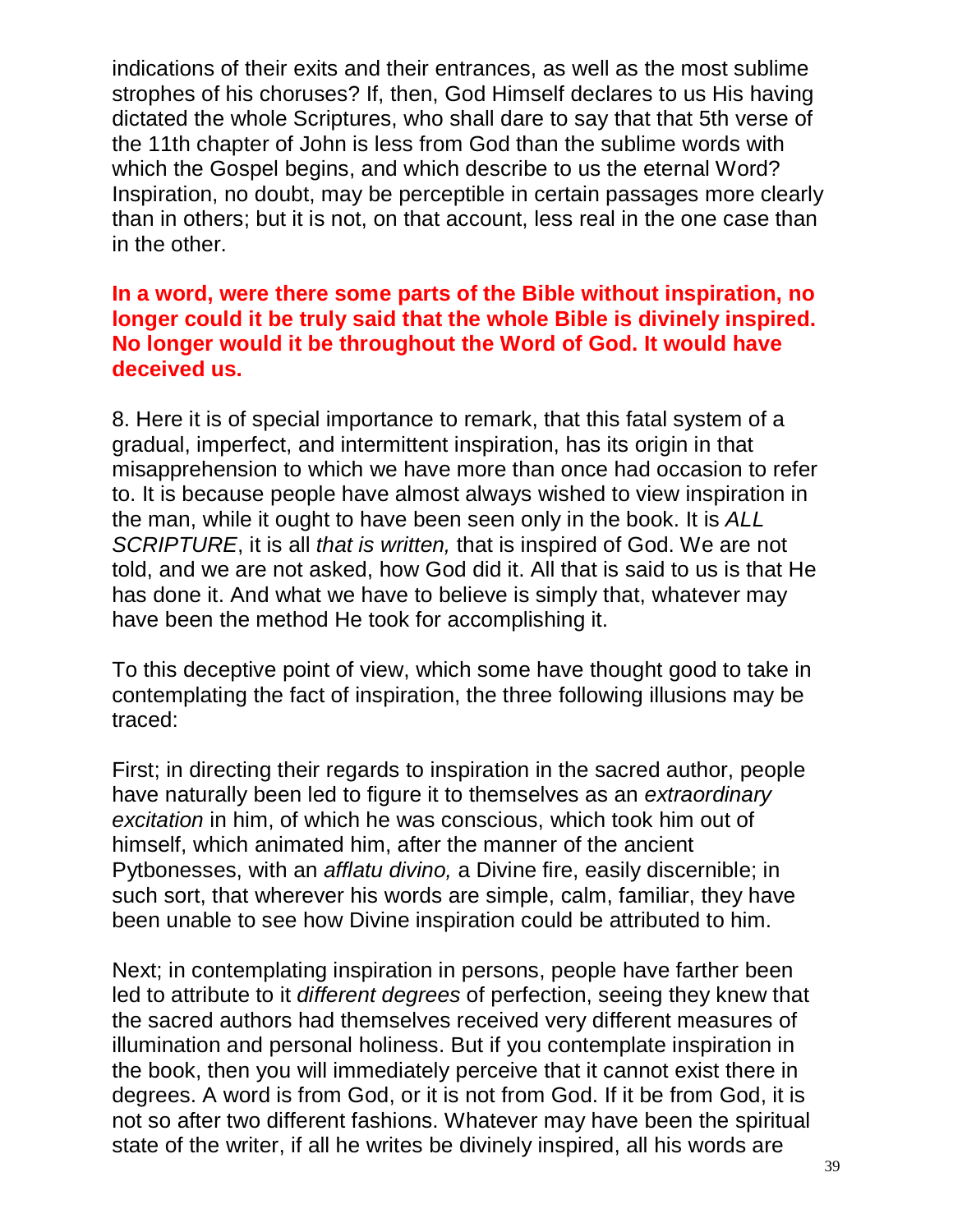from God. And (mark well) it is according to this principle that no Christian will hesitate, any more than Jesus Christ has done, to rank the scriptures of Solomon with those of Moses, any more than those of Mark or of Matthew with those of the disciple whom Jesus loved — nay, with the words of the Son of God Himself. They are all from God.

Finally; by a third illusion, from contemplating inspiration in the men who wrote the Scriptures, not in the Scriptures which they wrote, people have been naturally led to deem it absurd that God should *reveal* miraculously to any one *what that person knew already.* They would, on this ground, deny the inspiration of those passages in which the sacred writers simply tell what they had seen, or simply state opinions, such as any man of plain good sense might express without being inspired**. But it will be quite otherwise the moment inspiration is viewed, not as** *in the writer,* **but as** *in that which is written.* Then it will be seen that all has been traced under God's guidance — both the things which the writer knew already and those of which he knew nothing. Who is not sensible, to give an example, that the case in which *I should dictate to* a student a book on geometry, altogether differs from that in which, after having instructed him more or less perfectly in that science, I should employ him to compose a book on it himself under my auspices? In the latter work, it is true, he would require my intervention only in the difficult propositions; but then, who would think of saying the book was mine? In the former case, on the contrary, all parts of the book, easy and difficult alike, from the quadrature of the transcendental curves to the theory of the straight line or of the triangle, would be mine. Well, then, so is it with the Bible. It is not, as some will have it, a book which God employed men, whom he had previously enlightened, to write under His auspices. No — it is a book which He dictated to them; it is the word of God; the Spirit of the Lord spoke by its authors, and His words were upon their tongues.

9. That the style of Moses, Ezekiel, David, Luke, and John, may be at the same time God's style, is what a child might tell us.

40 Let us suppose that some modern French author had thought good, at the commencement of the present century, to aim at popularity by borrowing for a time the style, we shall say, of Chateaubriand; might it not then be said with equal truth, but in two different senses, that the style was the authors and yet the style too of Chateaubriand? And if, to save the French from some terrible catastrophe by bringing them back to the Gospel, God should condescend to employ certain prophets among them, by the mouths of whom He should proclaim His message, would not these men have to preach in French? What, then, would be their style, and what would you require in it, in order to its being recognized as that of God? If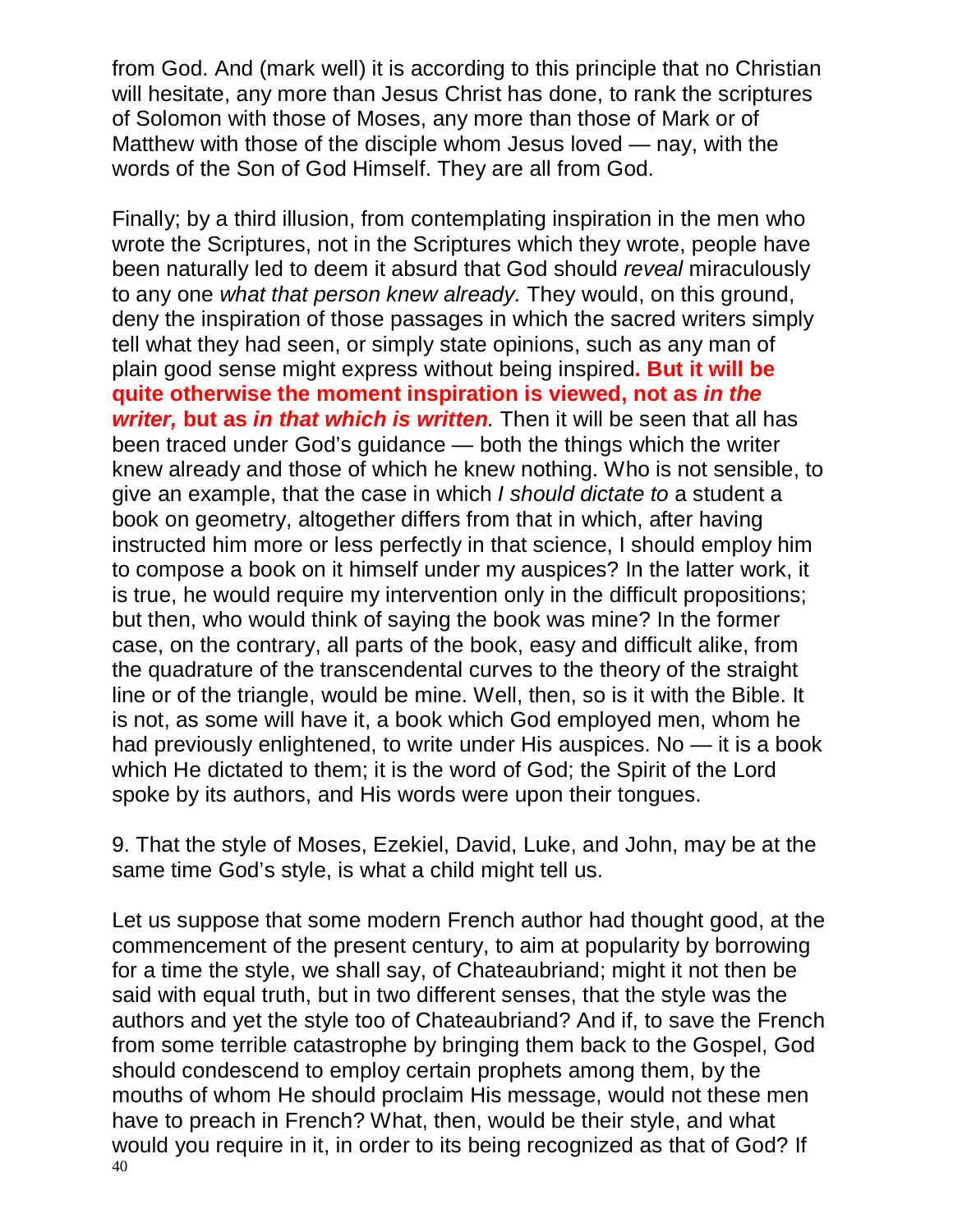such were His pleasure, one of these prophets might speak like Fenelon, another like Bonaparte; in which case there is no doubt that it would be, in one sense, the curt, barking, jerking style of the great captain; also, and in the same sense, the sustained and varied flow of the priest of Cambray's rounded eloquence! While in another, and a higher and truer sense, it would, in both these mouths, be the style of God, the manner of God, the word of God. No doubt, on every occasion on which He has revealed Himself, God might have caused an awful voice to resound from heaven, as of old from the top of Sinai, or on the banks of the Jordan [EXO 19; JOH 12:29]. His messengers, at least, might have been only angels of light. But even then what languages would these angels have spoken? Evidently those of the earth! And if he needed on this Earth to substitute for the syntax of Heaven and the vocabulary of the archangels, the words and the constructions of the Hebrews or the Greeks, why not equally have borrowed their manners, style, and personality?

10. This there is no doubt that He did, but not so as that any thing was left to chance. *Known unto Him are all His works from the beginning of the world* [ACT 15:18]; and just as, year after year, He causes the tree to put forth its leaves as well for the season when they respire the atmospheric elements, and, co-operating with the process at the roots, can safely draw nourishment from their juices, as for that in which the caterpillars that are to spin their silk on its branches are hatched and feed upon them; just as he prepared a gourd for the very place and the very night on which Jonah was to come and seat himself to the east of Nineveh, and when the next morning dawned, a gnawing worm when the gourd was to be withered; so, too, when He would proceed to the most important of His doings, and cause that Word to be written which is to outlast the heavens and the earth, the Lord God could prepare long beforehand each of those prophets, for the moment and for the testimony to which He had foreordained them from eternity. He chose there, in succession, for their several duties, from among all men born of women; and, with respect to them, fulfilled in its perfection that saying, *Send, Oh Lord, by the hand You should send* [EXO 4:13].

As a skilful musician, when he would execute a long score by himself, takes up by turns the funereal [suitable for a funeral - aal] flute, the shepherd's pipe, the merry fife, or the trumpet that summons to battle; so did Almighty God, when He would make us hear His eternal word, choose out from of old the instruments which it seemed fit to Him to inspire with the breath of His Spirit. *He chose them before the foundation of the world, and separated them from their mother's womb* [GAL 1:15; EPH 1:4].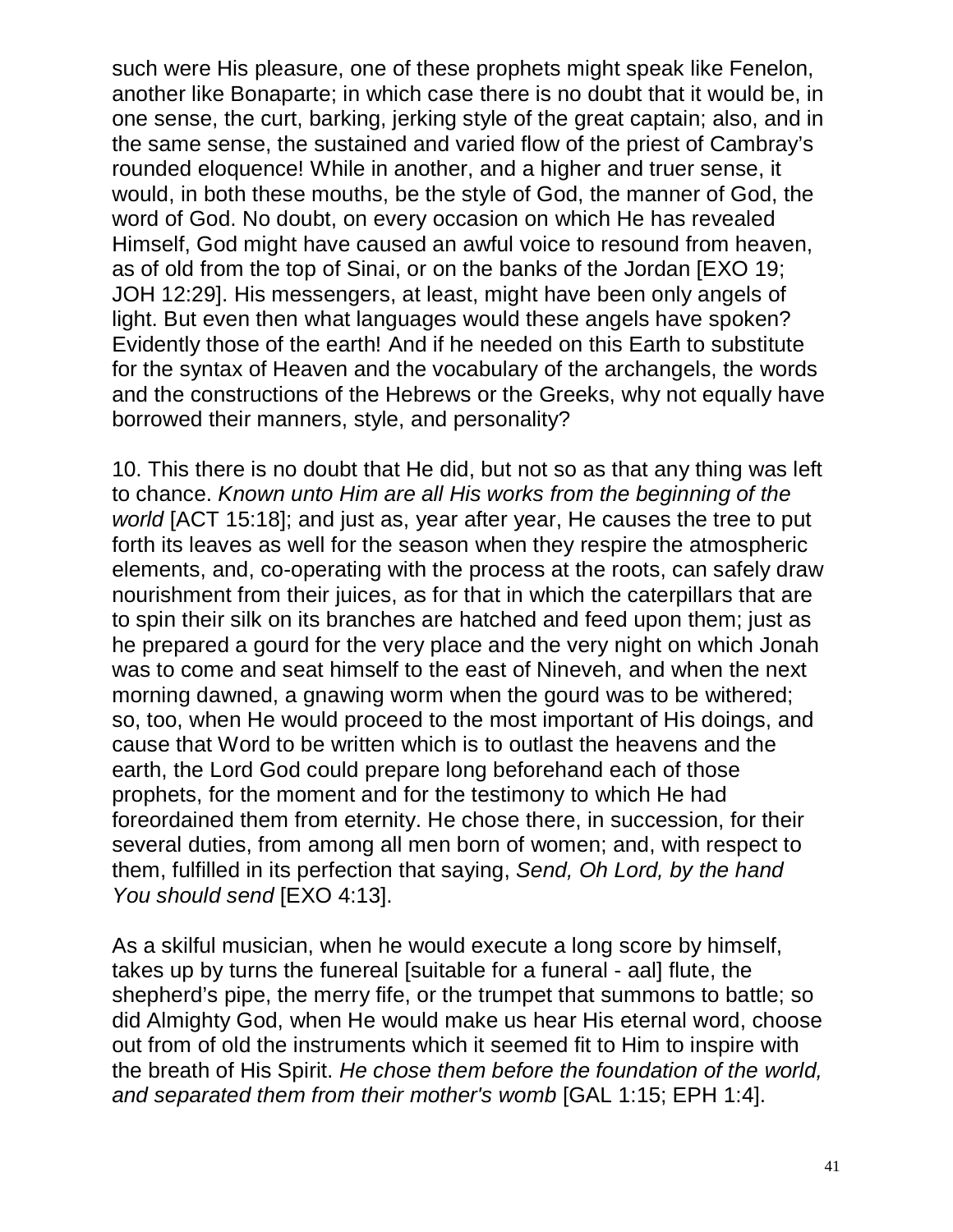Has the reader ever paid a visit to the astonishing organist, who so charmingly elicits the tourist's tears in the Cathedral at Freiburg, as he touches one after another his wondrous keys, and greets your ear by turns with the march of warriors on the riverside, the voice of prayer sent up from the lake during the fury of the storm, or of thanksgiving when it is hushed to rest? All your senses are electrified, for you seem to have seen all, and to have heard all. Well, then, it was thus that the Lord God, mighty in harmony, applied, as it were, the finger of His Spirit to the stops which He had chosen for the hour of His purpose, and for the unity of His celestial hymn. He had from eternity before Him all the human stops which He required; His Creator's eye embraces at a glance this range of keys stretching over threescore centuries; and when He would make known to our fallen world the everlasting counsel of His redemption, and the coming of the Son of God, He put His left hand on Enoch, the seventh man from Adam [JUD 1:14], and His right on John, the humble and sublime prisoner of Patmos. The celestial anthem, seven hundred years before the flood, began with these words, *Behold, the Lord comes with ten thousand of His saints, to execute judgment upon all*; but already, in the mind of God, and in the eternal harmony of His work, the voice of John had answered to that of Enoch, and closed the hymn, three thousand years after him, with these words, *Behold, He comes with clouds, and every eye shall see Him, and they also who pierced Him!* [REV 1:7a] *Even so, Lord Jesus, come quickly. Assuredly!* [REV 22:20b – BUT I have no idea whose translation. It is possible that it is translated from some French OR Latin version - aal] And during this hymn of thirty centuries, the Spirit of God never ceased to breathe in all His messengers; the angels, an apostle tells us, desired to look into its wondrous depths [1PE 1:12]. God's elect were moved, and life eternal came down into the souls of men.

Between Enoch and John, listen to Jeremiah, twenty-four centuries after the one, and seven hundred years before the other, *Before I formed you in the belly*, says the Lord, *I knew you; and before you came forth out of the womb I sanctified you, and I ordained you a prophet unto the nations* [JER 1:5-7]. In vain did this alarmed man exclaim, *Ah, Lord God! behold, I cannot speak: for I am a child*. The Lord answers him, *Say not, I am a child: for you shall speak whatever I command you*; *and the Lord put forth His hand and touched his mouth*, *Behold, said He, I have put My words in your mouth*.

42 Between Enoch and Jeremiah, listen to Moses. He, too, struggles on Mount Horeb against the call of the Lord, *Alas, Oh my Lord, I am not eloquent; send, I pray You, by the hand of him whom You will send*. But the anger of the Lord is kindled against Moses. *Who has made man's*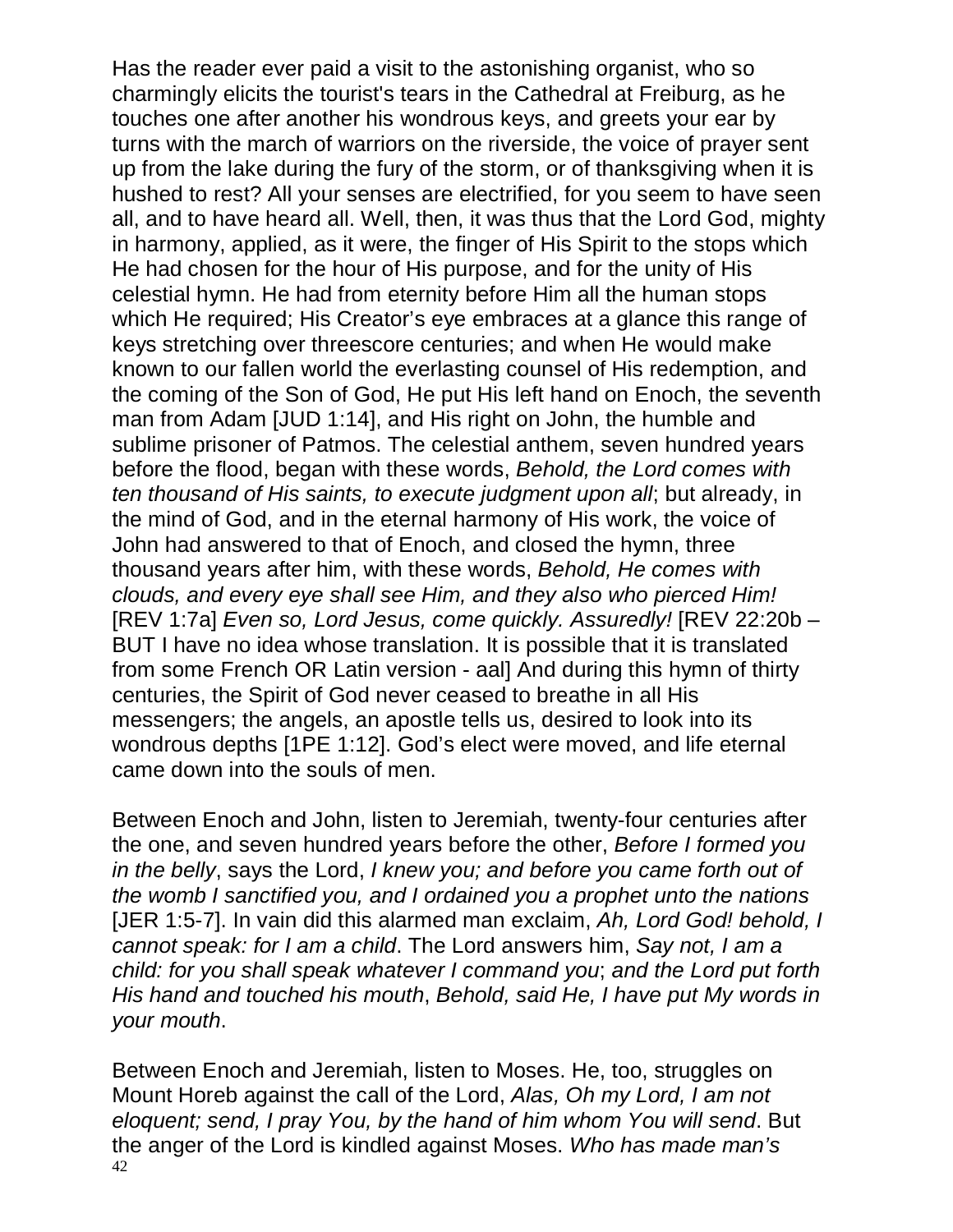*mouth?* He says to him. *Now therefore go, and I will be with your mouth, and will teach you what you will say* [EXO 4:10, etc.].

Between Jeremiah and John, listen to Paul of Tarsus, *When it pleased God, who separated me from my mother''s womb, to reveal His Son in me, he called me by His grace, that I might preach Him among the heathen* [Gal. 1:15, 16].

You see, then, it was sometimes the artless and sublime simplicity of John; sometimes the impassioned, elliptical ["with a word or words omitted, with obscure, incomplete constructions, etc." Webster - aal], rousing, and logical energy of Paul; sometimes the fervor and solemnity of Peter; it was Isaiah's magnificent, and David's lyrical poetry; it was the simple and majestic narratives of Moses, or the sententious ["expressing much in few words" Webster.- aal] and royal wisdom of Solomon — yes, it was all this; it was Peter, it was Isaiah, it was Matthew, it was John, it was Moses; yet it was God.

"Are not all these which speak Galileans?" The people exclaimed on the day of Pentecost; yes, they are so; but the message that is on their lips comes from another country — it is from heaven. Listen to it; for tongues of fire have descended on their heads, and it is God Who speaks to you by their mouths.

11. Finally, we would be glad that people should understand that this human individuality to which our attention is directed in the Scriptures, far from leaving any stain there, or from being an infirmity there, stamps upon them, on the contrary, a Divine beauty, and powerfully reveals to us their inspiration.

Yes, we have said that it is God who speaks to us there, but it is also man; — it is man, but it is also God. Admirable Word of God! it has been made man in its own way, as the eternal Word was! Yes, God has made it also come down to us *full of grace and truth*, like unto our words in all things, yet without error and sin! Admirable Word, Divine Word, yet withal full of humanity, much-to-be-loved Word of my God! Yes, in order to our understanding it, it had of necessity to be put upon mortal lips, that it might relate human things; and, in order to attract our regard, needed to invest itself with our modes of thinking, and with all the emotions of our voice; for God well knew whereof we are made. But we have recognized it as the Word of the Lord, mighty, efficacious, *sharper than a two-edged sword*; and the simplest among us, on hearing it, may say like Cleopas and his friend, *Did not our hearts bum within us while He spoke to us?* [LUK 24:32].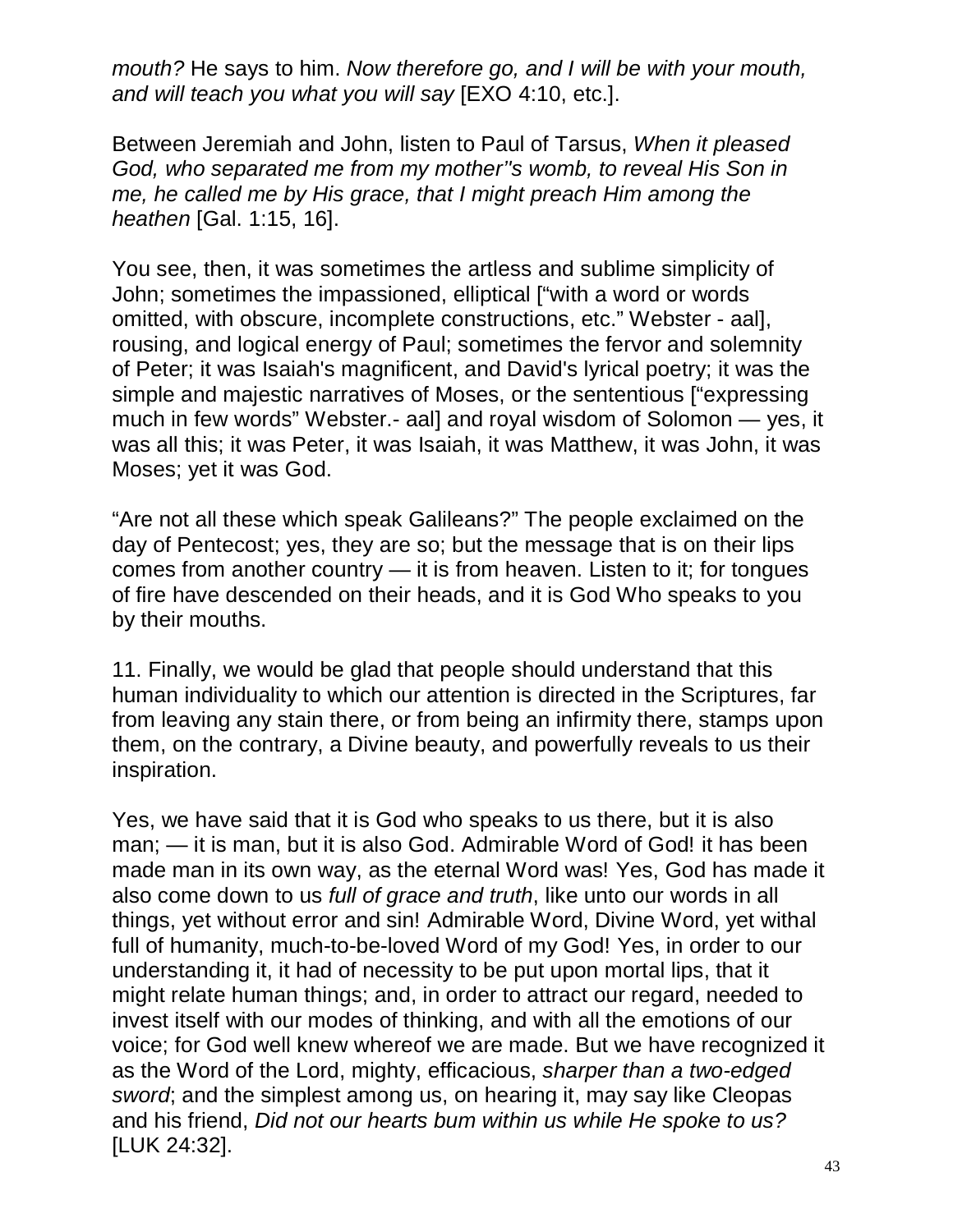With what a mighty charm do the Scriptures, by this abundance of humanity, and by all this personality with which their divinity is invested, remind us that the Lord of our souls, whose touching voice they are, does Himself bear a human heart on the throne of God, although seated on the highest place, where the angels serve Him and adore Him forever! It is thus, also, that they present to us not only that double character of variety and unity which already embellishes all the other works of God, as Creator of the heavens and the earth; but. further, that mingling of familiarity and authority, of sympathy and grandeur, of practical details and mysterious majesty, of humanity and divinity, which is recognizable in all the dispensations [the system(s) by which anything is aministered; management – Webster - aal] of the same God, as Redeemer and Shepherd of His Church.

It is thus, then, that the Father of mercies, while speaking in His prophets, needed not only to employ their manner as well as their voice, and their style as well as their pen; but, further, often to put in operation their whole faculties of thought and feeling. Sometimes, in order to show us His Divine sympathy there, He has deemed it fitting to associate their own recollections, their human convictions, their personal experiences, and their pious emotions, with the words He dictated to them; sometimes, in order to remind us of His sovereign intervention, He has preferred dispensing with this unessential concurrence of their recollections, affections, and understanding.

Such did the Word of God need to be.

Like Immanuel, *full of grace and truth*; at once in the bosom of God and in the heart of man; mighty and sympathizing; heavenly and of the earth; sublime and lowly; awful and familiar; God and man! Accordingly it bears no resemblance to the God of the Rationalists. They, after having, like the disciples of Epicurus, banished the Divinity far from man into a third heaven, would have had the Bible also to have kept itself there. "Philosophy employs the language of the gods," says the too famous Strauss of Ludwigsburg, "while religion makes use of the language of men." No doubt she does so; she has recourse to no other; she leaves to the philosophers and to the gods of this world their higest heavens and their language.

44 Studied under this aspect, considered in this character, the Word of God stands forth without its like; it presents attractions quite unequalled; it offers to men of all times, all places, and all conditions, beauties ever fresh; a charm that never grows old, that always satisfies, never becomes boring. With it, what we find with respect to human books is reversed; for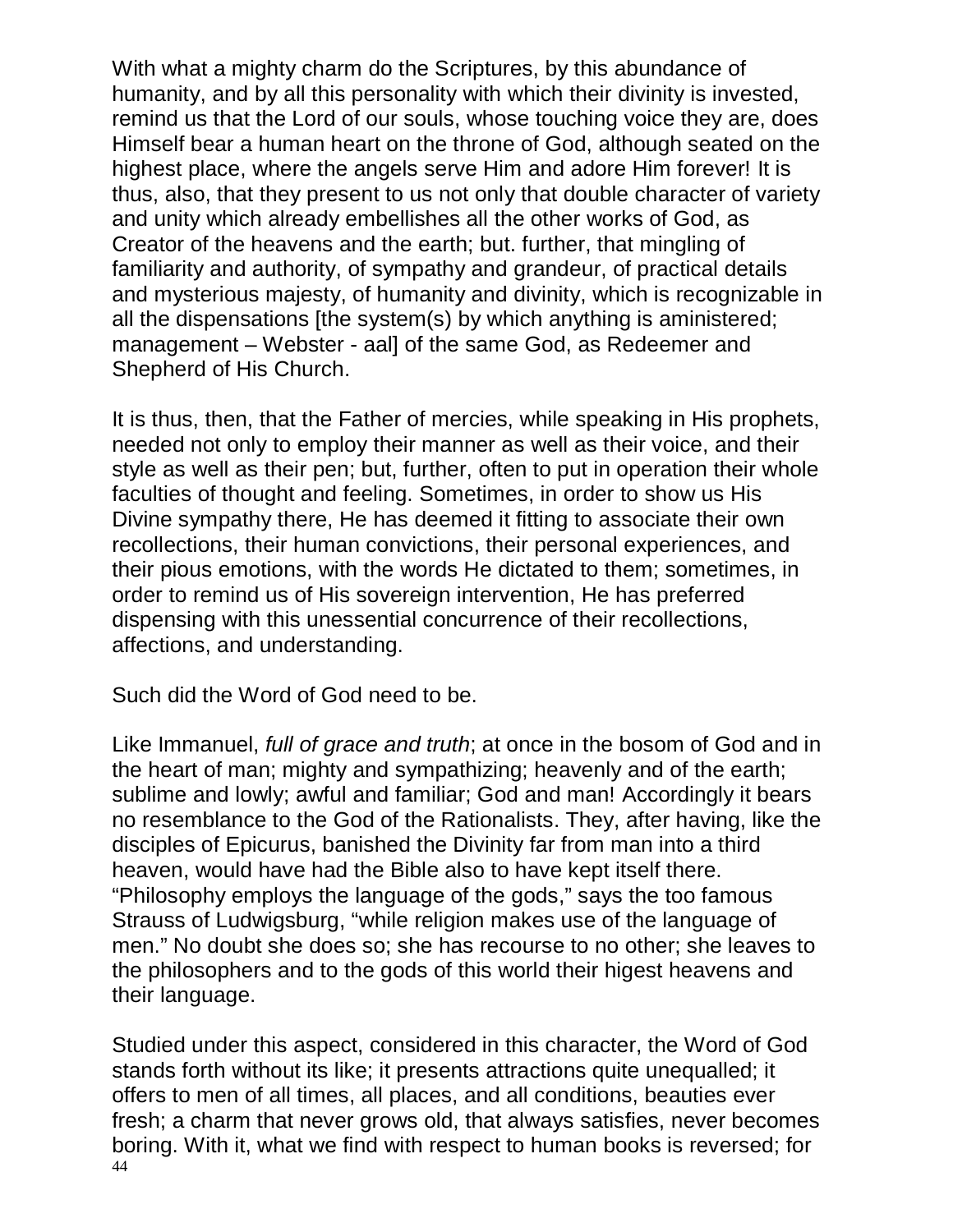it pleases and fascinates, extends and rises in your regard the more diligently you read it. It seems as if the book, the more it is studied and studied over again, grows and enlarges itself, and that some kind unseen being comes daily to stitch in some fresh leaves. And thus it is that the souls, alike of the learned and the simple, who have long nourished themselves on it, keep hanging upon it as the people hung of old on the lips of Jesus Christ [LUK 19:48]. They all think it incomparable; now powerful *as the sound of mighty waters*; *now soft and gentle, like the voice of the spouse to her bridegroom*; but always perfect, *always restoring the soul, and making wise the simple* [PSA 19:7].

To what book, in this respect, would you liken it? Go and put beside it the discourses of Plato, or Seneca, or Aristotle, or Saint Simon, or Jean Jacques. Have you read Mahomet's books? Listen to him but for one hour, and your ears will tingle while beaten on by his piercing and monotonous voice. From the first page to the last, it is still the same sound of the same trumpet; still the same Medina horn, blown from the top of some mosque, minaret, or war-camel; still sybilline oracles, shrill and harsh, uttered in an unvarying tone of command and threat, whether it ordain virtue ar enjoin murder; ever one and the same voice, surly and blustering, having no compassion, no familiarity, no tears, no soul, no sympathy.

After trying other books, if you experience religious longings open the Bible; listen to it. Sometimes you find here the songs of angels, but of angels that have come down among the children of Adam. Here is the deep sounding organ of the Most High, but an organ that serves to soothe man's heart and to rouse his conscience, alike in shepherd's cots and in palaces; alike in the poor man's rooms in the attic and in the tents of the desert. The Bible, in fact, has lessons for all conditions; it brings upon the scene both the lowly and the great; it reveals equally to both the love of God, and unveils in both the same miseries. It addresses itself to children; and it is often children that show us there the way to heaven and the great things of Jehovah. It addresses itself to shepherds and herdsmen; and it is often shepherds and herdsmen who lift up their voices there, and reveal to us the character of God. It speaks to kings and to scribes; and it is often kings and scribes that teach us there man's wretchedness, humiliation, confession, and prayer. Domestic scenes, confessions of conscience, pourings forth of prayer in secret, travels, proverbs, revelations of the depths of the heart, the holy courses pursued by a child of God, weaknesses unveiled, falls, recoveries, inward experiences, parables, familiar letters, theological treatises, sacred commentaries on some ancient Scripture, national chronicles, military annals, political statistics, descriptions of God, portraits of angels, celestial visions,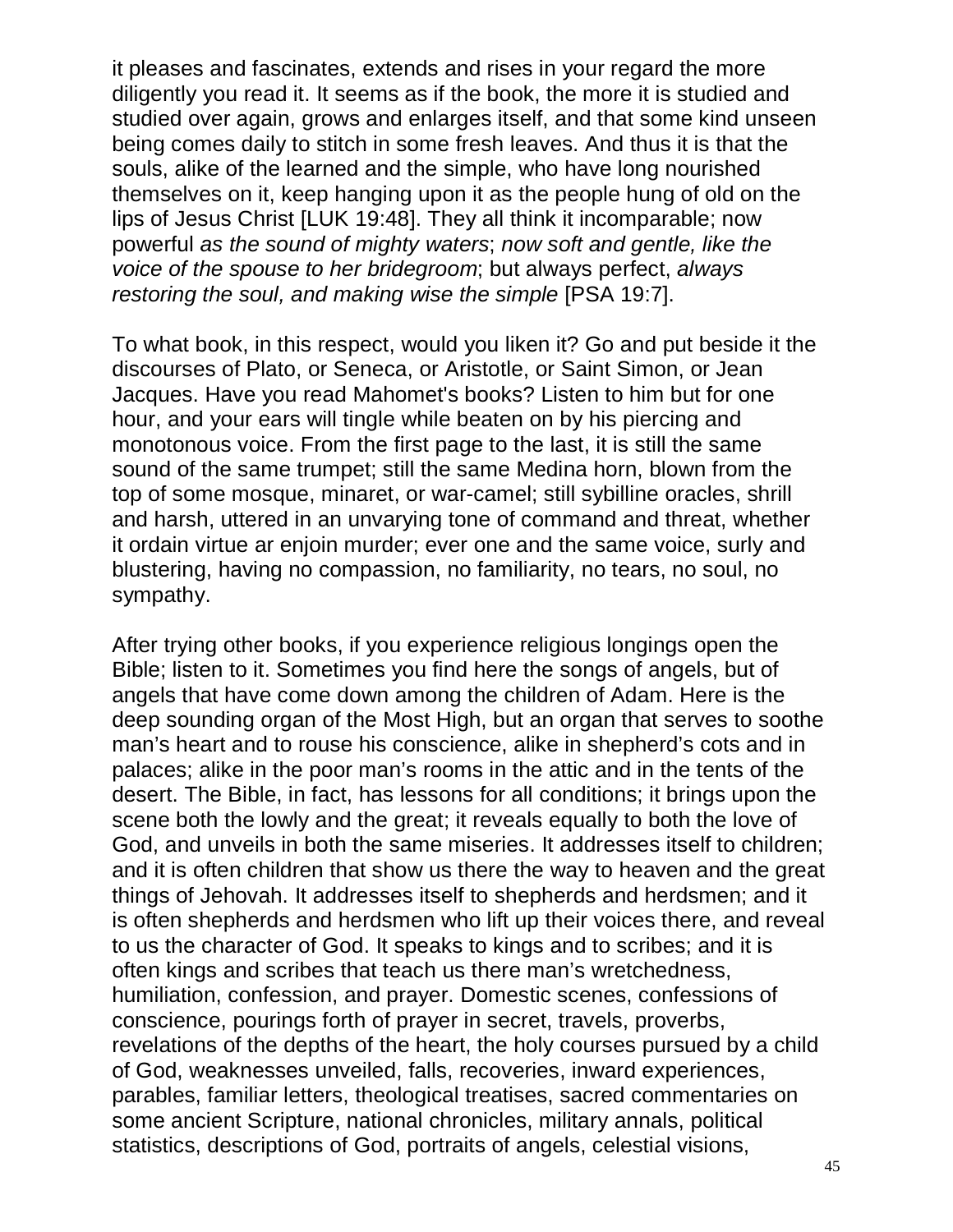practical counsels, rules of life, solutions of cases of conscience, judgments of the Lord, sacred hymns, predictions of future events, narratives of what passed during the days preceding our creation, sublime odes, inimitable pieces of poetry; — all this is found there by turns; and all this meets our view in most delightful variety, and presenting a whole whose majesty, like that of a temple, is overpowering. Thus it is, that, from its first to its last page, the Bible needed to combine with its majestic unity the indefinable charm of human-like instruction, familiar, sympathetic, personal, and the charm of a drama extending over forty centuries. In the Bible of Desmarets, it is said, "There are fords here for lambs, and there are deep waters where elephants swim."

But behold, at the same time, what unity, and, behold! what innumerable and profound harmonies in this immense variety! Under all forms it is still the same truth; ever man lost, and God the Savior; ever man with his posterity coming forth out of Eden and losing the tree of life, and the second Adam with his people re-entering paradise, and regaining possession of the tree of life; ever the same cry uttered in tones innumerable, "Oh heart of man, return to your God, for He pardons! We are in the gulf of perdition; let *us* come out of it; a Savior has gone down into it..... He bestows holiness as He bestows life."

"Is it possible that a book at once so sublime and so simple can be the work of man?" was asked of the philosophers of the last century by one who was himself too celebrated a philosopher. And all its pages have replied, No — it is impossible; for every where, traversing so many ages, and whichever it be of the God-employed writers that holds the pen, king or shepherd, scribe or fisherman, priest or publican, you every where perceive that one same Author, at a thousand years' interval, and that one same eternal Spirit, has conceived and dictated all; every where, at Babylon as at Horeb, at Jerusalem as at Athens, at Rome as at Patmos, you will find described the same God, the same world, the same men, the same angels, the same future, the same heaven; — every where, whether it be a poet or a historian that addresses you, whether it be in the plains of the desert in the age of Pharaoh, or in the prisons of the capitol in the days of the Caesars — every where in the world the same ruin; in man the same impotency; in the angels the same elevation, the same innocence, the same charity; in Heaven the same purity, the same happiness, the same meeting together of truth and mercy, the same mutual embracing of righteousness and peace; the same counsels of a God who *blots out iniquity*, and who, nevertheless, *does not clear the guilty*.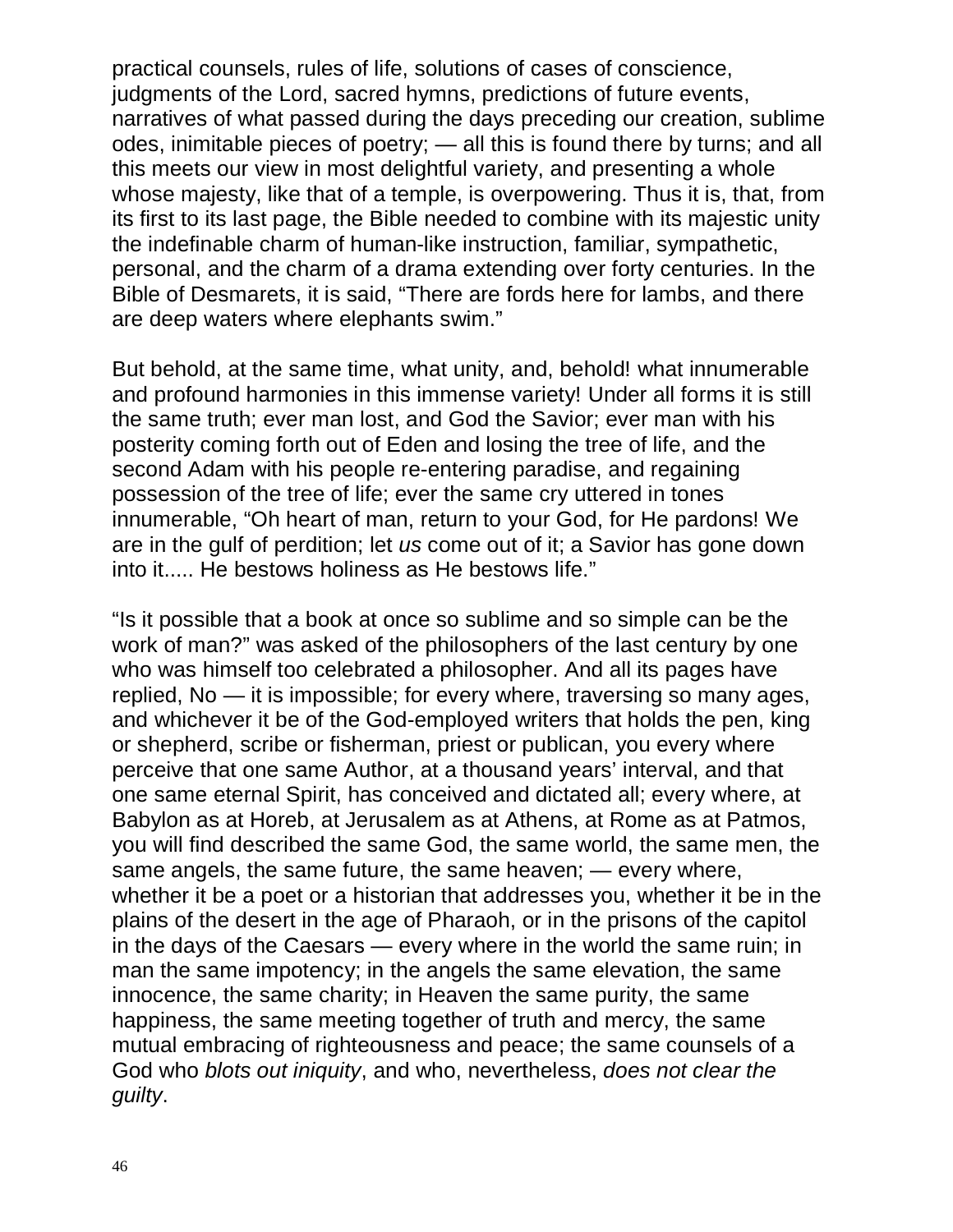We conclude, therefore, that the abundance of humanity to be found in the Scriptures, far from compromising their Divine inspiration, is only one farther mark of their divinity.

#### **CHAPTER 2**

SCRIPTURAL PROOF OF THE DIVINE INSPIRATION

Let us open the Scriptures. — What do they say of their inspiration?

SECTION 1 — ALL SCRIPTURE IS DIVINELY INSPIRED.

We shall commence by reproducing here that often repeated passage, *All Scripture is given by inspiration of God* [2TI 3:16a]; that is to say, all parts of it are given by the Spirit or by the breath of God.

This statement admits of no exception and of no restriction. Here there is no exception; it is ALL SCRIPTURE; it *is all that is written* (πασα γραφη); meaning thereby the thoughts after they have received the stamp of language — No restriction; all Scripture is in such wise a work of God, that it is represented to us as uttered by the Divine breathing, just as human speech is uttered by the breathing of a man's mouth. The prophet is the Mouth of the Lord.

**The purport of this declaration of Paul remains the same in both the constructions that may be put upon his words, whether we place, as our versions do, the affirmation of the phrase on the word** Θεοπνευστος *(divinely inspired),* **and suppose the verb to be understood** *(all Scripture IS divinely inspired, profitable . . .);* **or, making the verb apply to the words that follow, we understand** Θεοπνευστος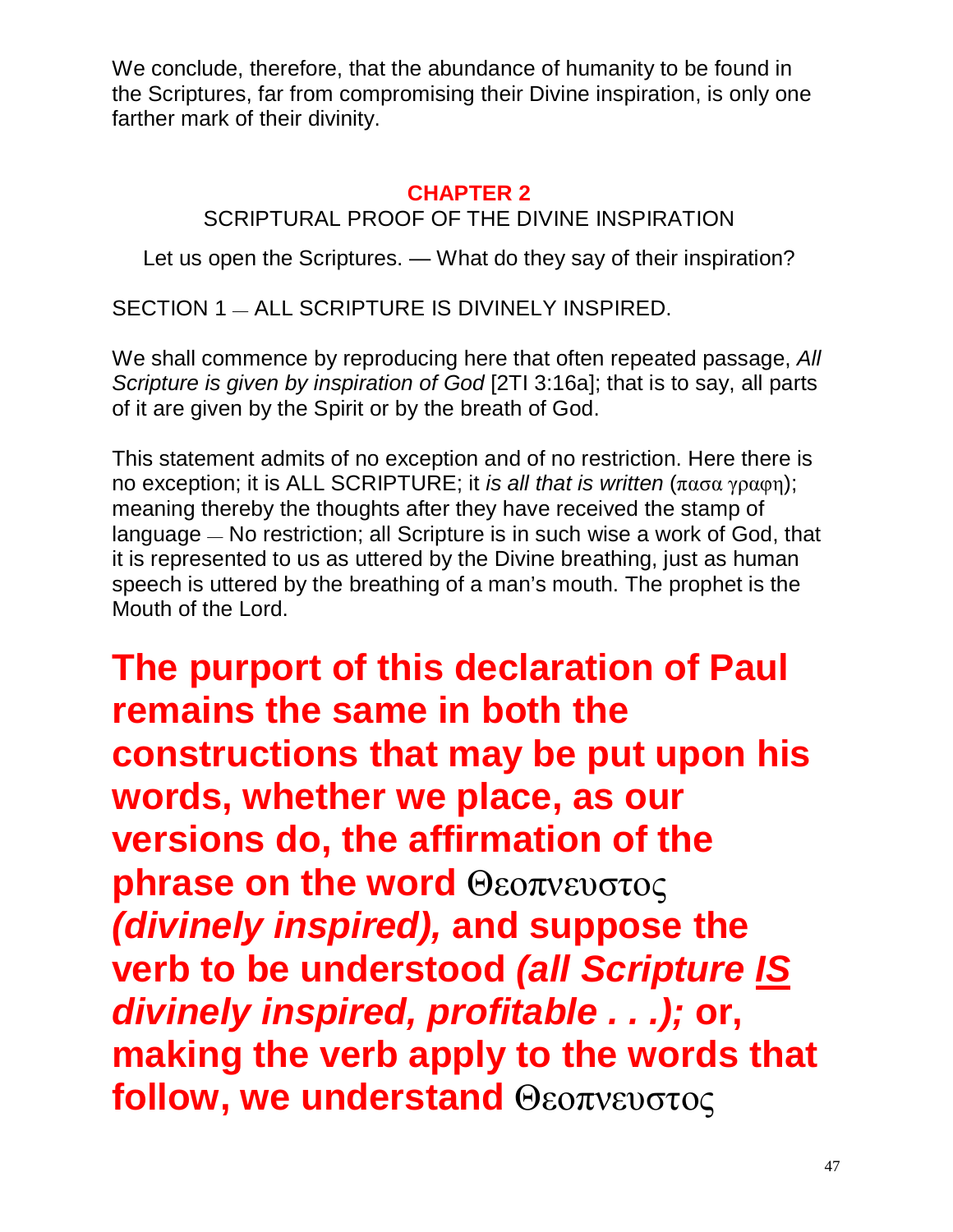*(Divinely inspired)* **only as a determinative adjective** *(all Scripture Divinely inspired of God, is profitable . . .* **.).-This last construction would even give more force than the first to the apostle's declaration. For then, as his statement would necessarily relate to the whole Scripture of** *the holy Letters* **(**τα ιερα γραμματα**), of which he had been speaking, would assume, as an admitted and incontestable principle, that the simple mention of** *the holy Letters* **implies of itself that** *Scriptures inspired by God* **are meant.**

Nevertheless it will be proper to give a farther expression of this same truth, by some other declaration of our holy books.

SECTION 2 — ALL THE PROPHETIC UTTERANCES ARE GIVEN BY GOD.

Peter in his second epistle, at the close of the first chapter, thus expresses himself: *Knowing this first, that no Scripture is of any private interpretation. For the prophecy came not in old time by the will of man; but holy men of God spoke as they were moved by the Holy Spirit* [2PE 1:20, 21]. — Note on this passage:

- 1. That it relates to *written* revelations (προφητεια γραφης);
- 2. That *never* (ου ποτε did any of these come through the impulsion or the government of a *will of man*;
- 3. That it was as *urged* or *moved* by *the Holy Spirit* that those holy men wrote and spoke;
- 4. Finally, that their writings are called by the name of *prophecy*.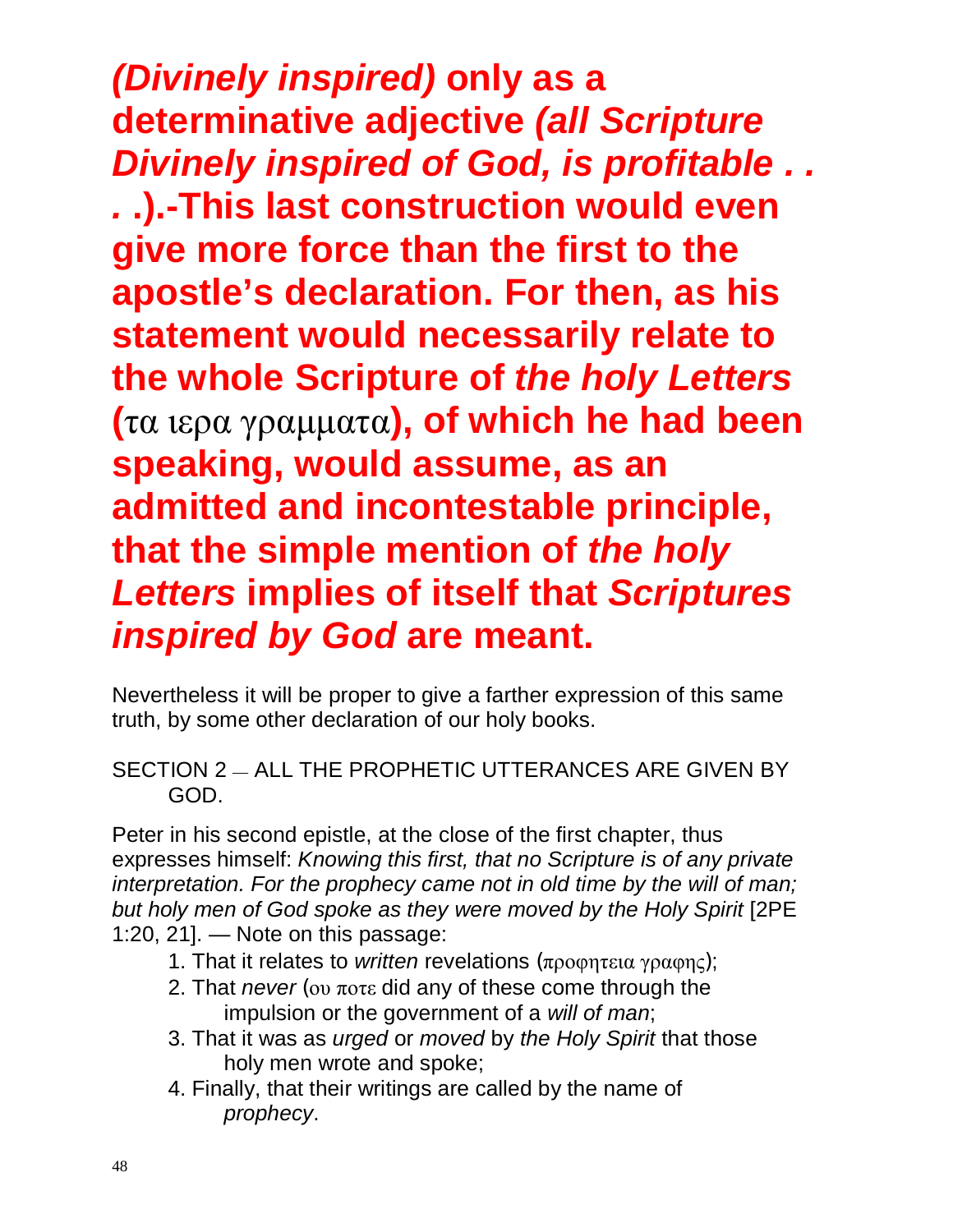It will be proper then, before we proceed farther, to have the scriptural meaning of these words *prophecy, prophesy, prophet* (נביא(, precisely determined; because it is indispensable for the investigation with which we are occupied, that this be known, and because the knowledge of it will throw much light on the whole question.

Various and often very inaccurate meanings have been given to the biblical term prophet; but an attentive examination of the passages in which it is employed, will soon convince us that it constantly designates in the Scriptures, "a man whose mouth utters the words of God."

Among the Greeks, this name was at first given only to the interpreter and the organ of the *caticinations* [messages - aal] pronounced in the temples (εξηγητης ενθεων μαντειων ). This sense of the word is fully explained by a passage in the *Timaeus of Plato* [Tome IX. ed Bipont., p. 392]. The most celebrated prophets of pagan antiquity were those of Delphos. They conducted the Pythoness [a priestess of Apollo at Delphi aal] to the tripod, and were charged with the interpretation of the oracles of the god, or the putting of them into writing. And it was only afterwards, by an extension of this its first meaning, that the name of prophet was given among the Greeks to poets, who, commencing their songs with an invocation of Apollo and the Muses, were deemed to give utterance to the language of the gods, and to speak under their inspiration.

A prophet, in the Bible, is a man, then, in whose mouth God puts the words which he wishes to be heard upon earth; and it was farther by allusion to the fullness of this meaning that God said to Moses [EXO 7:1], that Aaron should be his prophet unto Pharaoh, according as he had told him: *He shall be to you instead of a mouth, and you shall be to him instead of God* [EXO 4:16].

Mark, in Scripture, how the prophets testify of the Spirit Who makes them speak, and of the wholly Divine authority of their words: you will ever find in their language one uniform definition of their office, and of their inspiration. They speak; it is, no doubt, their voice that makes itself heard; it is their person that is agitated; it is, no doubt, their soul also that often is moved; — but their words are not only theirs; they are, at the same time, the words of Jehovah.

*The mouth of the Lord has spoken*; *the Lord has spoken*, they say unceasingly [MIC 4:4; JER 9:12; 13:15; 30:4; 60:12; ISA 8:11; AMO 3:1; EXO 4:30; DEU 18:21, 22; JOS 24:2]. *I will open my mouth in the midst of them*, says the Lord to His servant Ezekiel. *The Spirit of the Lord spoke*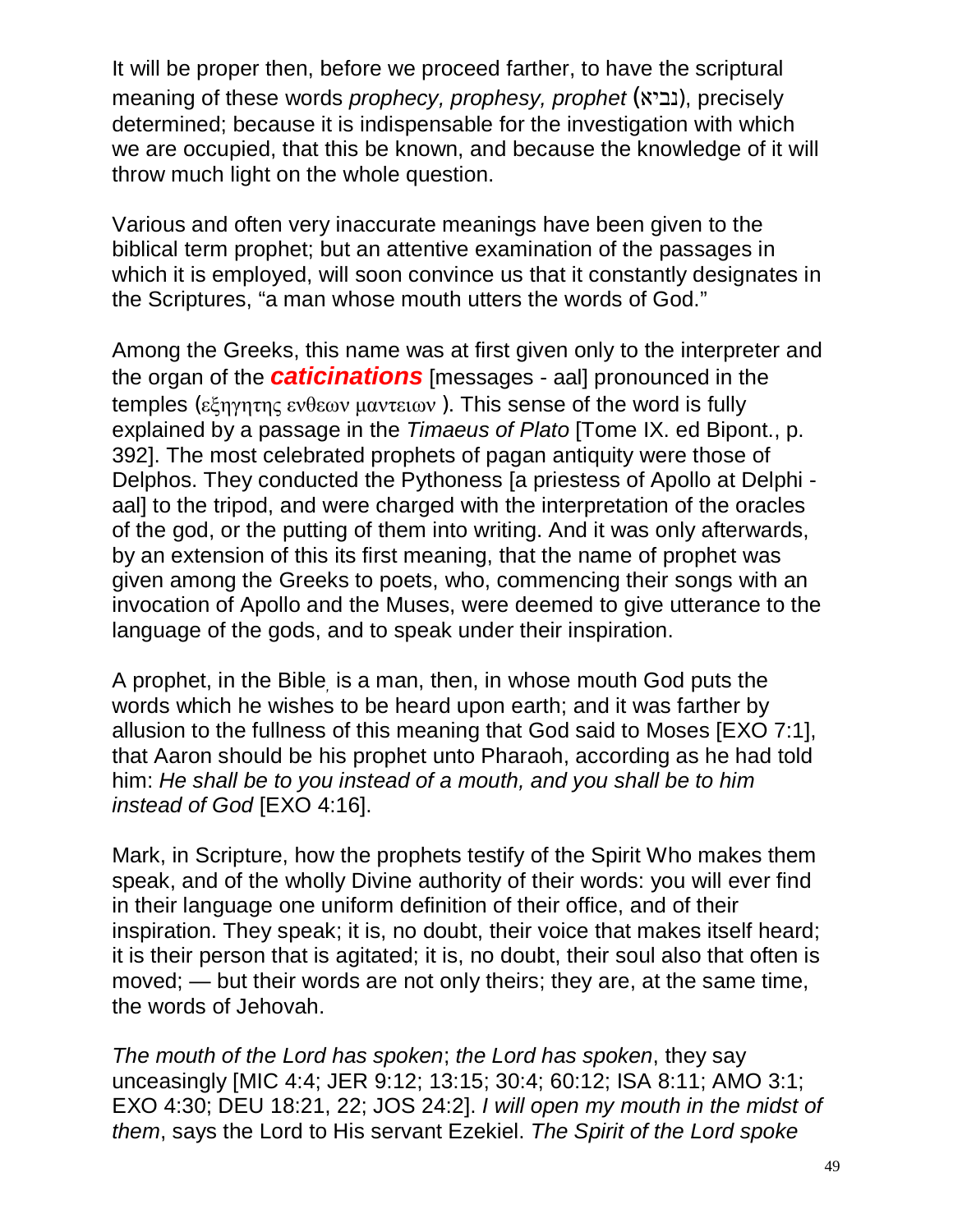*by me, and His word was in my tongue*, said the royal psalmist [2SA 23:1, 2]. *Hear the word of the Lord!* It is thus that the prophets announce what they are about to say [ISA 28:14; JER 19:3; 10:1; 17:20]. *Then was the word of the Lord upon me*, is what they often say. *The word of God came unto Shemaiah*; *the word of God came to Nathan*, the word of God came unto John in the wilderness [1KI 12:22; 1CH 17:3; LUK 3:2] the word that came to Jeremiah from the Lord [JER 11:1; 7:1; 18:1; 21:1; 26:1; 27:1; 30:1; and in many other places. See EZE 1:3; JER 1:1, 2, 9, 14; EZE 3:4, 10, 11; HOS 1:1, 2, etc]; *the burden of the word of the Lord by Malachi* [MAL 1:1], *the word of the Lord that came unto Hosea* [HOS 1:1], *In the second year of Darius, came the word of the Lord by Haggai, the prophet* [HAG 1:1].

This word came down upon the men of God when it pleased, and often in the most unlooked for manner.

It is thus that God, when he sent Moses, said to him, *I will be with your mouth* [EXO 4:12, 15]; and that, when he made Balaam speak, *he put a word in Balaam's mouth* [**enebalen (eiv to**); NUM 23:5]. The apostles, too, quoting a passage from David in their prayer, express themselves in these words: *You, Lord, have said by the mouth of Your servant David* [ACT 4:25]. And Peter, addressing the multitude of the disciples: *Men and brethren, this scripture must needs have been fulfilled, which the Holy Spirit, by the mouth of David, spoke before concerning Judas* [ACT 1:16]. The same apostle also, in the holy place, under Solomon's porch, cried to the people of Jerusalem, *But those things which God before HAD SHOWED BY THE MOUTH OF ALL HIS PROPHETS, that Christ should suffer, He has so fulfilled* [ACT 3:18].

In the view of the apostles, then, David in his psalms, and all the prophets in their writings, whatever might be the pious emotions of their souls, were only the mouth of the Holy Spirit. It was David who spoke; it was the prophets WHO SHOWED; but it was also God WHO SPOKE BY THE MOUTH of David, His servant; it was God WHO SHOWED BY THE MOUTH of all His prophets [ACT 1:16; 3:18, 21; 4:25].

And, yet again, let the reader be so good as carefully to examine, as it stands in the Greek, that expression which recurs so often in the Gospel, and which is so conclusive, *That it might be fulfilled which was spoken BY THE PROPHET*, (and even) *which was spoken OF THE LORD BY THE PROPHET*, ( ΔΙΑ του προφητου, — and even, ΥΠΟ τοu Κυριο ΔΙΑ του προφητου), saying [MAT 1:22; 2:5, 15, 23; 13:35; 21:4; 27:9; 4:14; 8:17; 12:17]." . . . . .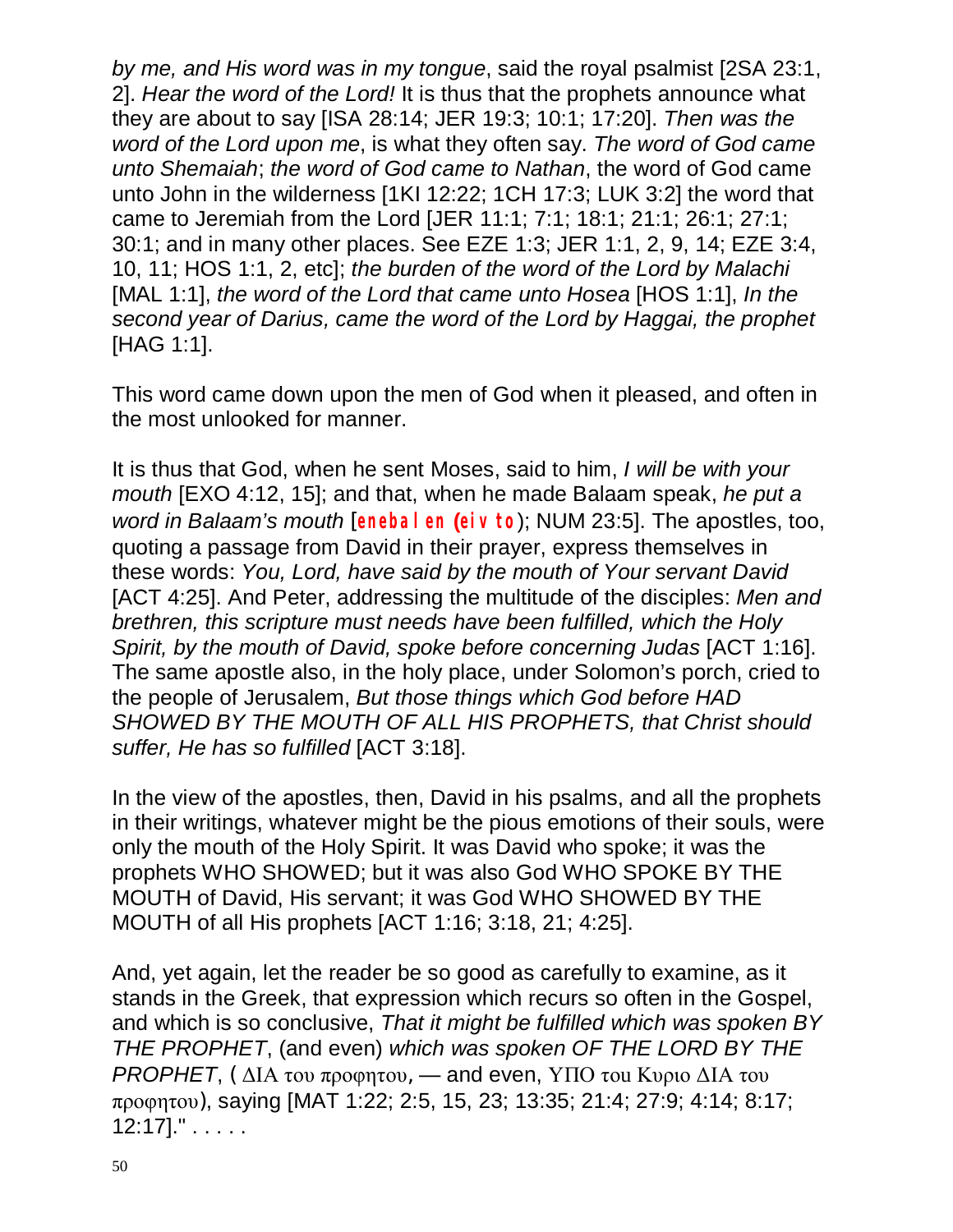It is in a quite analogous sense that holy scripture gives the name of *prophets* and of *false prophets* to impostors, who lied among the Gentiles, in the temples of the false gods, whether they were only common cheats, falsely pretending to visions from God, or whether they were really the mouth or an occult power, of a wicked angel, of a spirit of Python [ACT

13:6; JER 29:1-8; 2KI 18:19. The LXX often renders נביא by ψευδοπροητης. (JER 6:13; 26:7, 8, 11, 16; 29:1, 8; ZEC 13:2)].

And it is, farther, in the same sense that Paul, in quoting a verse of Epimenides, a poet, priest, and soothsayer among the Cretans, called him o*ne of their prophets;* because all the Greeks consulted him as an oracle; because Nicias was sent into Crete by the Athenians to bring him to purify their city; and because Aristotle, Strabo [Georg. book 10], Suidas [*In voce* **epimen**], and Diogenes Laertius [*Vita* epimen], tell us that he undertook to foretell the future, and to discover things unknown.

From all these quotations, accordingly, it remains established, that in the language of the Scriptures the *prophecies* are *the words of God put into the mouth of man*.

Accordingly, it is by a manifest abuse also, that in common language people seem to understand no more by that word than a miraculous *prediction.* The prophecies could reveal the past as well as the future; they denounced God's judgments; they interpreted His Word; they sang His praises; they consoled His people; they exhorted souls to holiness; they testified of Jesus Christ.

And as *no prophecy came by the will of man* [2PE 1:21], a prophet, as we have already intimated, was such only at intervals, *and as the Spirit gave him utterance* [ACT 2:4]. )

A man prophesied sometimes without foreseeing it, sometimes too without knowing it, and sometimes even without desiring it.

I have said, without foreseeing it; and often at the very moment when he could least expect it. Such was the old prophet of Bethel [1KI 13:20]. I have said, without knowing it; such was Caiaphas [JOH 11:51]. Finally, I have said, without desiring it; such was Balaam, when, wishing three times to curse Israel, he could not, three successive times, make his mouth utter any words but those of benediction [NUM 23 & 24].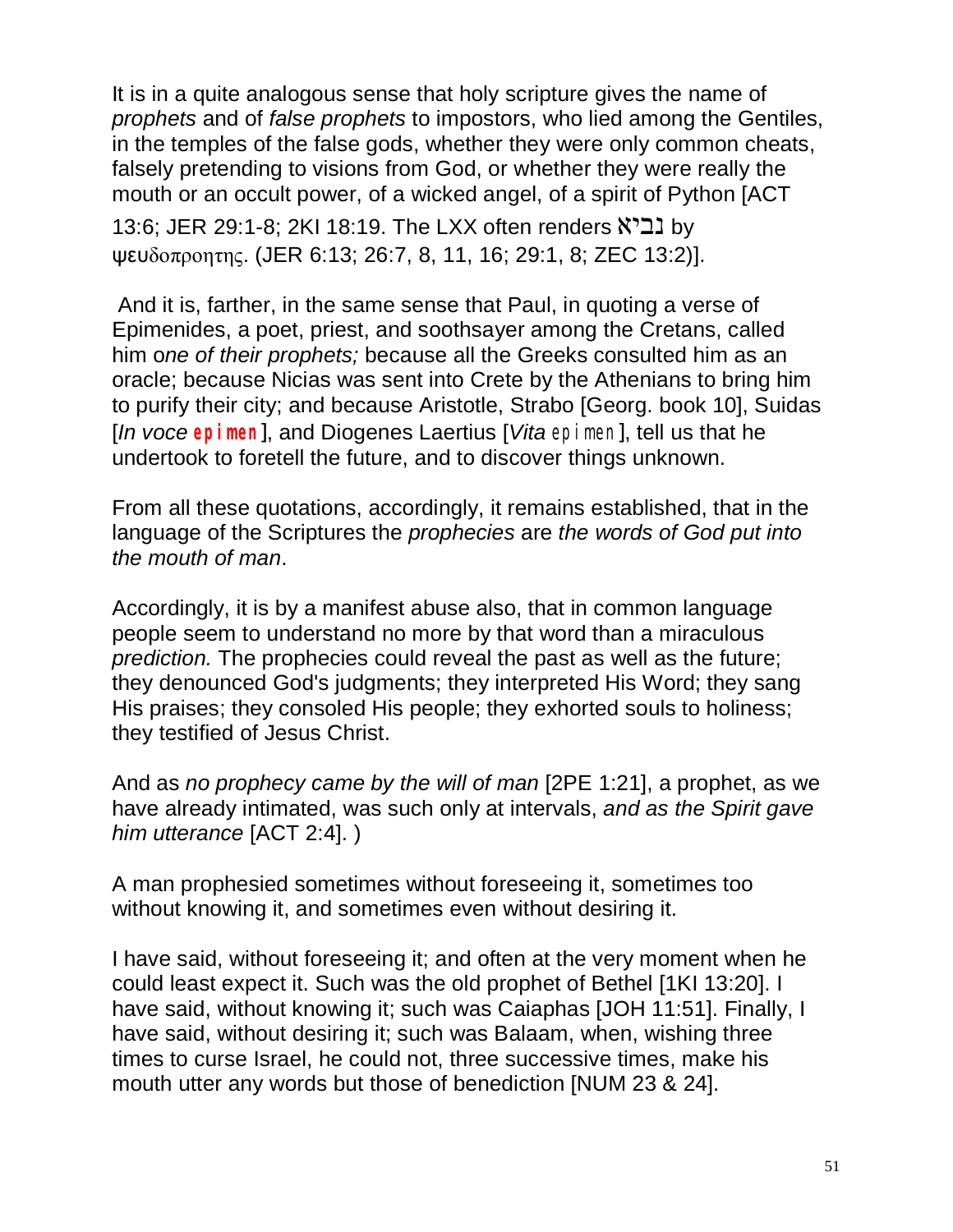We shall give other examples to complete the demonstration of what a prophecy generally is, and thus to arrive at a fuller comprehension of the extent of the action of God in what Peter calls *written prophecy* (**profhteian grafhv**).

We read in the 11th of Numbers (25th to the 29th verses), that, as soon as the Lord made the Spirit to rest upon the seventy elders, *they prophesied*; but (it is added) *they did not cease*. The Spirit, then, came upon them at an unexpected moment; and after He had thus spoken by them; *and His word had been upon their tongue*, [2SA 23:2], they preserved nothing more of this miraculous gift, and were prophets only for a day.

We read in the First Book of Samuel [10:11], with what unforeseen power the Spirit of the Lord seized young king Saul at the moment when, as he sought for his father's female donkeys, he met a company of prophets who came down from the holy place. *What is this that is come to the son of Kish*, said they one to another; *Is Saul also among the prophets?*

We read at the 19th chapter, something still more striking. Saul sends to Ramah men who were to take David; but no sooner did they meet Samuel and the company of prophets over whom he was set, than the Spirit of the Lord came upon these men of war, and *they also prophesied*. Saul sends others, and *they also prophesy*. Saul at last goes thither himself, and *he also prophesied all that day and all that night before Samuel*. *The Spirit of God,* we are told, *WAS UPON HIM*.

But it is particularly by an attentive study of the 12th and 14th chapters of the First Epistle to the Corinthians, that one obtains an exact knowledge of what the action of God, and the part assigned to man severally, were in prophecy.

The apostle there gives the Church of Corinth the rules that were to be followed in the use of this miraculous gift. His counsels will be found to throw a deal of light on this important subject. One will then recognize at once the following facts and principles:

1. The Holy Spirit at that time conferred upon the faithful, for the common advantage, a great variety of gifts ….

# [**IMPORTANT INSERT**

#### **First CORINTHIANS FOURTEEN**

Translation and notes by A. Allison Lewis.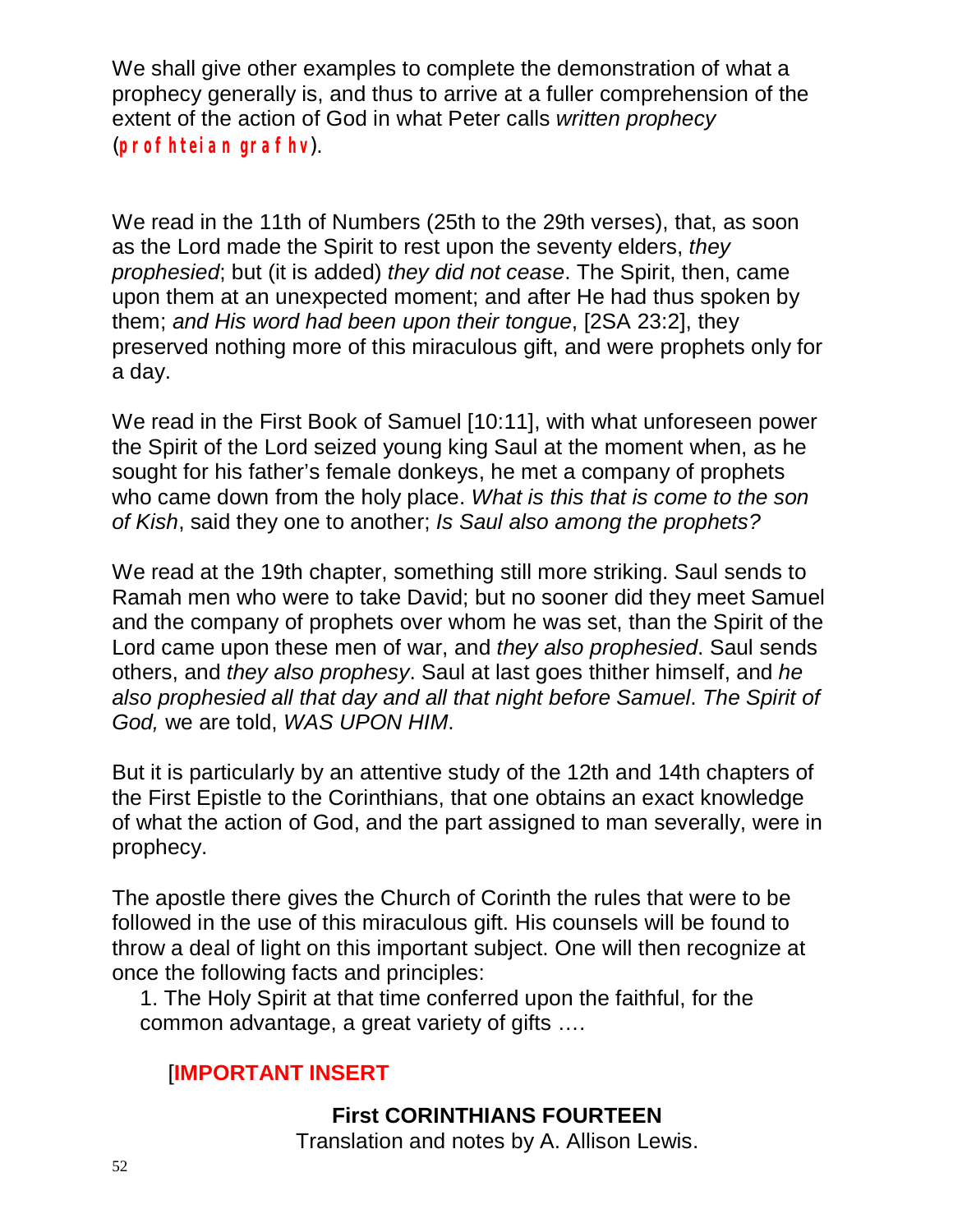INTRODUCTION to the problem of CONFUSION vss. 1-6

**1** *Follow after love and desire spiritual gifts, but above all desire that you may prophesy* [that is, speak for God; see also EXO 7:1]. **<sup>2</sup>** *He who speaks in a foreign language speaks not to those present, but to God, for none of the listeners understands* [See also 1CO 14:16], *even though, in the Spirit, he may speak wonderful things*. **<sup>3</sup>** *On the other hand, he who prophecies speaks to men to their profit by instruction and comfort*. **<sup>4</sup>** *He who speaks in a foreign language profits himself, but he who prophecies profits the congregation*. **5** *I would that all of you prophesied rather than spoke in foreign languages, for greater is he who prophecies than he who speaks with foreign languages, unless he interprets that the congregation may receive profit*. **6** *For example, brethren, if I come to you speaking in foreign languages, what will I profit you, except I shall speak to you either by revelation, knowledge, prophecy or teaching* [**understandable things**]*?*

ILLUSTRATION 1 vss. 7, 8

**<sup>7</sup>** *Why, even things without life giving sound, whether pipe or harp, except they give a distinction in the sounds how will it be known what is piped or harped?* **<sup>8</sup>** *For if the trumpet give an uncertain sound who will prepare himself for the battle?*

Application vs. 9

**<sup>9</sup>** *So likewise you, except you utter by the tongue words easy to be understood how will it be known what is spoken? You will just speak into the air!*

ILLUSTRATION 2 vss. 10, 11

**<sup>10</sup>** *There are many kinds of voices in the world and none of them is without meaning*. **<sup>11</sup>** *Therefore if I know not the meaning of the voice, I will be to him who speaks a barbarian and he who speaks will be a barbarian to me*.

Application vss. 12-17

**<sup>12</sup>** *Even so you, forasmuch as you are zealous of spiritual gifts, seek that you may excel to the profit of the congregation*. **<sup>13</sup>** *Therefore let him who speaks in a foreign language pray that he may interpret*. **14**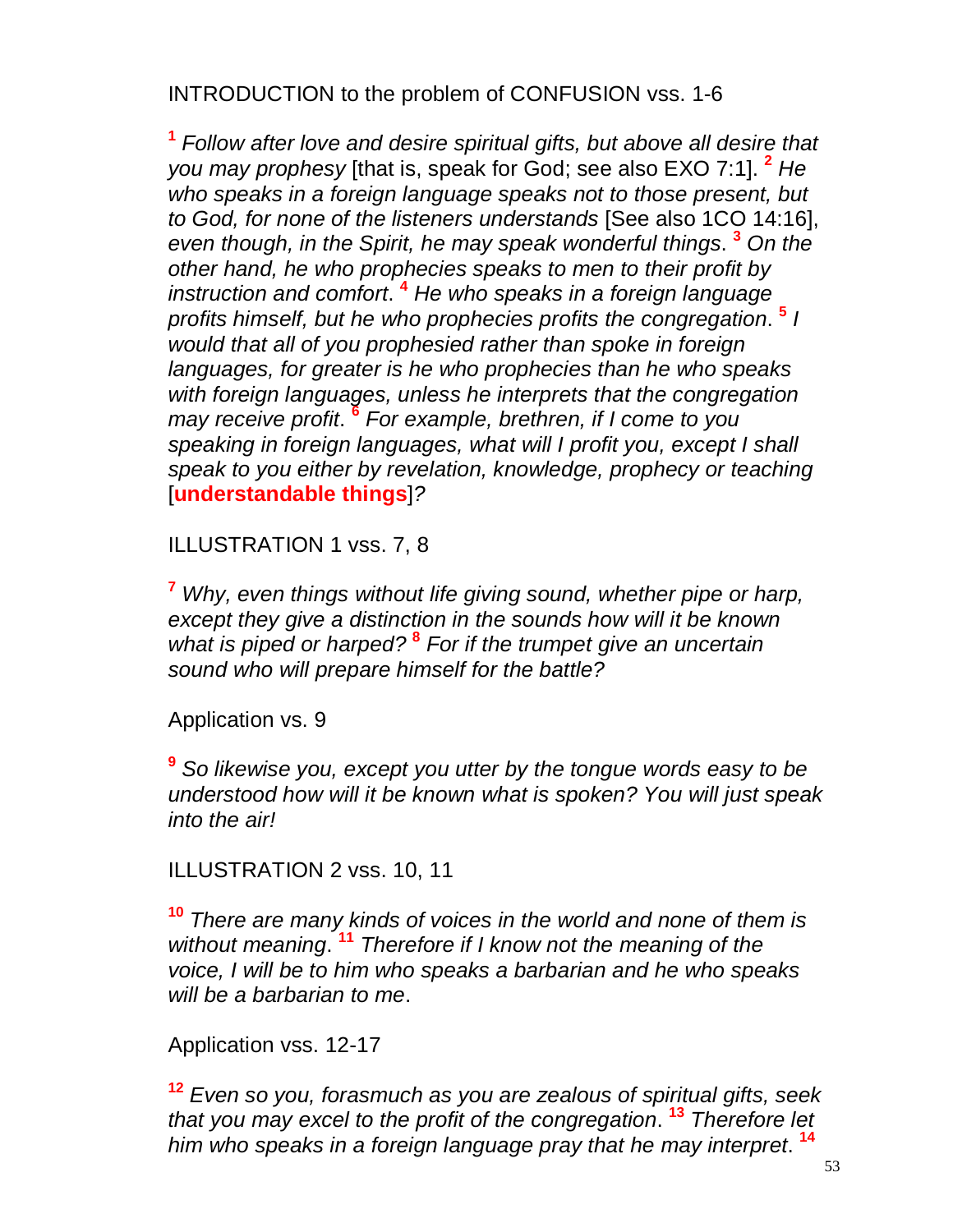*For if I pray in a foreign language, my spirit prays, but the prayer from my mind is of no profit to the hearers* [as in 1CO 14:16]. **<sup>15</sup>** *What will I do then? I will pray with my spirit and I will pray with my mind in your language. I will sing with my spirit and I will sing with my mind in your language*. **<sup>16</sup>** *Otherwise when you bless in the spirit* [**in a foreign language**], *how will he who occupies the room of the unlearned say Assurredly at your giving of thanks since he does not know what you say?* **<sup>17</sup>** *For you truly give thanks well but the other is not profited*.

PAUL'S EXAMPLE vss. 18-20

**<sup>18</sup>** *I thank my God, I speak with foreign languages more than all of you*: **<sup>19</sup>** *yet in the congregation I had rather speak five words with my mind, that by my voice I might teach others also, than ten thousand words in a foreign language*. **<sup>20</sup>** *Brethren, be not children in your thinking, though in evil be like babies, but in your thinking be mature*.

NATURAL MAN WILL NOT HEAR vss. 21, 22

**<sup>21</sup>** *In the Law it is written, With men of other languages and other lips will I speak to this people and yet for all that they will not hear Me, says the Lord* [ISA 28:11]. **<sup>22</sup>** *Wherefore foreign languages are for a sign, not to those who believe, but to those who believe not. But prophesying serves not for those who believe not but for those who do and will believe*. [NOTE what our Lord said with reference to parables in MAT 13:15-16; 34, 35. Study also JOH 8:43; 9:39; 12:37-41; ISA 6:9; ACT 28:26; 2CO 4:3, 4; JER 5:21; EZE 3:27; 12:2; PSA 135:15-18; ROM 11:7-8; DEU 29:4 and 1CO 2:14-16. The only hope for sinners, dead in trespasses and sins, is the unmerited favor of God — His gift; EPH 2:1-10].

CONFUSION PROBLEMS vss. 23-40

Foreign Language Problem vss. 23-25

**<sup>23</sup>** *Therefore if the congregation comes together and all are speaking at the same time and in different languages, and there come in those who are unlearned or unbelievers, will they not say that you are mad?* **<sup>24</sup>** *But if all prophesy* [one at a time] *and there come in one who believes not or is unlearned, he is convinced by all, he is judged by all*. **25** *Thus are the secrets of his heart made known and so*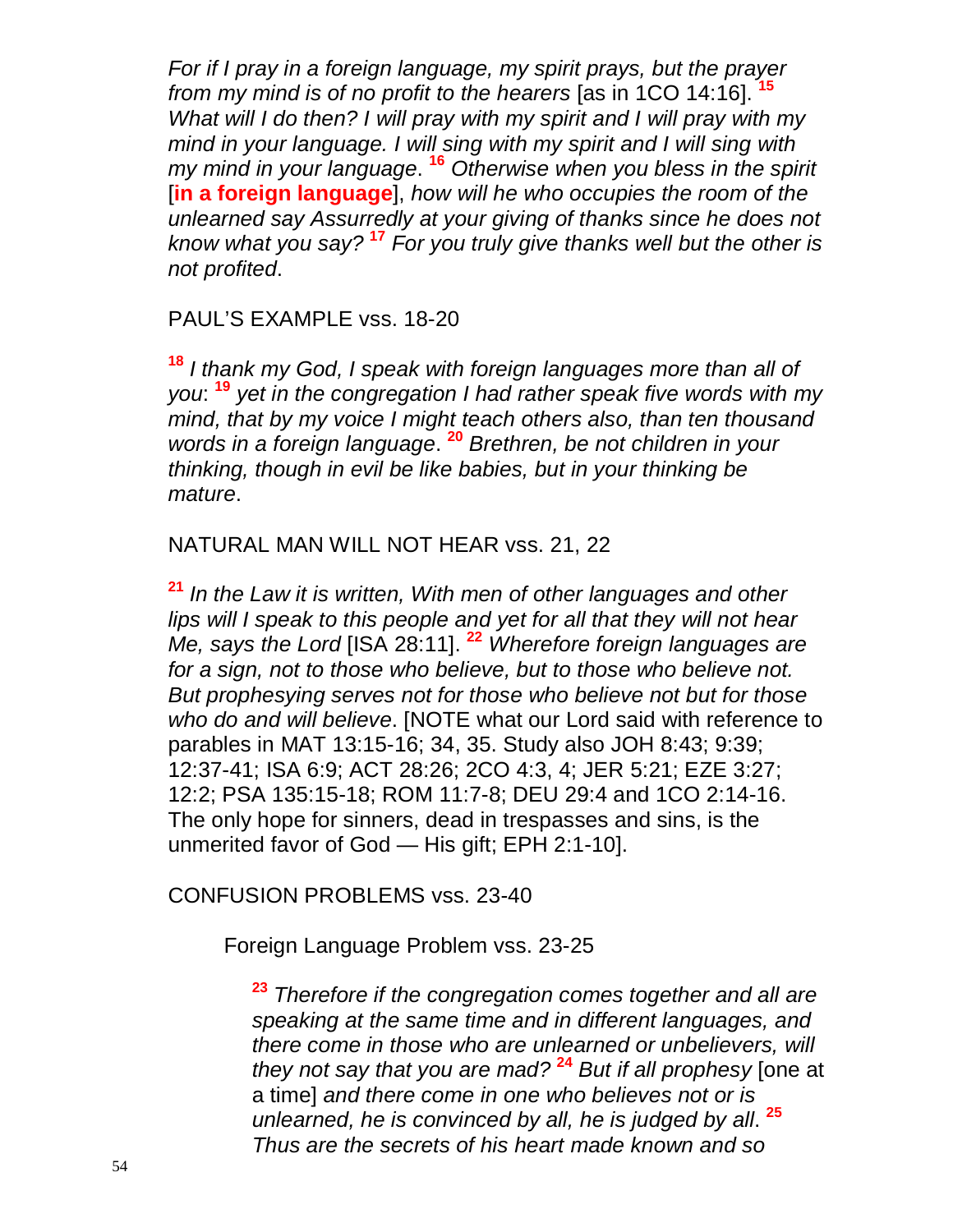*falling down on his face he will worship God and confess that God is truly among you*.

Other Related Problems vs. 26

**<sup>26</sup>** *How is it then, brethren, that when you come together everyone of you has a psalm, a teaching, a language, a revelation, an interpretation* [**total confusion**]*? Let all things be done to profiting*.

Instructions for Speaking vss. 27-33

Limit to two or three

**<sup>27</sup>** *If any man speak in a foreign language limit it to two or at the most three and that by turns, and let one interpret*.

A Translator must be present

**<sup>28</sup>** *But if there is no interpreter let him keep silence in the congregation and let him speak to himself and God*.

Let the congregation judge what they say

**<sup>29</sup>** *Let those prophesying speak two or three, and let the others judge*.

Do not interrupt one another

**<sup>30</sup>** *If anything is revealed to another who sits by let him wait until the first one finishes*. **<sup>31</sup>** *For you may all prophesy* [**Speak for God**] *one by one, that all may learn, and all may be comforted*. **<sup>32</sup>** *The spirits of the prophets* [**Speakers for God**] *are subject to the prophets* [**that is, he is in control of himself,** *i***.** *e***. the speakers for God**]. **<sup>33</sup>** *For God is not the author of confusion but of peace, as in all congregations of the saints*.

Women's place in the congregation vss. 34, 35

**<sup>34</sup>** *Let your women keep silence in the congregations. It is not permitted that they speak: but they are to be under*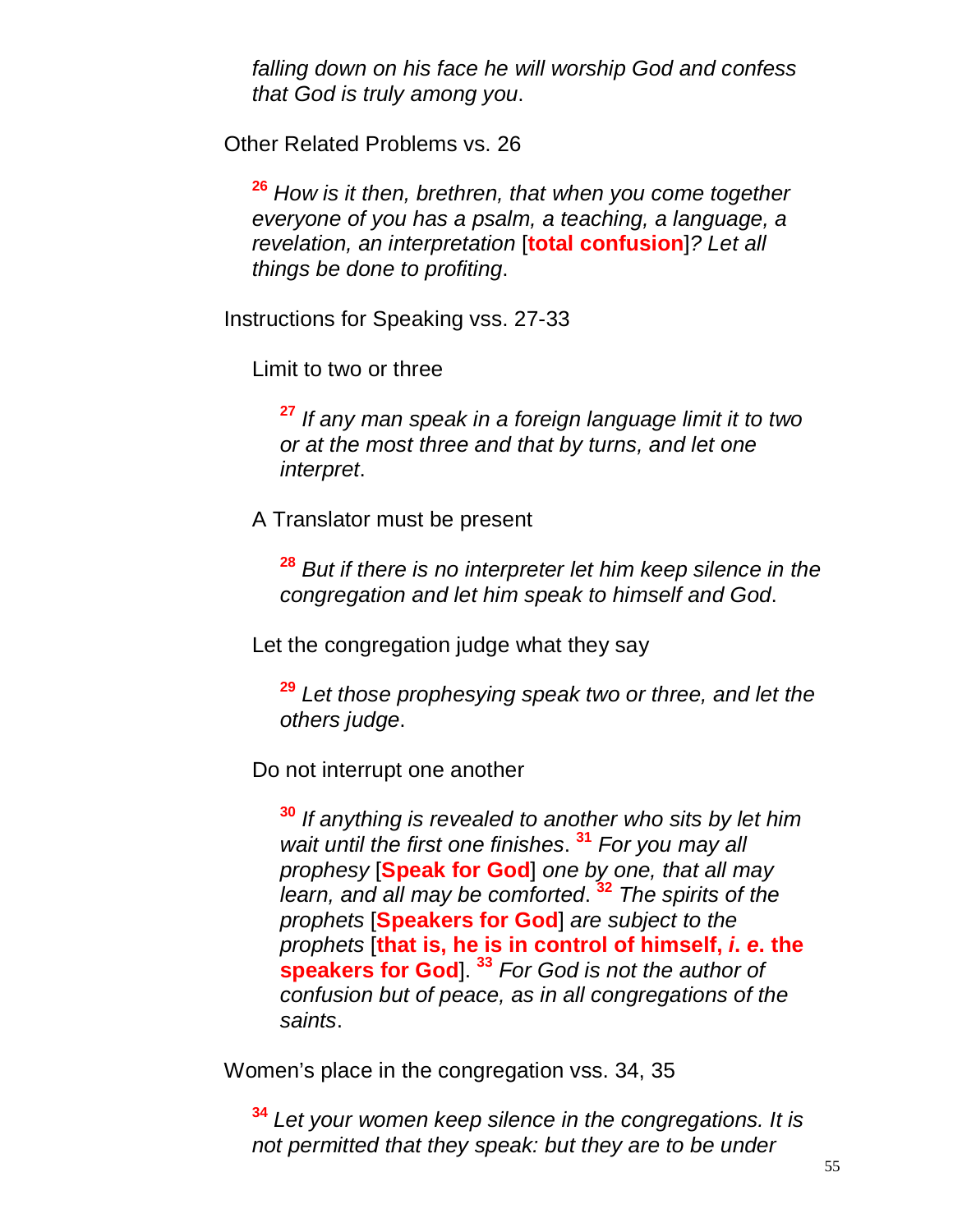*obedience, as also says the Law*. **<sup>35</sup>** *If they have questions, let them ask their husbands at home; for it is a shame for a women to speak in the congregation* [**See also 1TI 2:11, 12**].

COMMANDMENTS OF THE LORD vss. 36-38

**<sup>36</sup>** [**ARE YOU THE AUTHORITY**] *What? Came the word of God out from you? Or came it to you only?* **<sup>37</sup>** *If any man think himself to be a prophet or spiritual, let him acknowledge that the things that I write to you are the commandments of the Lord*. **<sup>38</sup>** *But if any man be ignorant let him be ignorant*.

SUMMARY vss. 39, 40

**<sup>39</sup>** *Wherefore, brethren, desire to prophesy* [**speak for God**]. *Do not forbid to speak in foreign languages, but remember*, **<sup>40</sup>** *LET ALL THINGS BE DONE DECENTLY AND IN ORDER*.

#### **CHAPTER 4** EXAMINATION OF OBJECTIONS

It is objected that the fallibility of the translators of the Bible, renders the infallibility of the original text illusory; that the fact of the apostles having availed themselves of the merely human version made by the Seventy, renders their Divine inspiration more than questionable. Objections are grounded on the various readings presented by different manuscripts, on the imperfections observed in the reasoning and in the doctrines, and on errors discovered in matters of fact. Objectors tell us that the laws of nature, now better understood than formerly, give the lie to certain representations of the sacred authors. Finally, we are told to look to what objectors are pleased to call the admissions made by Paul. To these difficulties we proceed to reply, taking them one after another; and we can afterwards examine some of the theories, by the help of which some have sought to rid themselves of the doctrine of a Divine Inspiration.

# **SECTION 1 — The Translations**

**The first objection may be stated thus. It is sometimes said to us, You assert that the inspiration of the Scriptures extended to the very words of the original text; but wherefore all this verbal exactness of the Holy Word, seeing that, after all, the greater number of Christians**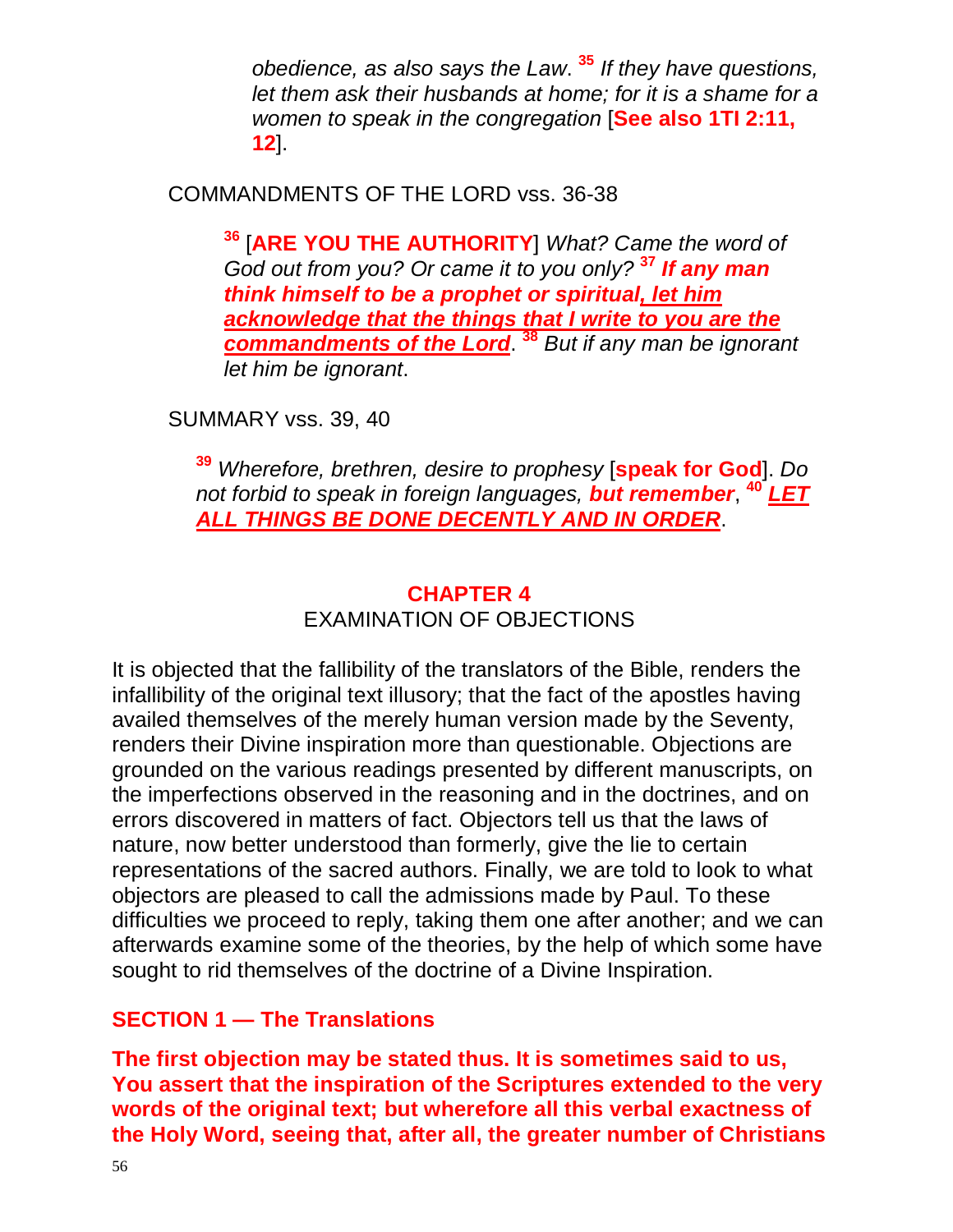**can make use of such versions only as are more or less inexact? Thus, then, the privilege of such an inspiration is lost to the Church of modern times; for you will not venture to say that any translation is inspired.**

This is a difficulty which on account of its insignificance, we felt at first averse to noticing; but we cannot avoid doing so, being assured that it has obtained some currency among us, and some credit also.

**Our first remark on this objection must be, that it is not one at all. It does not bear against the** *fact* **of the verbal inspiration of the Scriptures; it only contests the advantages of that inspiration. With regard to the greater number of readers, it says, the benefit of such an intervention on the part of God, would be lost; because, instead of the infallible words of the original, they never can have better than the fallible words of a translation. BUT NO MAN IS ENTITLED TO DENY A FACT, BECAUSE HE DOES NOT AT FIRST PERCEIVE ALL THE USE THAT MAY BE MADE OF IT; AND NO MAN IS ENTITLED TO REJECT A DOCTRINE FOR NO BETTER REASON THAN THAT HE HAS NOT PERCEIVED**

**ITS UTILITY.** All the expressions, for example, and all the letters of the *Ten Commandments* were certainly written by the finger of God, from the *aleph* with which they commence, to the *caph* with which they end; yet, would any one venture to say that the credibility of this miraculous fact, is weakened by most unlettered readers, at the present day, being under the necessity of reading the Decalogue in some translation? No one would dare to say so. It must be acknowledged, then, that this objection, without directly attacking the dogma which we defend, only questions its advantages: these, it tells us, are lost to us, in the operation of translating from the original, and in that metamorphosis disappear.

We proceed, then, to show how even this assertion, when reduced to these last terms, rests on no good foundation.

**The Divine word which the Bible reveals to us, passes through four successive forms before reaching us in a translation. FIRST, it was from all eternity in the mind of God. SECOND, it was passed by Him to the mind of man. In the THIRD place, under the operation of the Holy Spirit, and by a mysterious process, it passed from**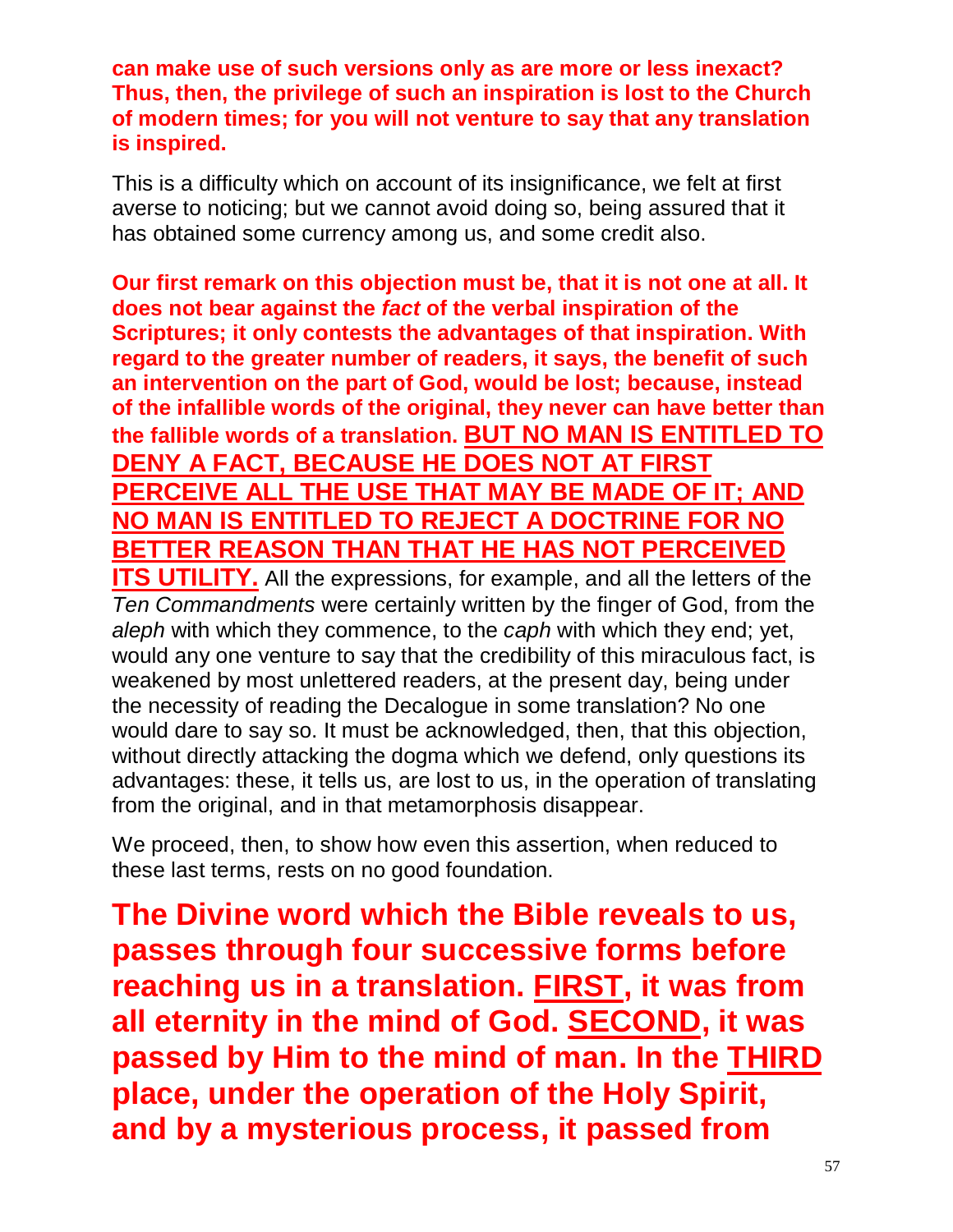**the prophets' thoughts, into the types and symbols of an articulate language; it took shape in words. FOURTH, after having undergone this first translation, alike important and inexplicable, men have reproduced and counter-chalked it, by a new translation, in passing it from one human language into another human language. Of these four operations, the three first are Divine; the fourth alone is human and fallible.** Shall it be said, that because the last is human, the divinity of the three former should be a matter of indifference to us? Mark, however, that **BETWEEN THE THIRD AND THE FOURTH — I MEAN TO SAY, BETWEEN THE FIRST TRANSLATION OF THE THOUGHT BY THE SENSIBLE SIGNS OF A HUMAN LANGUAGE, AND THE SECOND TRANSLATION OF THE WORDS BY OTHER WORDS — THE DIFFERENCE IS ENORMOUS. Between the doubts that may cleave to us respecting the exactness of the versions, and those with which we should be troubled with respect to the correctness of the original text (if not inspired even in its language), the distance is infinite. IT IS SAID; OF WHAT CONSEQUENCE IS IT TO ME THAT THE THIRD OPERATION IS EFFECTED BY THE SPIRIT OF GOD, IF THE LAST BE ACCOMPLISHED ONLY BY THE SPIRIT OF MAN? IN OTHER WORDS, WHAT AVAILS IT TO ME THAT THE PRIMITIVE LANGUAGE BE INSPIRED, IF THE TRANSLATED VERSION BE NOT SO? BUT PEOPLE FORGET, ON SPEAKING THUS, THAT WE ARE INFINITELY MORE ASSURED OF THE EXACTNESS OF THE TRANSLATORS, THAN WE COULD BE OF THAT OF THE ORIGINAL TEXT, IN THE CASE OF ALL THE EXPRESSIONS NOT BEING GIVEN BY GOD.**

Of this, however, we may become perfectly convinced, by attending to the five following considerations:

1. The operation by which the sacred writers express with words the mind of the Holy Spirit, is, we have said, itself a rendering not of words by other words, but of Divine thoughts by sensible symbols. Now this first translation is an infinitely surer matter, more mysterious and more liable to error (if God puts not His hand to it) than the operation can be afterwards, by which we should render a Greek word of that primitive text, by its equivalent in another tongue. In order to a man's expressing exactly the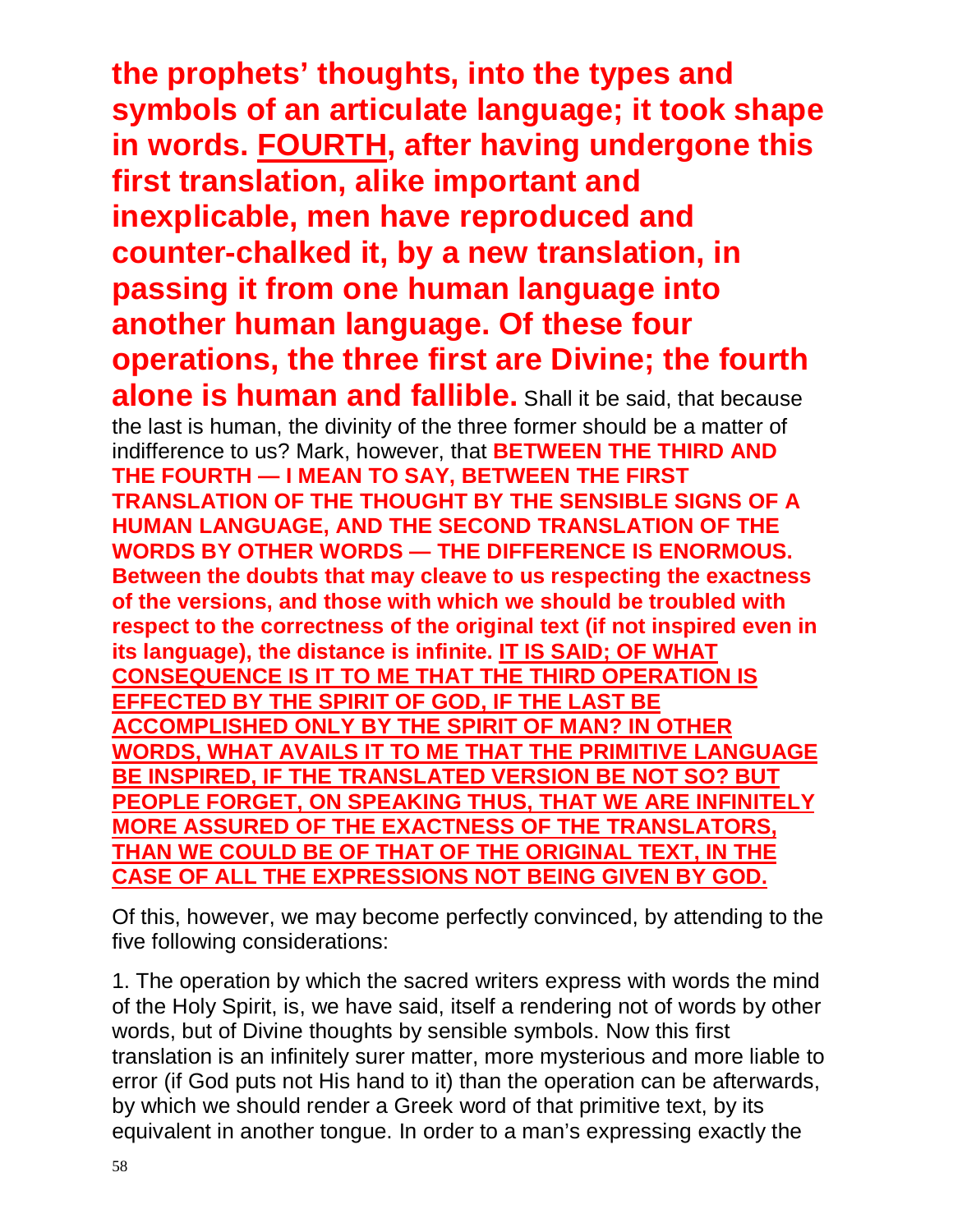thought of God, it is necessary, if he be not guided in his language from above, that he have thoroughly comprehended it in its just measure, and in the whole extent and depth of its meaning. But this is by no means necessary in the case of a mere translation. The Divine thought being already incarnated, as it were, in the language of the sacred text, **what remains to be done in translation is no longer the giving of it a body, but only the changing of its dress, making it say in French what it had already said in Greek, and modestly substituting for each of its words an equivalent word. Such an operation is comparatively very inferior, very immaterial, without mystery, and infinitely less subject to error than the preceding. It even requires so little spirituality, that it may be performed** *to perfection* **by a trustworthy pagan who should possess** *in perfection* **a knowledge of both languages. The version of an accomplished rationalist who desires to be no more than a translator, I could better trust than that of an orthodox person and a saint, who should paraphrase the text, and undertake to present it to me more complete or more clear in his French than he found it in the Greek or in the Hebrew of the original. And let no one be surprised at this assertion; it is justified by facts. THUS, IS NOT DE WETTE'S TRANSLATION, AMONG THE GERMANS, PREFERRED AT THE PRESENT DAY TO THAT EVEN OF THE GREAT LUTHER? AT LEAST, IS THERE NOT GREATER CONFIDENCE FELT IN HAVING THE MIND OF THE HOLY SPIRIT IN THE LINES OF THE BASEL PROFESSOR THAN IN THOSE OF THE GREAT REFORMER; BECAUSE THE FORMER HAS ALWAYS KEPT VERY CLOSE TO THE EXPRESSIONS OF HIS TEXT, AS A MAN OF LEARNING SUBJECT TO THE RULES OF PHILOLOGY ALONE; WHILE THE LATTER SEEMS AT TIMES TO HAVE MOMENTARILY ENDEAVORED AFTER SOMETHING MORE, AND SOUGHT TO MAKE HIMSELF INTERPRETER AS WELL AS TRANSLATOR?** The more then that one reflects on this first consideration, the more immeasurable ought the difference to appear between these two orders of operations; namely, between the translation of the Divine thoughts into the words of a human language, and the translation of the same thoughts into the equivalent terms of another language. **No longer, therefore, be it said,** *What avails it to me, if the one be human, that the other is Divine?*

2. A second consideration by which we perceive how different these two operations must be, and by which the making of our versions will be seen to be **infinitely** less subject to the chances of error than the original text (assuming that to be *uninspired*), is, that while the work required by our translations is done by a great many men of every tongue and country, capable of devoting their whole time and care to it — by men who have from age to age controlled and checked each other, and who have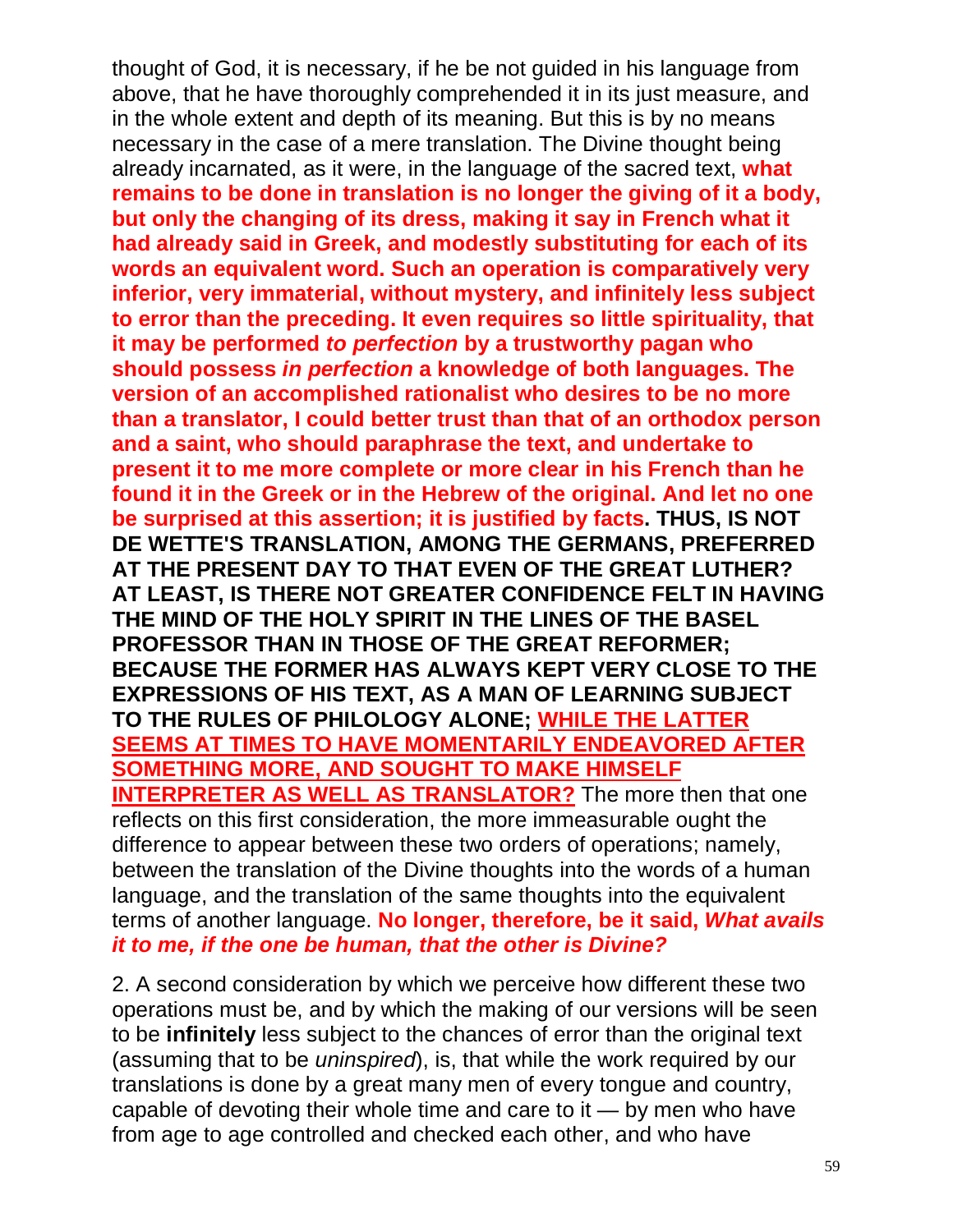mutually instructed and perfected each other — **THE ORIGINAL TEXT, on the contrary, was necessary to be written at a** *given moment***, and by a** *single man***. With that man there was none but his God to put him right if he made a mistake, and to supply him with better expressions if he had chosen imperfect ones. If God, therefore, did not do this, no one could have done it. And if that man gave a bad rendering of the mind of the Holy Spirit, he had not, like our translators, friends to warn, predecessors to guide, successors to correct, nor months, years, and ages in which to review and consummate his work. It was done by one man, and done once for all. This consideration, then, further shows how much more necessary the intervention of the Holy Spirit was to the sacred authors than to their translators.**

3. A third consideration, which ought also to lead us to the same conclusion, is, that while all the translators of the Scriptures were literate and laborious persons, and versed in the study of language, the sacred authors, on the contrary, were, for the most part, ignorant men, without literary cultivation, without the habit of writing their own tongue, and liable, from that very circumstance, if they expressed fallibly the Divine revelation, to give us an infallible thought in a faulty way.

4. A fourth very powerful consideration, which will make one feel still more sensibly the immense difference existing between the sacred writers and their translators, is, that whereas the thought from God passed like a flash of lightning before the soul of the prophet; whereas this thought could nowhere be found again upon Earth, except in the rapid expression which was then given to it by the sacred writer; whereas. if he have expressed it ill, you know not where to go in search of its prototype in order to recover the thought meant to be conveyed by God in its purity; whereas, if he have made a mistake, his blunder is for ever irreparable; it must last longer than Heaven and Earth, it has blemished the eternal book beyond remedy, and nobody on Earth can correct it; — it is quite otherwise with translators. These, on the contrary, have always the Divine text at hand, so as to be corrected and re-corrected, according to the eternal type, until they have become an exact counterpart of it. The inspired word leaves us not; we need not to go in search of it to the third heaven; it is still upon the Earth, just as God Himself first dictated it to us. You may thus devote ages to its study, in order that the human process of our translation may be subjected to its immutable truth. You can now, after the lapse of a hundred and thirty years, correct Osterwald and Martin, by means of a closer comparison of them with their infallible standard; after the lapse of three hundred and seventeen years, you can correct the work of Luther; after that, of fourteen hundred and forty years, that of Jerome. God's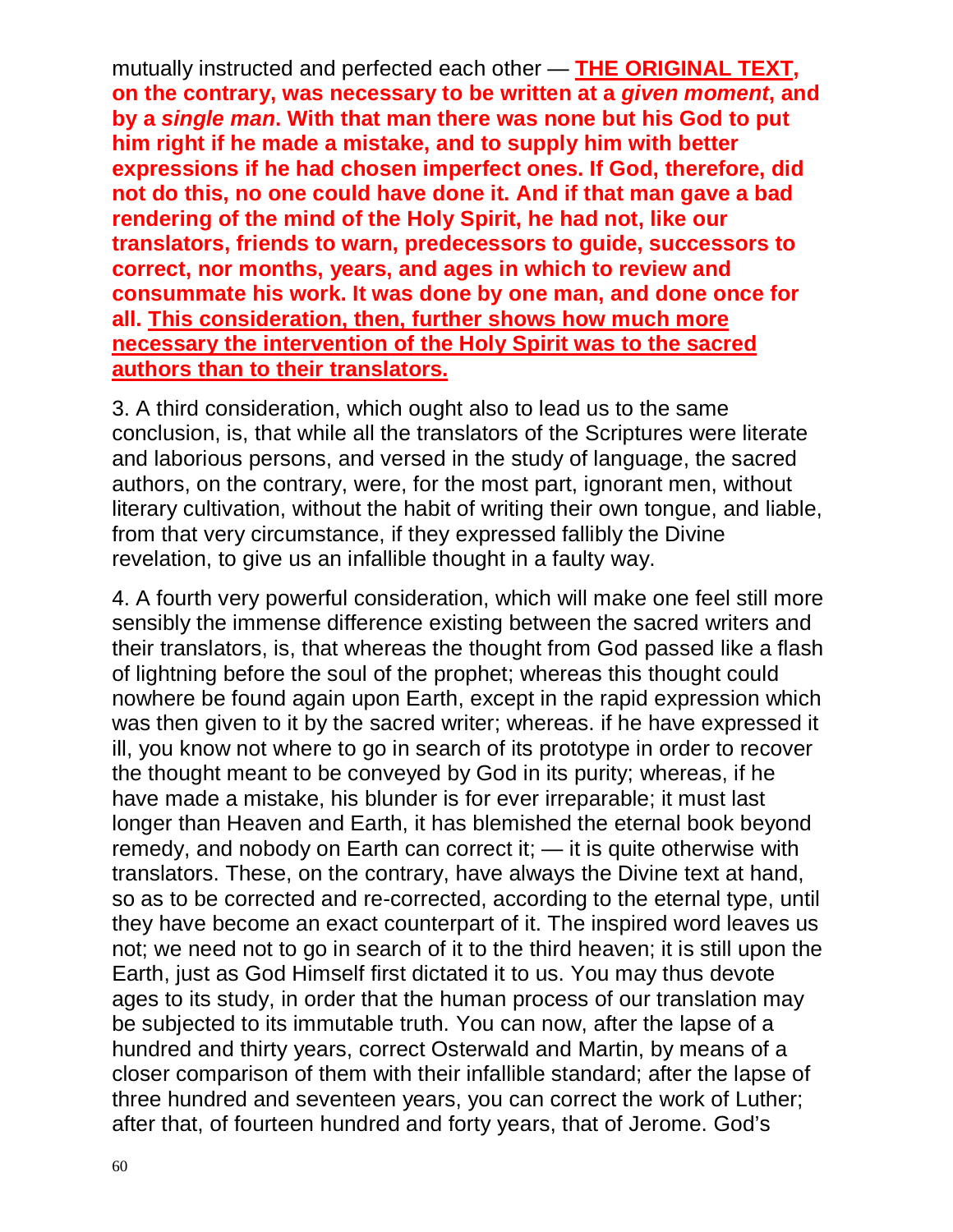phraseology is still before us, with which to confront our modern versions, as dictated by God Himself, in Hebrew or in Greek, on the day of its being revealed; and, with our dictionaries in your hand, you may, age after age, return to the examination of the infallible expression which it has been His good pleasure to give to the Divine thought, **until you become assured that the language of the modern ones has truly received the counter impression, and given you the most faithful facsimile of it for your own use. SAY NO MORE THEN, WHAT AVAILS IT TO ME, THAT THE ONE IS DIVINE SINCE THE OTHER IS HUMAN?** If you would have a bust of Napoleon, would you say to the sculptor, What good is it to me that your model has been molded at Helena on the very face of Bonaparte, seeing that, after all, your copy cannot have been so?

5. In conclusion, what further distinguishes the first expression which the mind of God has received in the individual words of the sacred book, from its new expression in one of our translations, is that, if you assume the words of the one to be as little inspired as those of the other, nevertheless, the range of conjectures which you might make on their possible faults would be, as respects the original text, a space without bounds and ever enlarging itself; while that same range, as respects the translations, is a very limited space, which is constantly diminishing the longer you remain in it.

If some friend, returning from the East Indies, where your father has, at a great distance from you, breathed his last, were to bring you from him a last letter, written with his own hand, or dictated by him, word for word, in Bengalee, would that letter's being entirely from him be a matter of indifference to you, because you are not acquainted with the Bengalee language, and can read it only in a translation? Don't you know that you can cause translations of it to be multiplied, until they leave you no more doubt of the original meaning than if you had been a Hindu? Will you not allow, that after each of these new translations your uncertainties will be always growing less and less, until they cease to be appreciable, as is the case in arithmetic with those fractional and convergent progressions, the last terms of which are equivalent to zero; while, on the contrary, if the letter were not from your father himself, but from some stranger, who says he has only reproduced his thoughts, then you would find no limits to possible suppositions; and your uncertainties, transported into spheres new and boundless, would go on increasing the more you allowed your mind to dwell upon them; as is the case in arithmetic with those ascending progressions, the last terms of which represent infinitude. It is the same with the Bible. **IF I BELIEVE THAT GOD HAS DICTATED THE WHOLE OF IT, MY**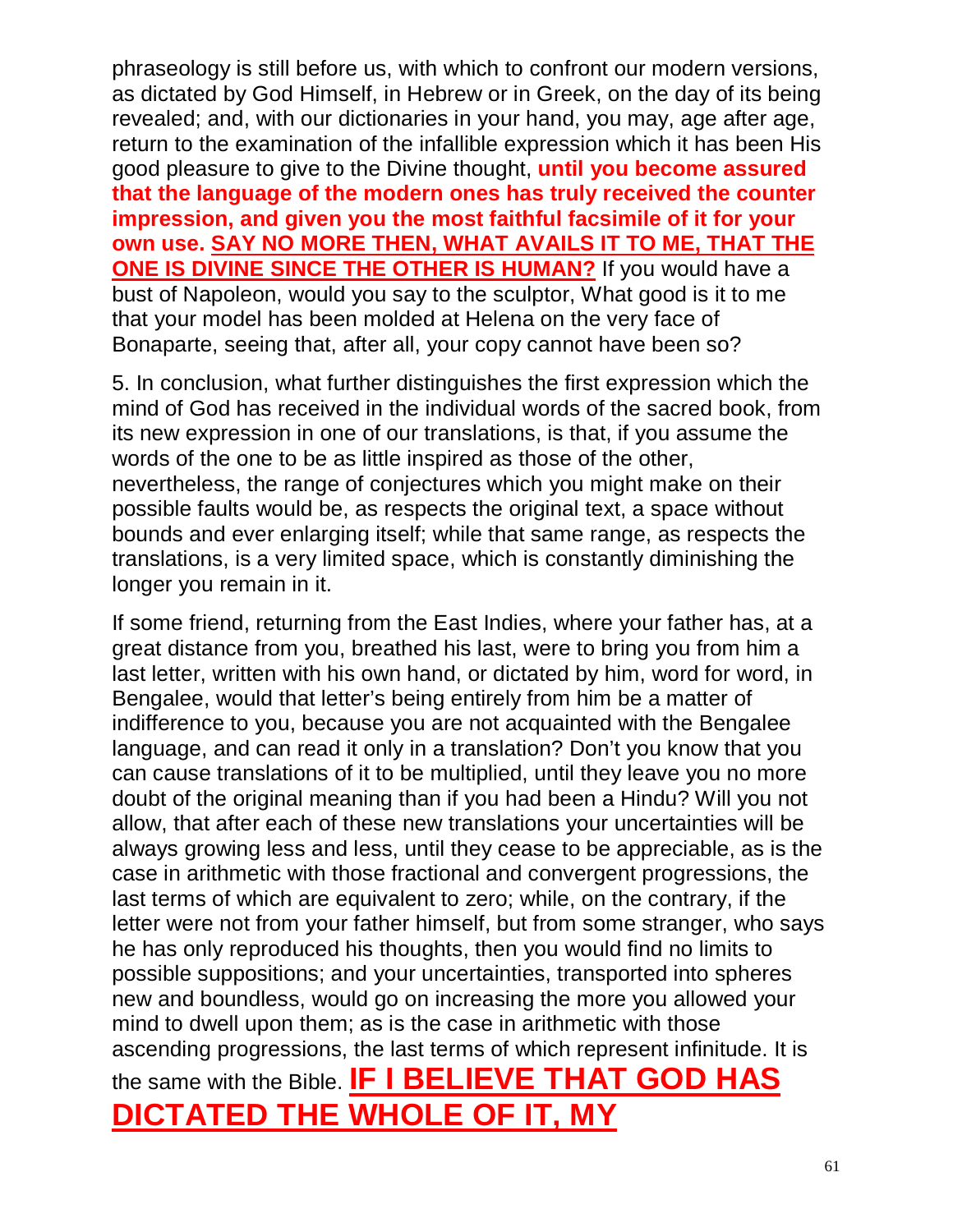# **UNCERTAINTIES WITH RESPECT TO ITS TRANSLATIONS ARE CONFINED WITHIN A VERY NARROW RANGE; AND EVEN IN THIS RANGE, IN PROPORTION AS IT IS RE-TRANSLATED, THE LIMITS OF DOUBT ARE CONSTANTLY DRAWN IN MORE CLOSELY.** But if

left to think, on the contrary, that God has not entirely dictated it and that human infirmity may have had its share in it, where shall I stop in assuming that there may be errors? I do not know. The apostles were ignorant — shall I say, they were illiterate — they were Jews; they had popular prejudices; they judaized; they platonized; . . . . I do not know where to stop. I will begin like Locke, and end like Strauss. I will first deny the personality of Satan, as a rabbinical prejudice; I will end with denying that of Jesus Christ, as another prejudice. Between these two terms, in consequence, moreover, of the ignorance, on many points, to which the apostles were subject, I will proceed, as so many others have done, to admit, in spite of the letter of the Bible, and with the Bible in my hand, that there is no corruption in men, no personality in the Holy Spirit, no divinity in Jesus Christ, no expiation in His blood, no resurrection of the body in the grave, no eternity in future punishments, no anger in God, no Devil, no miracle, no damned souls, no Hell. Paul was orthodox, shall I say? (as others have done) but he misunderstood his Master. **Whereas, on the contrary, if all have been dictated by God in the original, and even to the smallest expression, "to the least iota and tittle," who is the translator who could seduce me, by his labors, into any one of these negations, and make even the least of these truths disappear from my Bible?**

Accordingly, who now can fail to perceive the enormous distance interposed by all these considerations between those two texts (that of the Bible and that of the translations), as respects the importance of verbal inspiration? **Between the passing of the thoughts of God into human words, and the simple turning of these words into other words, the distance is as wide as from Heaven to Earth. God was required for the one; man sufficed for the other**. **LET IT NO LONGER BE SAID, THEN, WHAT WOULD IT AVAIL TO US THAT WE HAVE VERBAL INSPIRATION IN THE ONE CASE, IF WE HAVE NOT THAT INSPIRATION IN THE OTHER CASE? FOR BETWEEN THESE TWO TERMS, WHICH SOME WOULD PUT ON AN EQUALITY, THE DIFFERENCE IS ALMOST INFINITE.**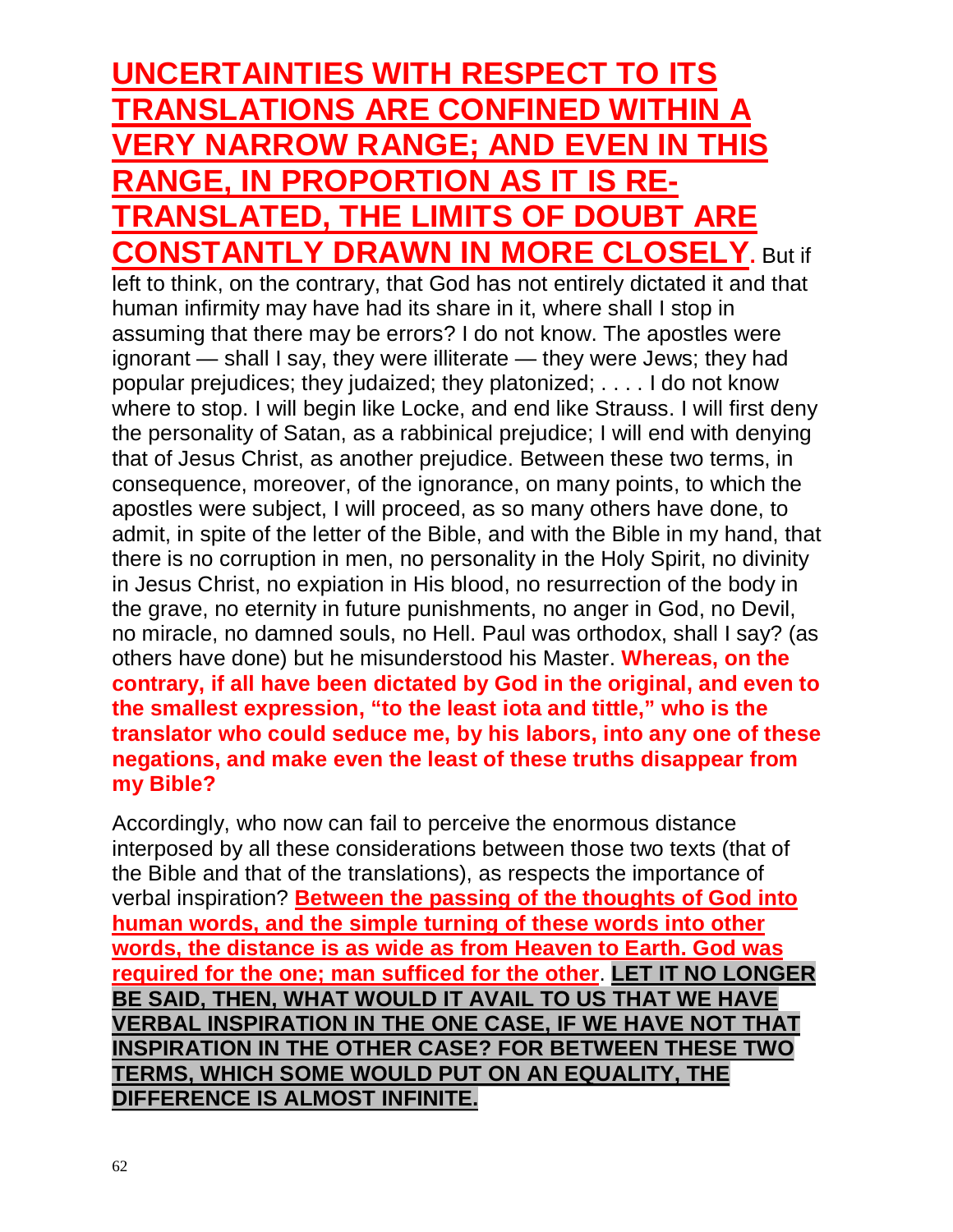### **SECTION 2 — USE OF THE SEPTUAGINT TRANSLATION**

People insist and say, We agree that the fact of these modern translations does not at all affect the question of the first inspiration of the Scriptures; but we have much more to urge. The sacred authors of the New Testament, when they themselves quote the old Hebrew Scriptures in Greek, employ for that purpose *the Greek translation,* called that of *the Seventy* [LXX or Septuagint - aal]*,* executed at Alexandria two centuries and a half before Jesus Christ. Now, no one among the moderns will dare to affirm (as was done in former times) that the Alexandrine interpreters were inspired. Would a man any more dare to contend that that version, still human at the time of Jesus Christ, acquired, by the sole fact of the apostolic quotations, a divinity which it did not previously possess? Would not this strange allegation resemble that of the Council of Trent, when it pronounced to be divine apocryphal writings, which the ancient Church rejected from the canon, and which Jerome called *fables, and a medley of gold and clay;* … or when it pronounced that translation by Jerome to be authentic, which, at first, in the opinion of Jerome himself, and thereafter in that of the Church for above a thousand years, was no more than a human work, respectable, no doubt, but imperfect? Would it not further resemble the silly infallibility of Sixtus V., who declared his edition of 1590 to be authentic; or that of his successor, Clement VIII., who, finding the edition of Sixtus V. intolerably incorrect suppressed it in 1592, in order to substitute in its place another very different, and yet still more *authentic*? [See Korholt. De Variis S. *Scripturae editionibus*, p. 110-251. Thomas James, Bellum Papale, *give Concordia Discors Sixti V*. etc., London. 1600. Hamilton's *Introduction to the Reading of the Hebrew Scriptures*, p. 163, 166].

Here we gladly recall this difficulty; because, like many others, when more closely examined, it converts the objections into arguments.

#### **No more is required, in fact, than to study the manner in which the apostles employ the Septuagint, in order to see in it a striking sign of the verbal inspiration under which they wrote.**

Were a prophet to be sent by God in our day to the churches speaking the French tongue, how shall it be thought he would act in quoting the Scriptures? He would do so in French no doubt; but according to what version? As Osterwald and Martin's are those most extensively circulated, he would probably make his quotations in the words of one or other of them, in all cases where their translation should seem to him sufficiently exact. But also, notwithstanding our habitual practice and his, he would take care to abandon both those versions, and translate in his own way, as often as the thought intended to be conveyed by the original did not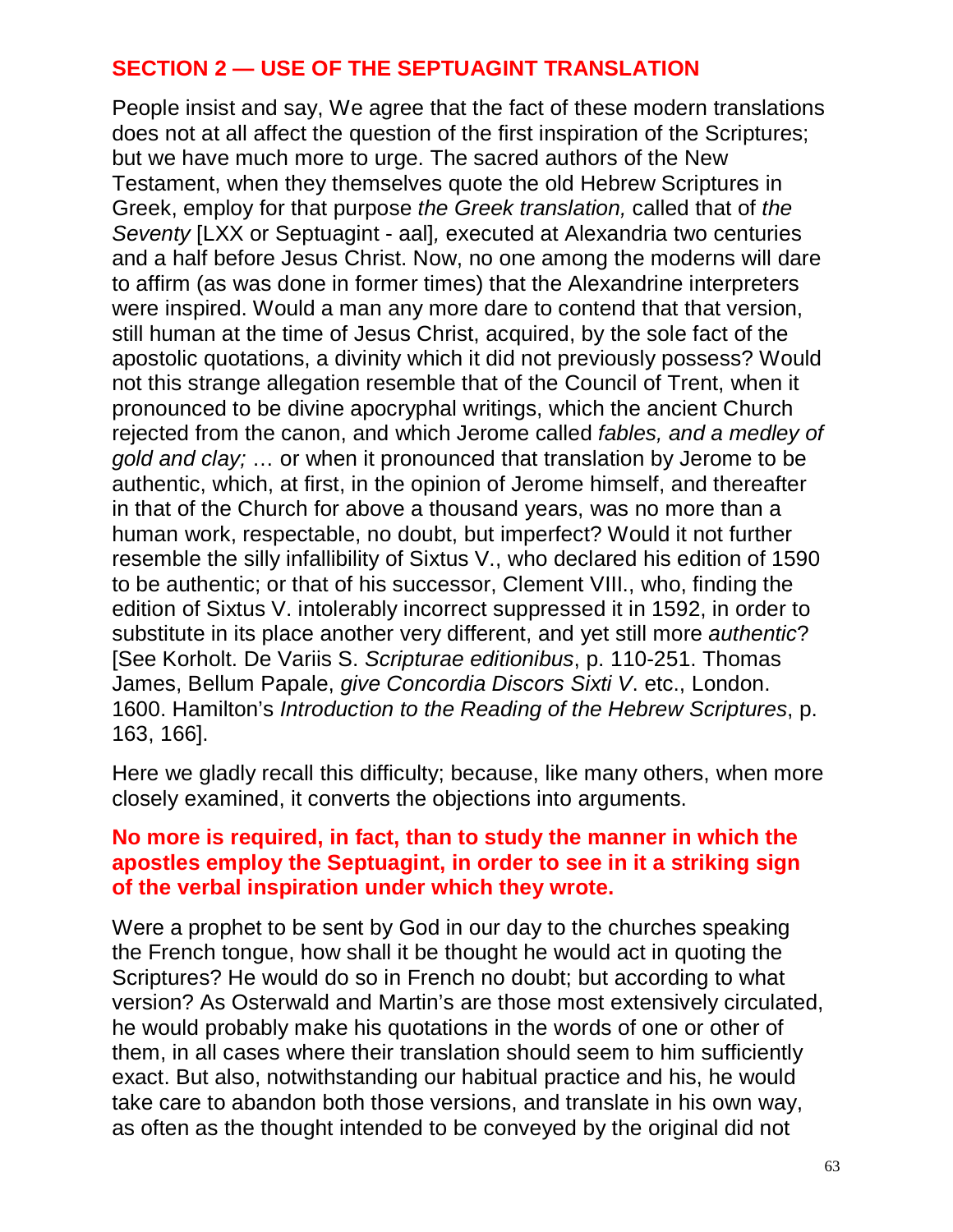seem to him to be rendered with sufficient fidelity. Nay, he would sometimes even do more. In order to our being enabled to comprehend more fully in what sense he meant to make for us the application of such or such a Scripture, he would paraphrase the passage quoted, and, in citing it, follow neither the letter of the original text nor that of the translations.

### **THIS IS PRECISELY WHAT HAS BEEN DONE BY THE SACRED WRITERS OF THE NEW TESTAMENT WITH RESPECT TO THE SEPTUAGINT.**

Although it was the universal practice of the Hellenistic Jews, throughout the whole of the East, to read in; their synagogues and to quote in their discussions the Old Testament according to that ancient version [The Talmud even forbids the translation of the Scriptures, except into Greek. (Talmud Megillah, fol. 86.)], **the apostles show us the independence of the Spirit that guided them, by the three methods they follow in their quotations.**

**First**, when the Alexandrine translators seem to them correct, they do not hesitate to conform to the recollections of their Hellenist auditors, and to quote the Septuagint version literally and verbally [word for word - aal].

#### **Secondly**, **AND THIS OFTEN OCCURS WHEN DISSATISFIED WITH THE WORK OF THE SEVENTY, THEY AMEND IT, AND MAKE THEIR QUOTATIONS ACCORDING TO THE ORIGINAL HEBREW, TRANSLATING IT MORE CORRECTLY**.

**Thirdly**, in conclusion, **when they would point out more clearly in what sense they adduce such or such a declaration of the holy books, they paraphrase it in quoting it. It is then the Holy Spirit who, by their mouth, quotes Himself, modifying at the same time the expressions which He had previously dictated to the prophets of His ancient people. One may compare, for example, Micah 5:2 with Matthew 2:6; Malachi 3:1 with Matthew 11:10, Mark 1:2, and Luke 7:27**.

…

# **SECTION 3 — THE VARIOUS READINGS**

Then, other opponents will say and admit that they must give up the translations because they in no way affect the question of the primary inspiration of the original text. But the opponents will still object that in the text there are numerous differences among the ancient manuscripts which our Churches consult, and on which our printed editions are based. Confronted with proofs of such a fact, what then becomes of the doctrine of verbal inspiration, and what purpose can it serve?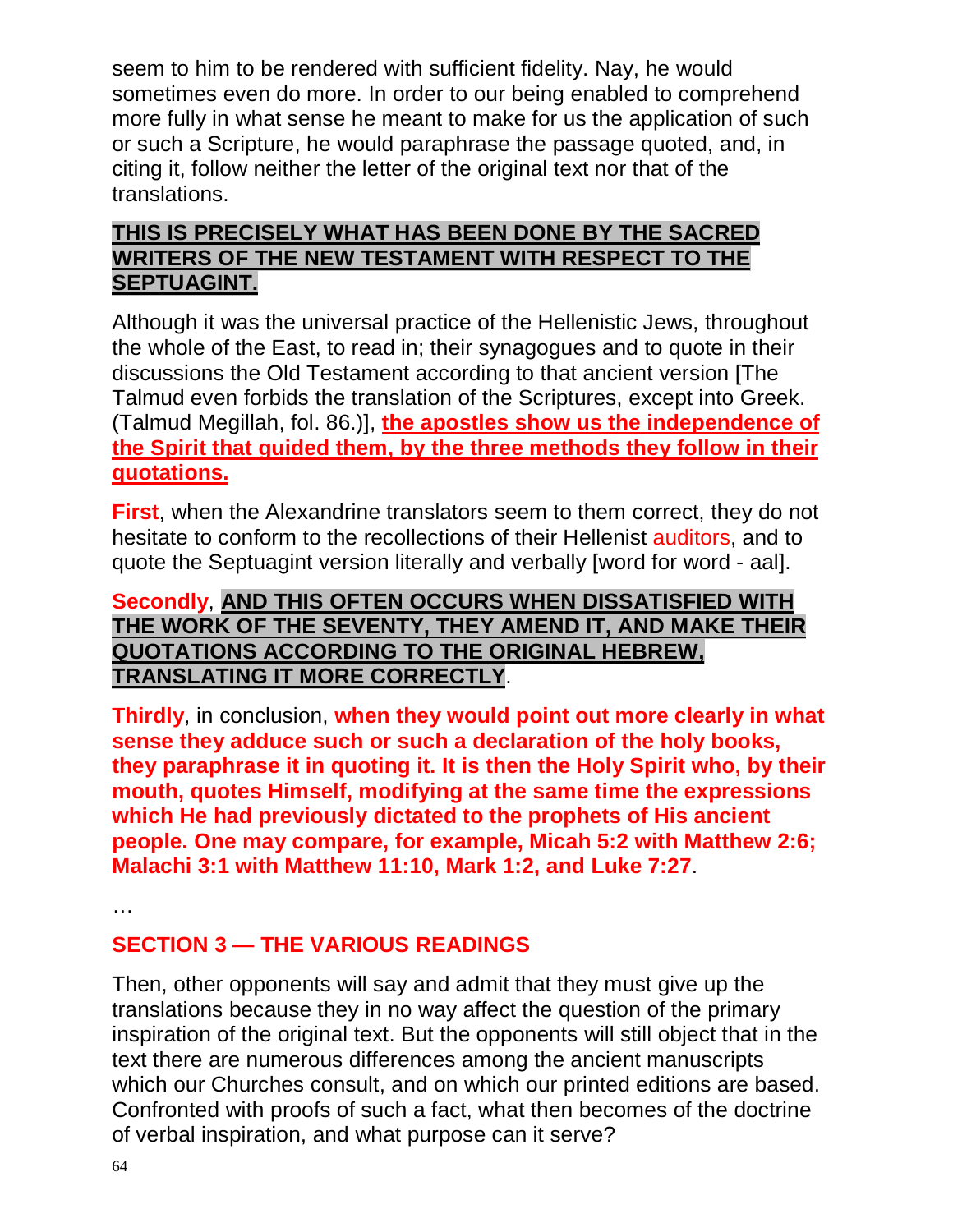Here, too, the answer is easy. We might say at once of the various readings of the manuscripts, what we have said of the translations: Why confound two orders of facts that are absolutely distinct: that of the first inspiration of the Scriptures, and that of the present integrity of the copies that have been made of them? **If it was God Himself Who dictated the letter of the sacred oracles (and that is a claim of the Scriptures that cannot be denied); and no more can the copies made of them, than the translations given to us of them, undo that first act**.

When a fact is once consummated, nothing that happens subsequently can efface it from the history of the past. There are here, then, two questions which we must carefully distinguish. Was the whole of Scripture divinely inspired? — this is the first question; it is that with which we have now to do. Are the copies made of it many centuries afterwards by doctors and monks correct? Or are they not correct? — that is the second question. This last can in no way affect the other. Don't proceed, then, to subject the former, by a strange piece of inattention, to the latter; they are independent of each other. A book is from God, or it is not from God. In the latter case, it were idle for me to transcribe it a thousand times exactly — I should not thereby render it Divine; and in the former case, I should in vain take a thousand incorrect copies; — neither folly nor unfaithfulness on my part, can undo the fact of its having been given by God. The Decalogue, yet once more we repeat it, was entirely written by the finger of Jehovah on two tables of stone; but if the manuscripts that give it to me at the present day present some various readings, this second fact would not prevent the first. The sentences, words, and letters of the *Ten Commandments*, would not the less have been all engraved by God. Inspiration of the first text, integrity of the subsequent copies — these are two orders of facts absolutely different, and separated from each other by thousands of years. Beware, then, of confounding what logic, time, and space compel you to distinguish.

It is by precisely a similar process of reasoning, that we reprove the lovers of the apocryphal writings. The ancient oracles of God, we tell them, were committed to the Jewish people, as the new oracles were committed afterwards to the Christian people. If, then, the Book of Maccabees was a merely human book in the days of Jesus Christ, a thousand decrees of the Christian Church could not have any such effect thereafter as that, in 1560, becoming what it had never been till then, it should be transubstantiated into a Divine book. Did the prophets write the Bible with the words which human wisdom dictated, or with words given them by God? — such is our question. But have they been faithfully copied from age to age, from manuscripts into manuscripts? — this is yours, perhaps.